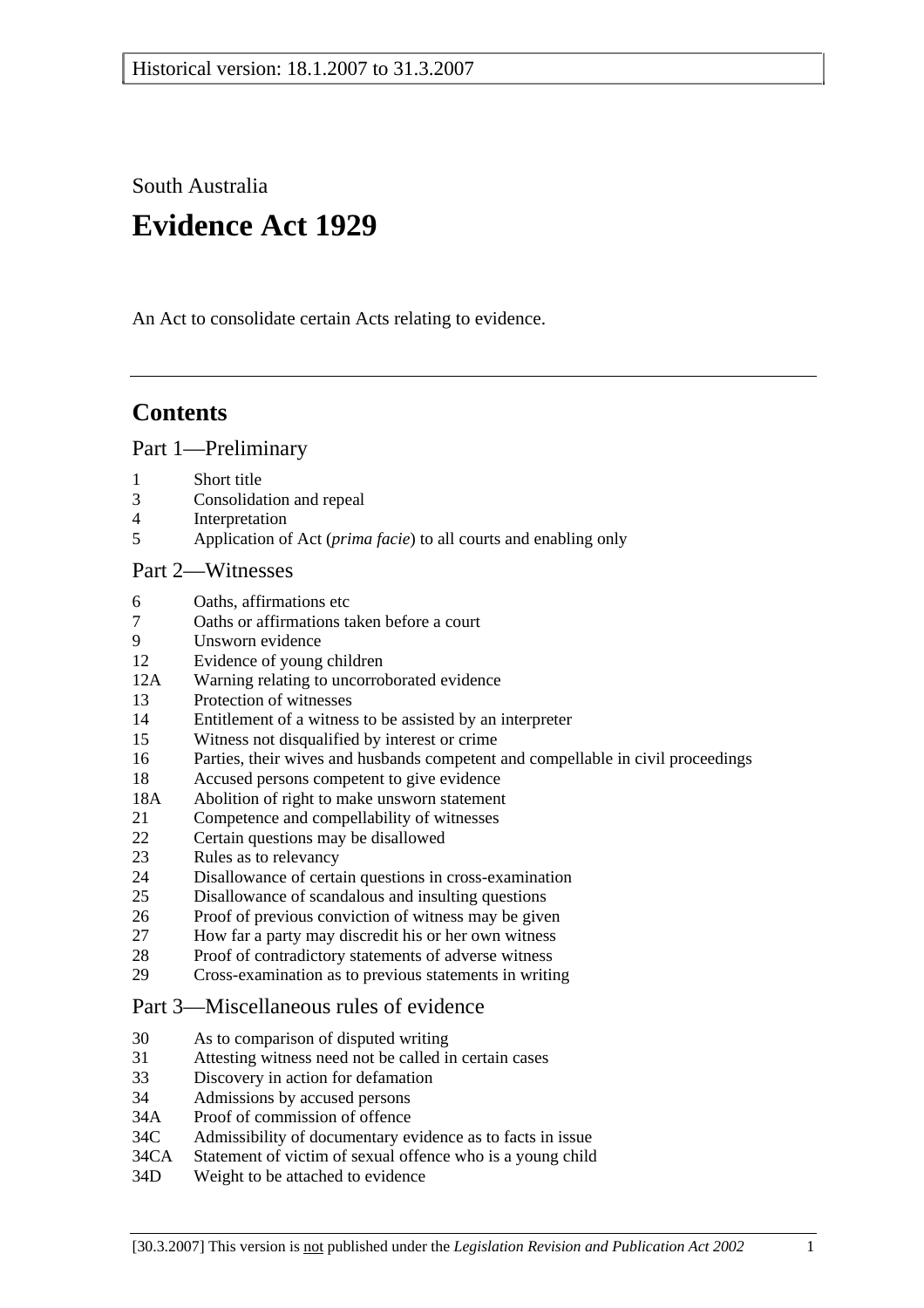- 34E Proof of instrument to validity of which attestation is necessary
- 34F Presumptions as to documents twenty years old
- 34G Interpretation and savings
- 34H Evidence of access or non-access
- 34I Evidence in sexual cases
- 34J Special provision for taking evidence where witness is seriously ill
- 34K Admissibility of depositions at trial

#### Part 4—Public Acts and documents

- 35 Judicial notice of legislative instruments
- 36 Proof of votes and proceedings of Parliament
- 37 Evidentiary value of official publications
- 37A Proof of Gazette
- 37B Proof of printing by Government Printer
- 37C Proof of Imperial orders-in-Council
- 38 Foreign and Colonial Acts of State, judgments etc provable by copies
- 39 Public documents provable by examined or certified copy
- 40 Proof of documents by examined or certified copies
- 41 Certifying a false document
- 42 Proof of conviction or acquittal of an indictable offence
- 43 Proof of convictions and orders of courts of summary jurisdiction
- 43A Proof of identity of person convicted in another State
- 44 Registers of British vessels and certificates of registry admissible as *prima facie* evidence of their contents
- 45 Documents relating to transportation of persons or goods
- 45A Admission of business records in evidence
- 45B Admission of certain documents in evidence
- 45C Modification of best evidence rule

# Part 5—Banking records

- 46 Interpretation
- 47 Admission of banking record in evidence
- 48 Evidence of non-existence of account may be given by affidavit
- 49 Power to order inspection of banking records etc
- 50 Bank not compellable to produce records except under order
- 51 Costs occasioned by default of bank

#### Part 6—Telegraphic messages

- 53 Party may give notice of intention to adduce telegraphic message in evidence
- 54 And thereupon may produce message received with evidence that same received from telegraph station
- 55 After notice, sending a message may be proved by production of copy message and evidence of payment of fees for transmission
- 56 Certain documents may be transmitted by electric telegraph under restriction
- 57 Copies so transmitted to be as valid and effectual as originals
- 58 Penalty for false certificate of sending message
- 59 Signing false certificate upon copy

#### Part 6A—Computer evidence

- 59A Interpretation
- 59B Admissibility of computer output
- 59C Regulations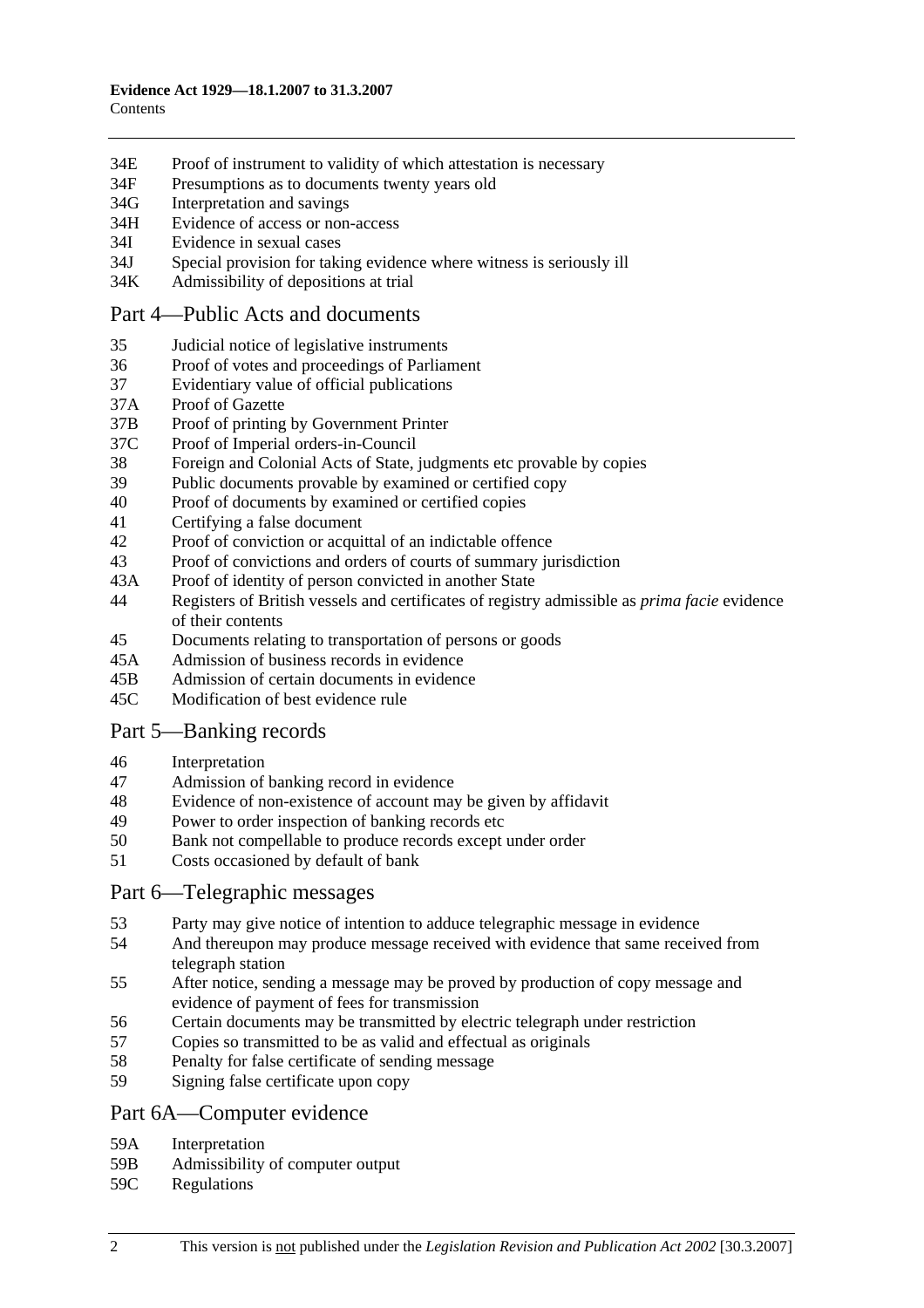# Part 6B—Obtaining evidence from outside a court's territorial jurisdiction

- 59D Interpretation
- 59E Taking of evidence outside the State
- 59F Power of South Australian Court to take evidence on request
- 59G Depositions to be signed
- 59H Transmission of request
- 59I Saving provision

# Part 6C—Use of audio and audio visual links

# Division 1—Preliminary

- 59IA Interpretation
- 59IB Transitional
- 59IC Application of Part

# Division 2—Use of interstate audio or audio visual link in proceedings before South Australian courts

- 59ID Application of this Division
- 59IE State courts may take evidence and submissions from outside State
- 59IF Expenses
- 59IG Counsel entitled to practise

# Division 3—Use of interstate audio or audio visual link in proceedings in participating States

- 59IH Application of Division
- 59II Recognised courts may take evidence or receive submissions from persons in South Australia
- 59IJ Powers of recognised courts<br>59IK Orders made by recognised
- Orders made by recognised court
- 59IL Enforcement of order
- 59IM Privileges, protection and immunity of participants in proceedings in courts of participating States
- 59IN Recognised court may administer oath in South Australia
- 59IO Assistance to recognised court
- 59IP Contempt of recognised courts
- Part 7—General provisions

#### Division 1—Power to dispense with formal proof

- 59J Court's power to dispense with formal proof
- Division 2—Notice of action
- 60 Sufficiency of notice of action

#### Division 3—Facilitation of proof of certain matters

- 62 Proof of "public place" in certain cases
- 62A Proof of place being within municipality etc
- 63 Proof of foreign law
- 63A Evidence as to foreign law
- 64 Proof of matters of history, science etc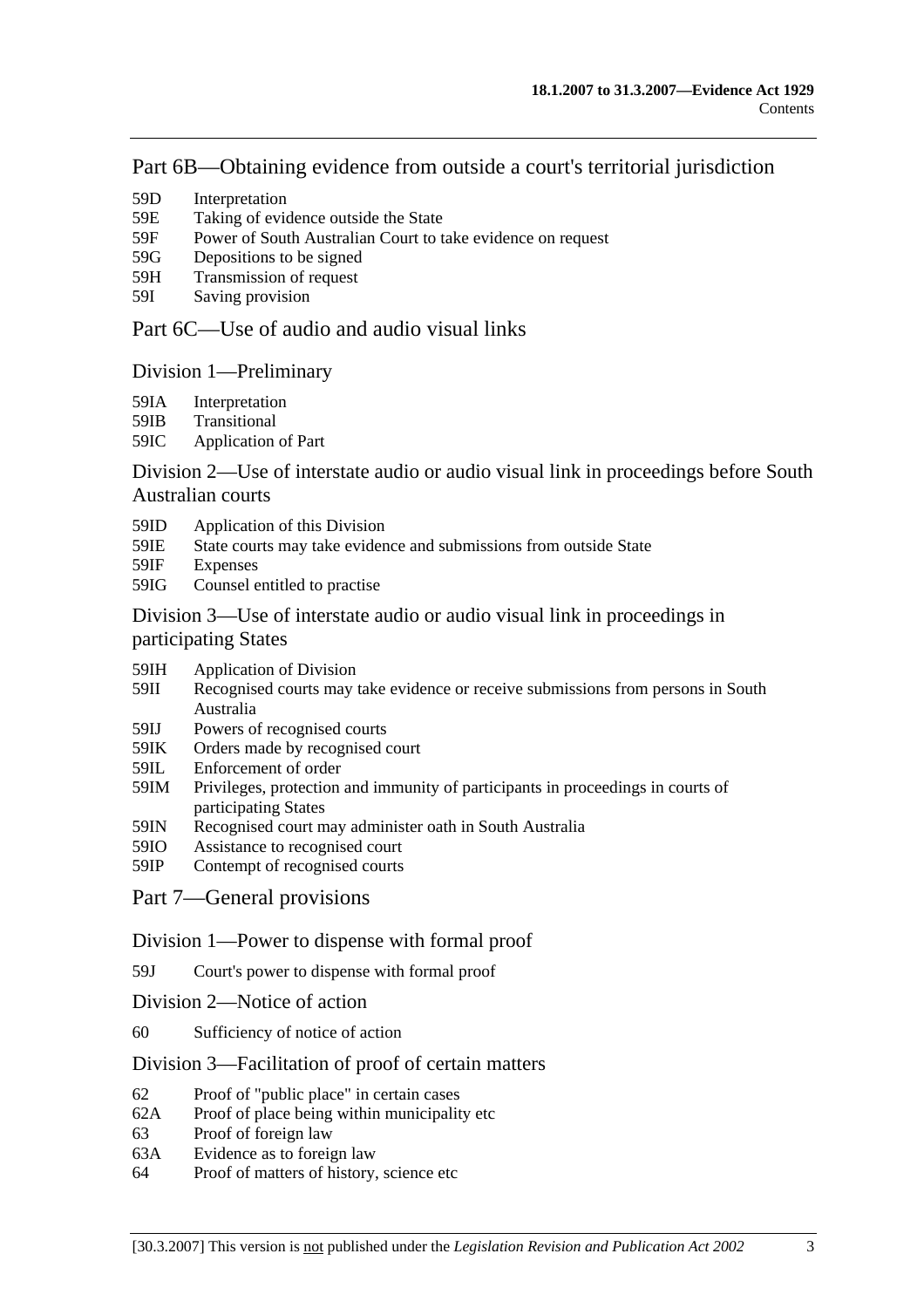- 65 Reference by court to books, official certificates etc
- 65A Proof of age

# Division 4—Taking affidavits etc outside the State

- 66 Taking of affidavits out of the State
- 66A Taking of affidavits out of the State by sailors, soldiers and airmen
- 67 Extension of provisions relating to affidavits to attestation etc of other documents

# Division 5—Admission of official documents in evidence

67A Admissibility of documents without proof of seal etc

# Division 6—Power of foreign authority to take evidence

- 67AB Taking of evidence in this State by foreign authorities
- Division 7—Select Committee evidence

67B Evidence before the Parliamentary Select Committee of Inquiry into Prostitution

Division 8—Evidence of settlement negotiations

67C Exclusion of evidence of settlement negotiations

# Division 9—Protected communications

- 67D Interpretation
- 67E Certain communications to be protected by public interest immunity
- 67F Evidence of protected communications

# Part 8—Publication of evidence

# Division 1—Preliminary

68 Interpretation

# Division 2—Orders for clearing court or suppressing publication of evidence etc

- 69 Order for clearing the court
- 69A Suppression orders
- 69B Appeals
- 70 Disobedience to orders under this Division
- 71 Attorney-General to provide annual report

# Division 3—Sexual cases

71A Restriction on reporting proceedings relating to sexual offences

Division 4—Cases generally

- 71B Publishers required to report result of certain proceedings
- 71C Restriction on reporting of proceedings following acquittals

# Part 9—Miscellaneous

73 Regulations

Schedule 1—Acts repealed or amended

Schedule 4—Affidavit about proof of identity of person convicted in another State or Territory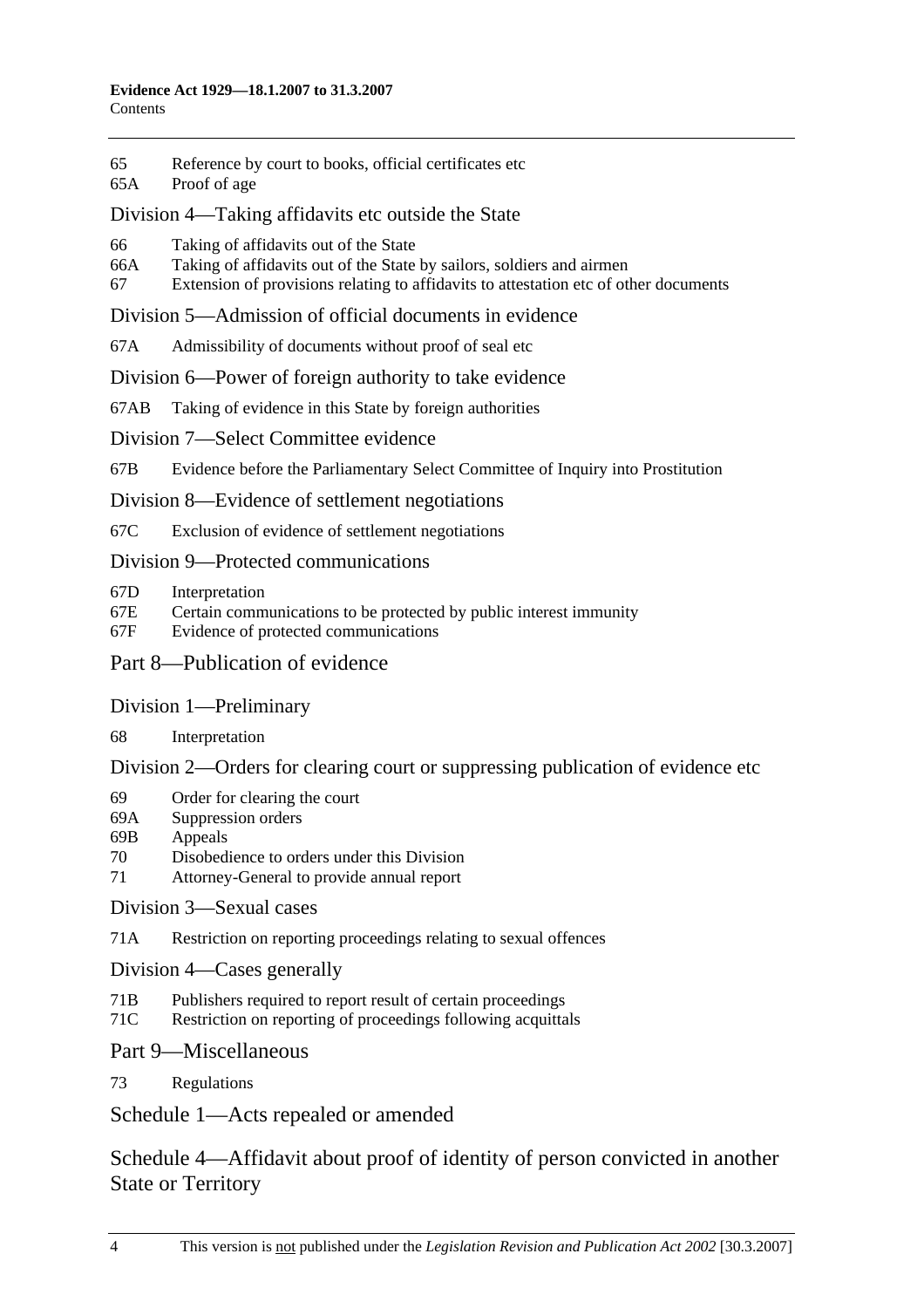Legislative history

Appendix—Divisional penalties and expiation fees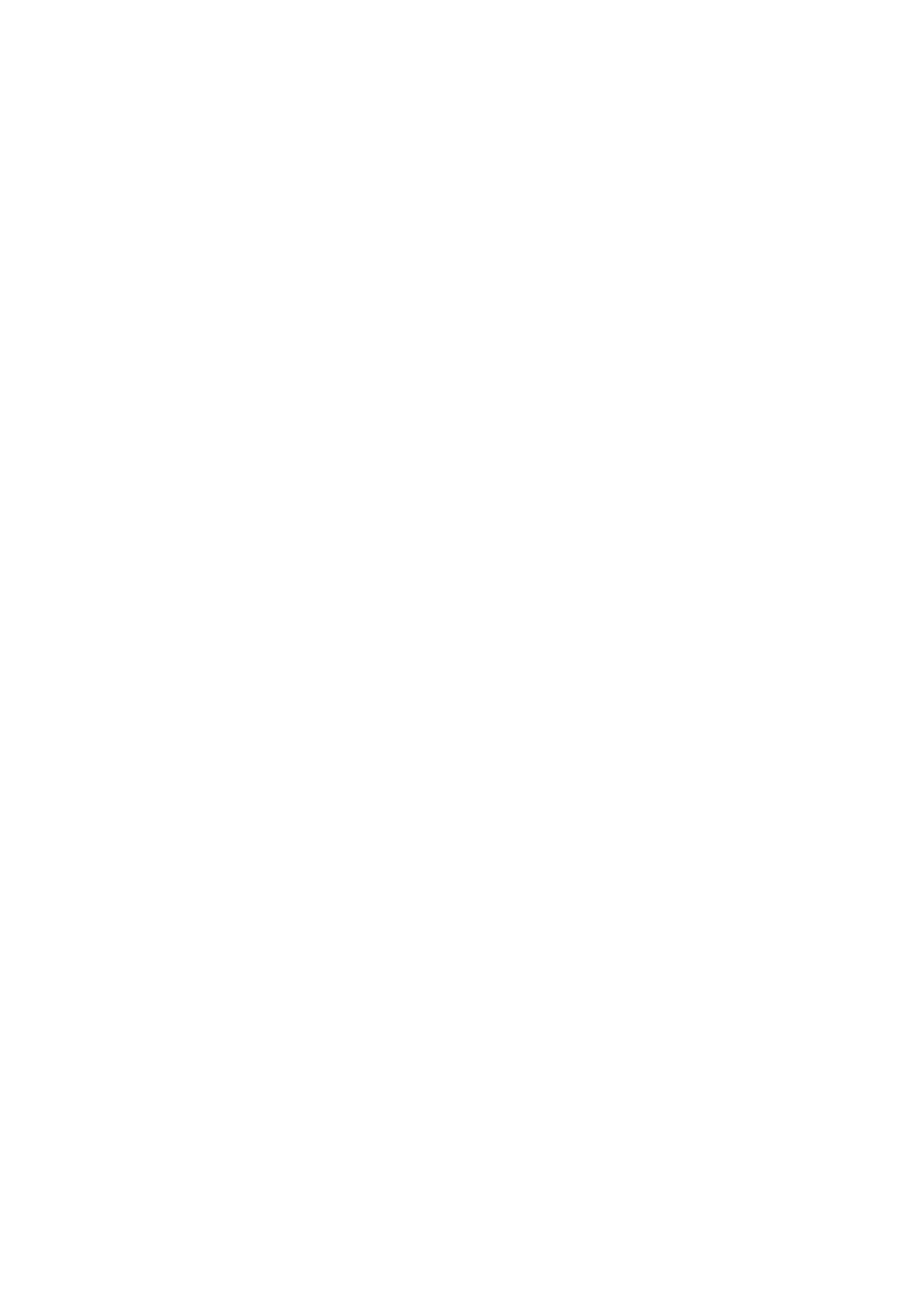# **The Parliament of South Australia enacts as follows:**

# **Part 1—Preliminary**

#### **1—Short title**

This Act may be cited as the *Evidence Act 1929*.

#### **3—Consolidation and repeal**

This Act is a consolidation of certain provisions contained in the Acts mentioned in Schedule 1, and the said Acts are hereby repealed to the extent expressed in the said Schedule.

#### **4—Interpretation**

In this Act, unless some other intention is expressed, or implied by the context—

*child* means a person under the age of 18 years;

*court* includes a tribunal, authority or person invested by law with judicial or quasijudicial powers, or with authority to make any inquiry or to receive evidence;

*judge* includes the member or members of any court having authority to admit evidence;

*legal proceeding* or *proceeding* includes any action, trial, inquiry, cause, or matter, whether civil or criminal, in which evidence is or may be given and includes an arbitration;

#### *sexual offence* means—

- (a) rape; or
- (b) indecent assault; or
- (c) any offence involving unlawful sexual intercourse or an act of gross indecency; or
- (d) incest; or
- (da) any offence involving sexual exploitation or abuse of a child, or exploitation of a child as an object of prurient interest; or
- (e) any attempt to commit, or assault with intent to commit, any of the foregoing offences;

*sworn evidence* means evidence given under the obligation of an oath or an affirmation; and *unsworn evidence* has a corresponding meaning;

*electric telegraph* means any system of telecommunication operated by the Australian Telecommunication Commission or any other authority approved by proclamation;

*telegraphic message* means any message or other communication transmitted, or intended for transmission, or purporting to have been transmitted, by electric telegraph;

*telegraph station* means a station established or used by the Australian Telecommunication Commission or other authority approved by proclamation for the receipt or transmission of telegraphic messages;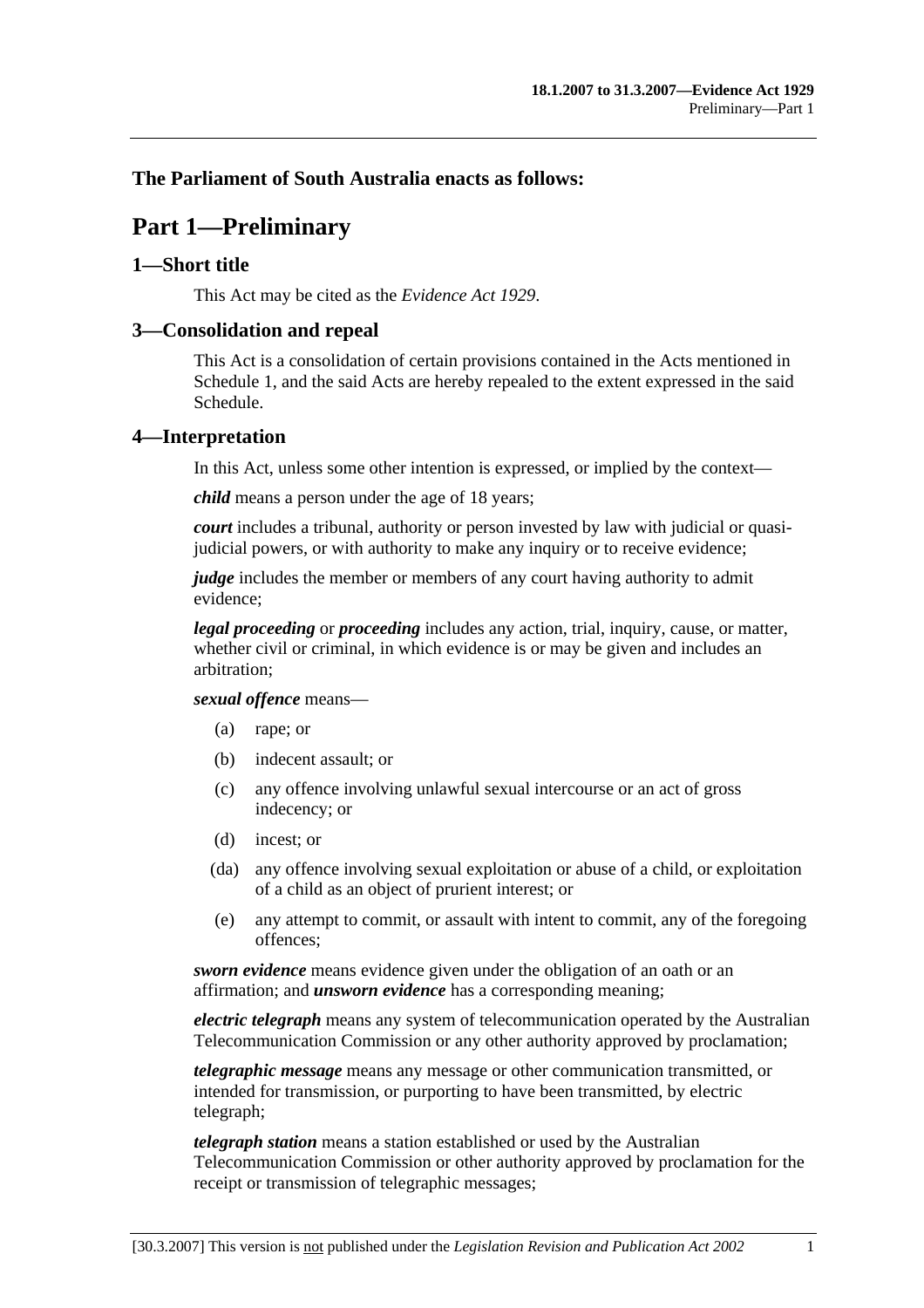*young child* means a child of or under the age of 12 years.

#### **Note—**

For definition of divisional penalties (and divisional expiation fees) see Appendix.

# **5—Application of Act (***prima facie***) to all courts and enabling only**

The provisions of this Act, unless an intention to the contrary is expressed, or appears or is implied by the context—

- (a) apply to every proceeding before any court whatever; and
- (b) are in addition to, and not in derogation of, any rules of evidence, or power, or right, or duty in relation to procedure or evidence, whether existing at common law, or provided for by any law, at any time, in force in the State.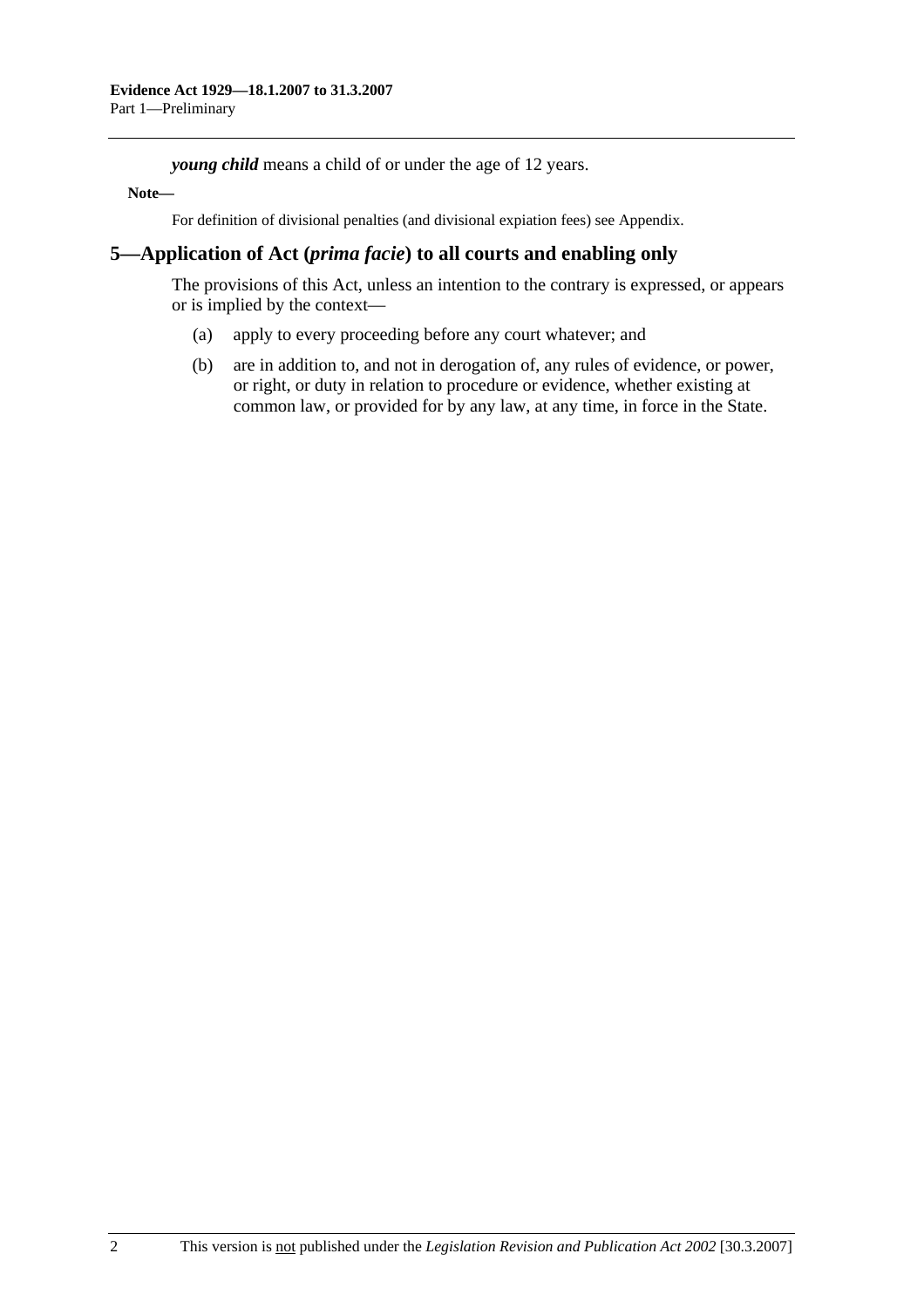# **Part 2—Witnesses**

# **6—Oaths, affirmations etc**

- (1) An oath shall be administered and taken as follows:
	- (a) the person taking the oath shall hold a copy of the Bible (being a book that contains the New Testament, the Old Testament or both) in his hand and, after the oath has been tendered to him, shall say "I swear"; or
	- (b) in any other manner and form which the person taking the oath declares to be binding on his conscience; or
	- (c) in any other manner or form authorised or permitted by law.
- (2) Where an oath has been lawfully administered and taken, the fact that the person taking the oath had no religious belief, or that the oath was not taken so as to be binding on his conscience, shall not affect, at law, the validity or effect of the oath.
- (3) A person is permitted, and should be offered the choice, to make an affirmation instead of an oath in all circumstances in which, and for all purposes for which, an oath is required or permitted by law.
- (4) An affirmation is to be administered to a person by asking the person "Do you solemnly and truly affirm" followed by the words of the appropriate oath (omitting any words of imprecation or calling to witness) after which the person must say "I do solemnly and truly affirm".
- (5) Every affirmation has, at law, the same force and effect as an oath.
- (6) No oath or affirmation is invalid by reason of a procedural or formal error or deficiency.

#### **7—Oaths or affirmations taken before a court**

- (1) Every court has authority to administer an oath or an affirmation.
- (2) Where an oath or affirmation is to be taken before a court, or in connection with proceedings before a court, it may be administered by—
	- (a) the court itself; or
	- (b) an officer of the court; or
	- (c) any person authorised by the court to administer the oath or affirmation; or
	- (d) any other person authorised by law to administer the oath or affirmation.

#### **9—Unsworn evidence**

- (1) A person is presumed to be capable of giving sworn evidence in any proceedings unless the judge determines that the person does not have sufficient understanding of the obligation to be truthful entailed in giving sworn evidence.
- (2) If the judge determines that a person does not have sufficient understanding of the obligation to be truthful entailed in giving sworn evidence, the judge may permit the person to give unsworn evidence provided that—
	- (a) the judge—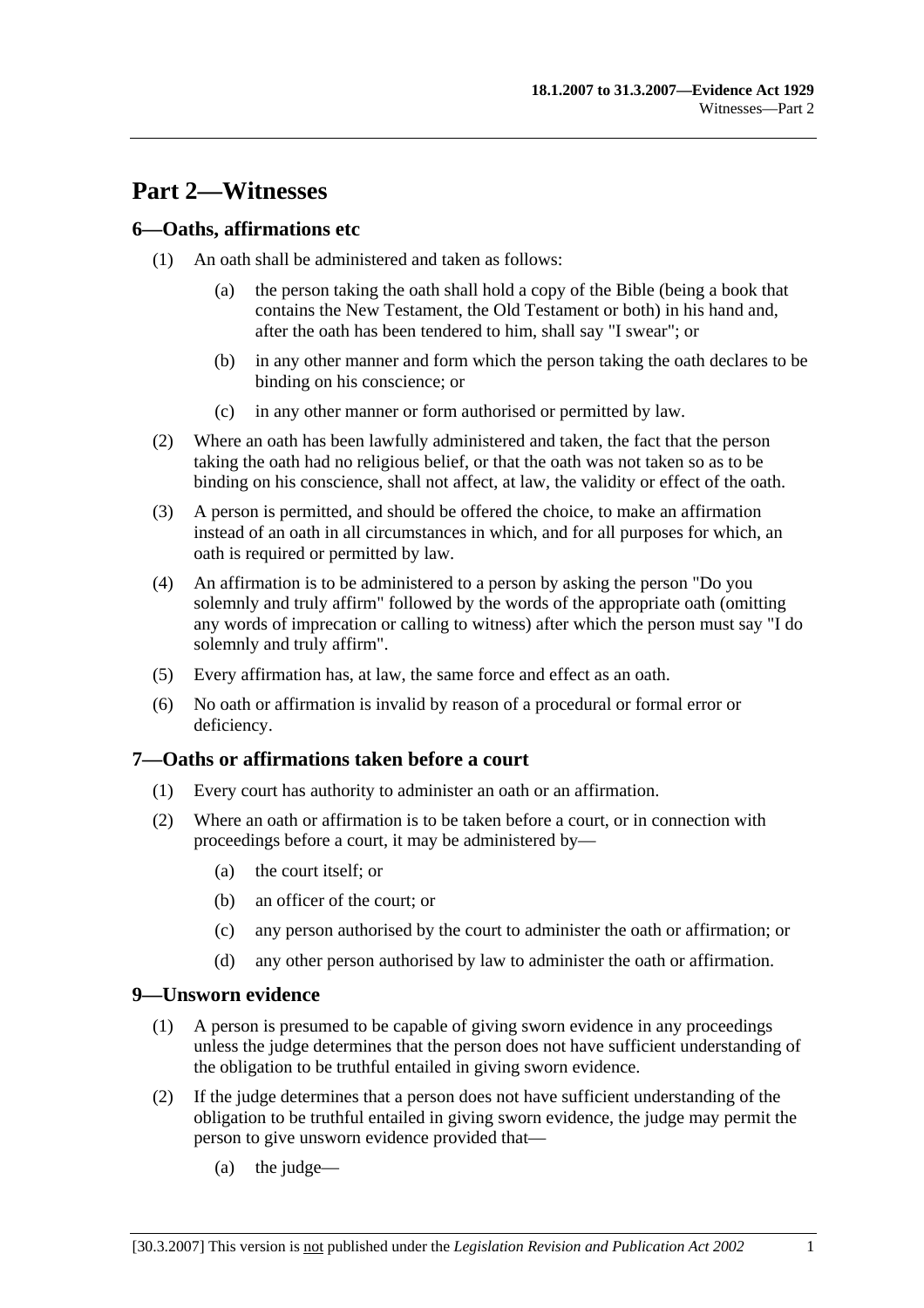- (i) is satisfied that the person understands the difference between the truth and a lie; and
- (ii) tells the person that it is important to tell the truth; and
- (b) the person indicates that he or she will tell the truth.
- (3) In determining a question under this section, the judge is not bound by the rules of evidence, but may inform himself or herself as the judge thinks fit.
- (4) If unsworn evidence is given under this section in a trial by jury, the judge—
	- (a) must explain to the jury the reason the evidence is unsworn; and
	- (b) may, and if a party so requests must, warn the jury of the need for caution in determining whether to accept the evidence and the weight to be given to it.
- (5) A justice to whom it appears that a person who desires to lay a complaint or information does not have sufficient understanding of the obligation to be truthful entailed in giving sworn evidence may ascertain by inquiry the subject matter of the complaint or information and reduce it into the appropriate form, and any action or proceedings may be taken on the complaint or information in all respects as if the complainant or informant had deposed to the truth of the contents on oath or affirmation.

# **12—Evidence of young children**

- (4) A young child who is called as a witness is, while giving evidence, entitled to have present in the court, and within reasonable proximity, a person of his or her choice to provide emotional support (but the person must not interfere in the proceedings).
- (5) Unless the court otherwise allows, a witness or prospective witness in the proceedings cannot be chosen under subsection (4) to provide emotional support for a young child.

# **12A—Warning relating to uncorroborated evidence**

There is no rule of law or practice obliging a judge in a criminal trial to warn the jury that it is unsafe to convict on the uncorroborated evidence of a child if the child gave sworn evidence.

# **13—Protection of witnesses**

- (1) If it is practicable and desirable to make special arrangements for taking evidence from a witness in order to protect the witness from embarrassment or distress, to protect the witness from being intimidated by the atmosphere of a courtroom, or for any other proper reason, the court should, subject to subsections (3) and (4), order that special arrangements be made for taking the evidence of that witness.
- (2) The Court may, for example, make orders of the following kinds:
	- (a) an order that the evidence be given outside the courtroom and transmitted to the courtroom by means of closed circuit television;
	- (b) an order that a screen, partition or one-way glass be placed to obscure the witness's view of a party to whom the evidence relates or some other person;
	- (c) an order that the witness be accompanied by a relative or friend for the purpose of providing emotional support.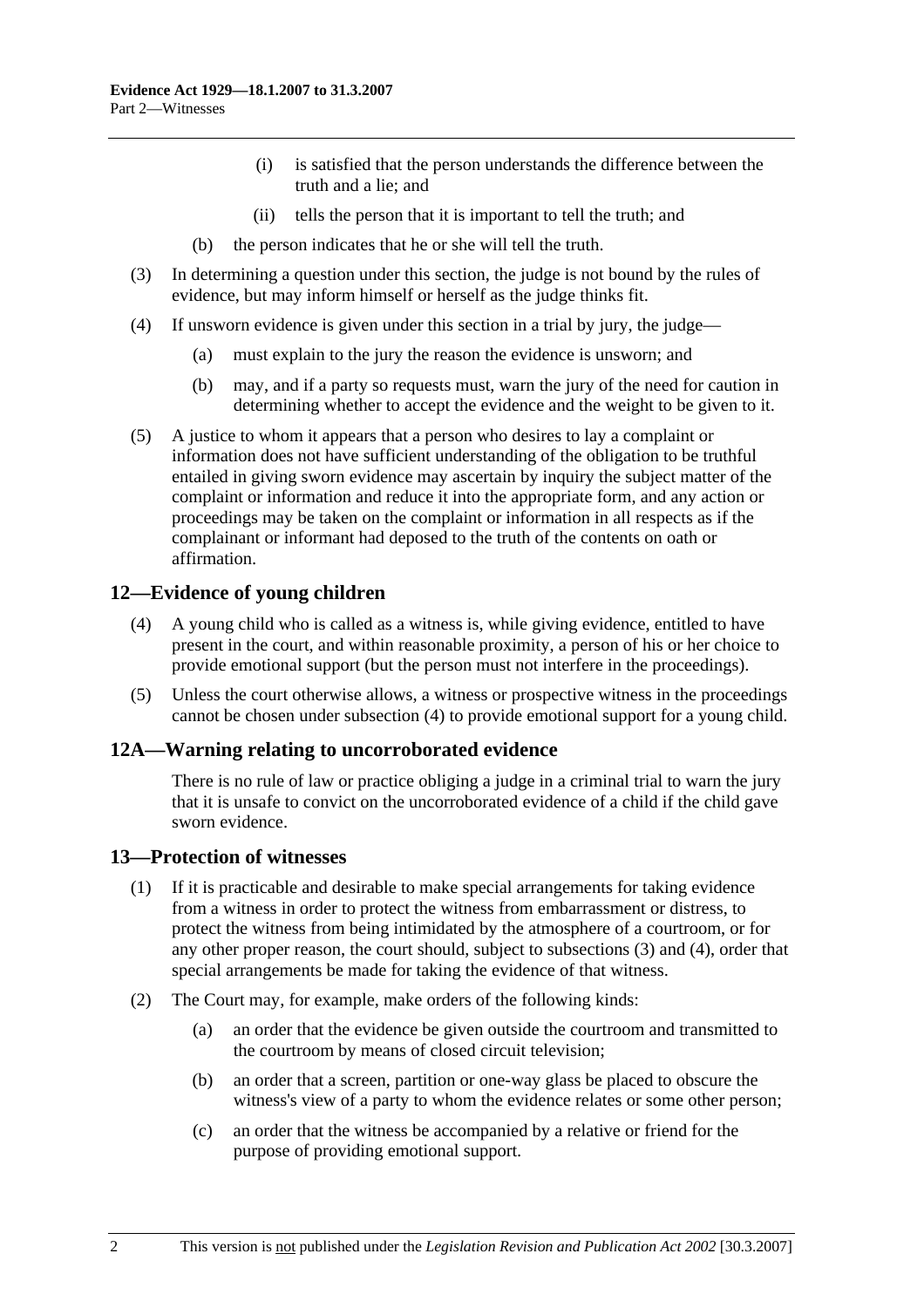- (3) An order must not be made under subsection (1) if the order would prejudice any party to the proceedings.
- (4) An order must not be made under subsection (1) if its effect would be—
	- (a) to relieve a witness from the obligation to give sworn evidence; or
	- (b) to relieve a witness from the obligation to submit to cross-examination; or
	- (c) to prevent the judge, or (in the case of a trial by jury) the jury, from seeing and hearing the witness while giving evidence.
- (5) If the effect of an order under subsection (1) would be to prevent the defendant in criminal proceedings from seeing and hearing a witness while giving evidence, the order may only be made if there is no other practicable way to protect the witness.
- (6) If a witness is accompanied by a relative or friend for the purpose of providing emotional support, that person must be visible to the parties, the judge and (in the case of a trial by jury) the jury while the witness is giving evidence.
- (7) If, on a trial by jury, a court makes special arrangements for taking the evidence of a witness, the judge must warn the jury not to draw from that fact any inference adverse to the defendant, and not to allow the special arrangements to influence the weight to be given to the evidence.
- (8) An order under this section may be made, varied or revoked on the court's own initiative, or on the application of a party or witness.
- (9) If evidence is to be given in criminal proceedings by a vulnerable witness, the court should, before evidence is taken in the proceedings from the witness, determine whether an order should be made under this section.
- $(10)$  In subsection  $(9)$ —

*vulnerable witness* means—

- (a) a witness who is under 16 years of age; or
- (b) a witness who suffers from an intellectual disability; or
- (c) a witness who is the alleged victim of a sexual offence to which the proceedings relate; or
- (d) a witness who is, in the opinion of the court, at some special disadvantage because of the circumstances of the case, or the circumstances of the witness.

#### **14—Entitlement of a witness to be assisted by an interpreter**

- (1) Where—
	- (a) the native language of a witness who is to give oral evidence in any proceedings is not English; and
	- (b) the witness is not reasonably fluent in English,

the witness is entitled to give that evidence through an interpreter.

- (1a) A person may only act as an interpreter—
	- (a) if the person takes an oath or makes an affirmation to interpret accurately; and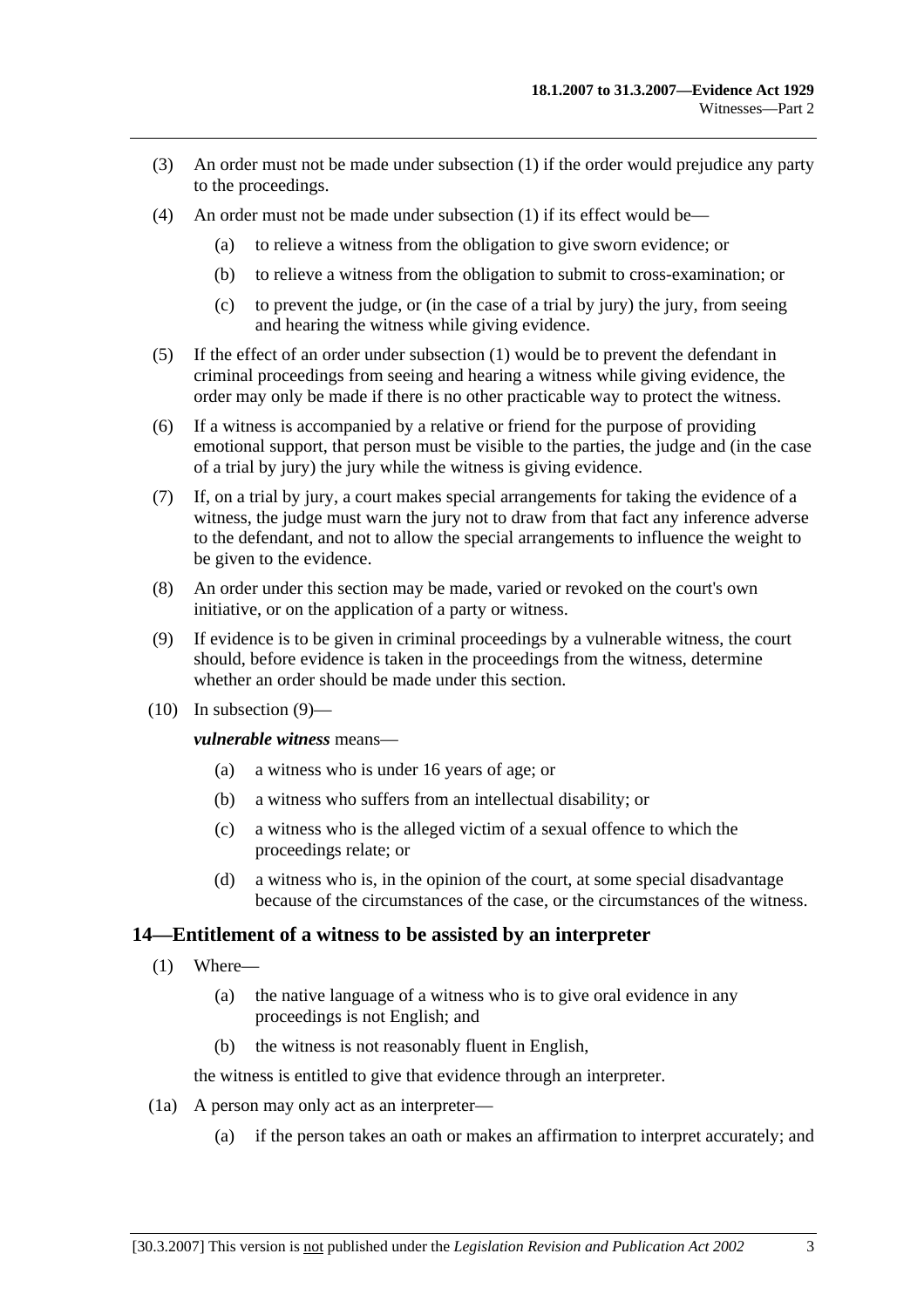- (b) in a case where a party to the proceeding disputes the person's ability or impartiality as an interpreter, if the judge is satisfied as to the person's ability and impartiality.
- (2) An affidavit or other written deposition in a language other than English shall be received in evidence in the same circumstances as an affidavit or other written deposition in English if it has annexed to it—
	- (a) a translation of its contents into English; and
	- (b) an affidavit by the translator to the effect that the translation accurately reproduces in English the contents of the original.

#### **15—Witness not disqualified by interest or crime**

No person shall be excluded from giving evidence on the ground—

- (a) that he has or may have an interest in the matter in question or in the event of the proceeding, or
- (b) that he has previously been convicted of any crime or offence.

#### **16—Parties, their wives and husbands competent and compellable in civil proceedings**

In any proceeding not being a criminal proceeding the parties thereto and the persons on whose behalf such proceeding is brought or defended, and the husbands and wives of such parties or persons respectively, shall, subject to the provisions of this Act, be competent and compellable to give evidence on behalf of either or any of the parties to such proceeding.

#### **18—Accused persons competent to give evidence**

- (1) Every person charged with an offence shall be a competent witness for the defence at every stage of the proceedings, whether the person so charged is charged solely or jointly with any other person: Provided as follows:
	- (a) a person so charged shall not be called as a witness in pursuance of this Act except upon his own application;
	- (b) the failure of any person charged with an offence to give evidence shall not be made the subject of any comment by the prosecution;
	- (c) a person charged and being a witness in pursuance of this Act may be asked any question in cross-examination notwithstanding that it would tend to criminate him as to the offence charged;
	- (d) a person charged and called as a witness in pursuance of this Act shall not be asked, and if asked, shall not be required to answer, any question tending to show that he has committed or been convicted of or been charged with any offence other than that wherewith he is then charged, or is of bad character, unless—
		- (i) the evidence to be elicited by the question is admissible as tending to show that he is guilty or not guilty of the offence with which he is charged; or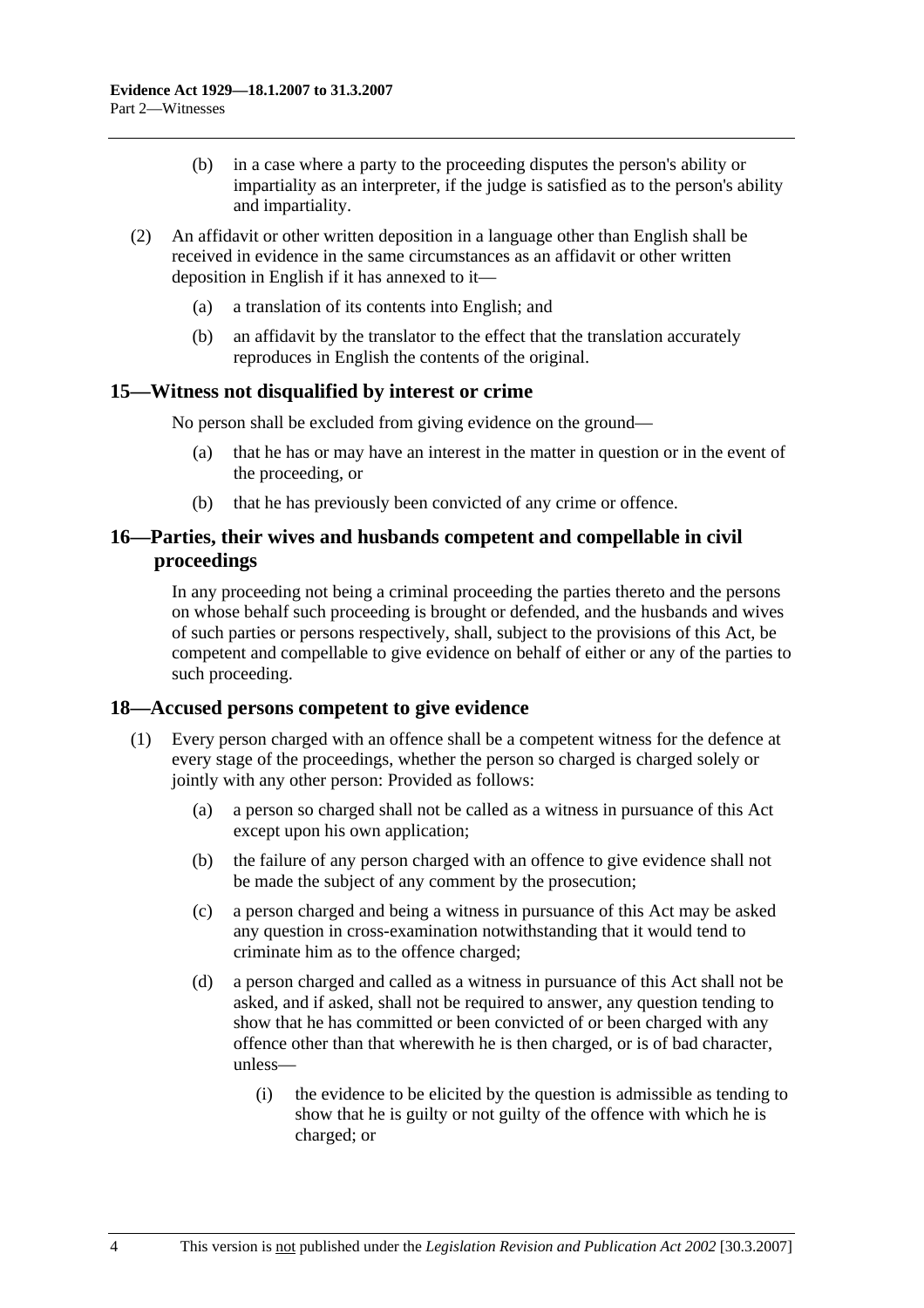- (ii) he has personally or by his advocate asked questions of the witnesses for the prosecution with a view to establish his own good character or has given evidence of his good character; or
- (iii) he forfeits the protection of this paragraph by virtue of subsection (2); or
- (iv) he has given evidence against any other person charged with the same offence;
- (e) every person called as a witness in pursuance of this Act shall, unless otherwise ordered by the court, give his evidence from the witness box or other place from which the other witnesses give their evidence;
- (f) nothing herein contained shall affect the provisions of section 110 of the *Justices Act 1921*.
- (2) A defendant forfeits the protection of subsection  $(1)(d)$  if—
	- (a) the nature or conduct of the defence is such as to involve imputations on the character of the prosecutor or a witness for the prosecution; and
	- (b) the imputations are not such as would necessarily arise from a proper presentation of the defence.
- (3) Notwithstanding the provisions of subsection (2), a defendant does not forfeit the protection of subsection  $(1)(d)$  by reason of imputations on the character of the prosecutor or a witness for the prosecution arising from evidence of the conduct of the prosecutor or witness—
	- (a) in the events or circumstances on which the charge is based; or
	- (b) in the investigation of those events or circumstances, or in assembling evidence in support of the charge; or
	- (c) in the course of the trial, or proceedings preliminary to the trial.

#### **18A—Abolition of right to make unsworn statement**

A person charged with an offence is not entitled to make at the trial for the offence any unsworn statement of fact in defence of the charge (except in the course of giving unsworn evidence under section 9).

# **21—Competence and compellability of witnesses**

- (1) A close relative of a person charged with an offence shall be competent and compellable to give evidence for the defence and shall, subject to this section, be competent and compellable to give evidence for the prosecution.
- (2) Where a person is charged with an offence and a close relative of the accused is a prospective witness against the accused in any proceedings related to the charge (including proceedings for the grant, variation or revocation of bail, or an appeal at which fresh evidence is to be taken) the prospective witness may apply to the court for an exemption from the obligation to give evidence against the accused in those proceedings.
- (3) Where it appears to a court to which an application is made under subsection (2)—
	- (a) that, if the prospective witness were to give evidence, or evidence of a particular kind, against the accused, there would be a substantial risk of—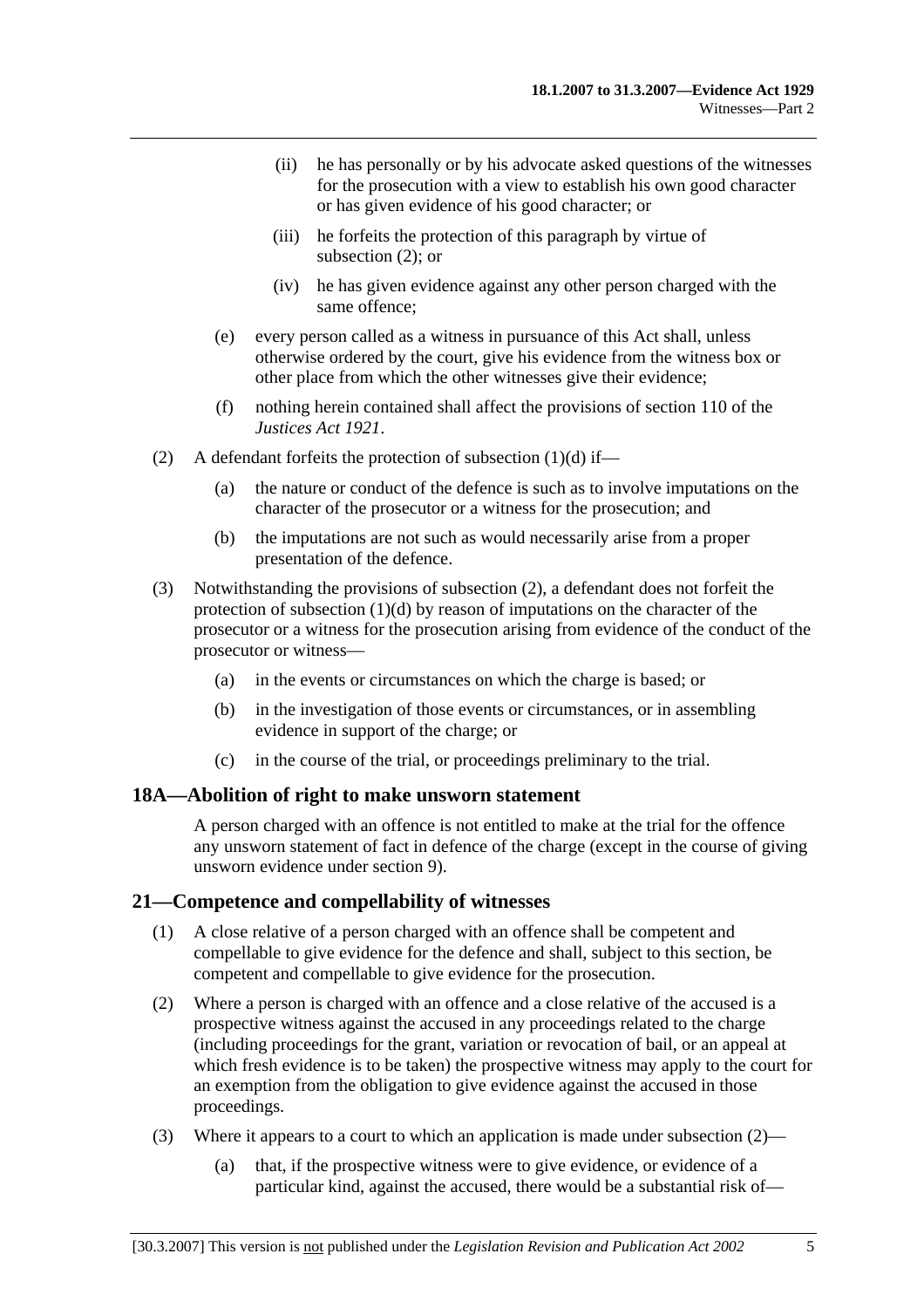- (i) serious harm to the relationship between the prospective witness and the accused; or
- (ii) serious harm of a material, emotional or psychological nature to the prospective witness; and
- (b) that, having regard to the nature and gravity of the alleged offence and the importance to the proceedings of the evidence that the prospective witness is in a position to give, there is insufficient justification for exposing the prospective witness to that risk,

the court may exempt the prospective witness, wholly or in part, from the obligation to give evidence against the accused in the proceedings before the court.

- (3a) If the prospective witness is a young child, or is mentally impaired, the court should consider whether to grant an exemption under subsection (3) even though no application for exemption has been made and, if of opinion that such an exemption should be granted, may proceed to grant the exemption accordingly.
- (4) Where a court is constituted of a judge and jury—
	- (a) an application for an exemption under this section shall be heard and determined by the judge in the absence of the jury; and
	- (b) the fact that a prospective witness has applied for, or been granted or refused, an exemption under this section shall not be made the subject of any question put to a witness in the presence of the jury or of any comment to the jury by counsel or the presiding judge.
- (5) The judge presiding at proceedings in which a close relative of an accused person is called as a witness against the accused must satisfy himself or herself that the prospective witness—
	- (a) is aware of his or her right to apply for an exemption under this section; or
	- (b) is incapable, by reason of age or mental impairment, of understanding his or her right to apply for an exemption under this section.
- (6) This section does not operate to make a person who has himself been charged with an offence compellable to give evidence in proceedings related to that charge.
- (7) In this section—

*close relative* of an accused person means a spouse, parent or child;

*spouse* includes a putative spouse within the meaning of the *Family Relationships Act 1975*.

#### **22—Certain questions may be disallowed**

In any proceeding in any court, whether civil or criminal, the judge may disallow any questions put in cross-examination of any party or other witness which may appear to him to be vexatious and not relevant to any matter proper to be inquired into in the proceeding.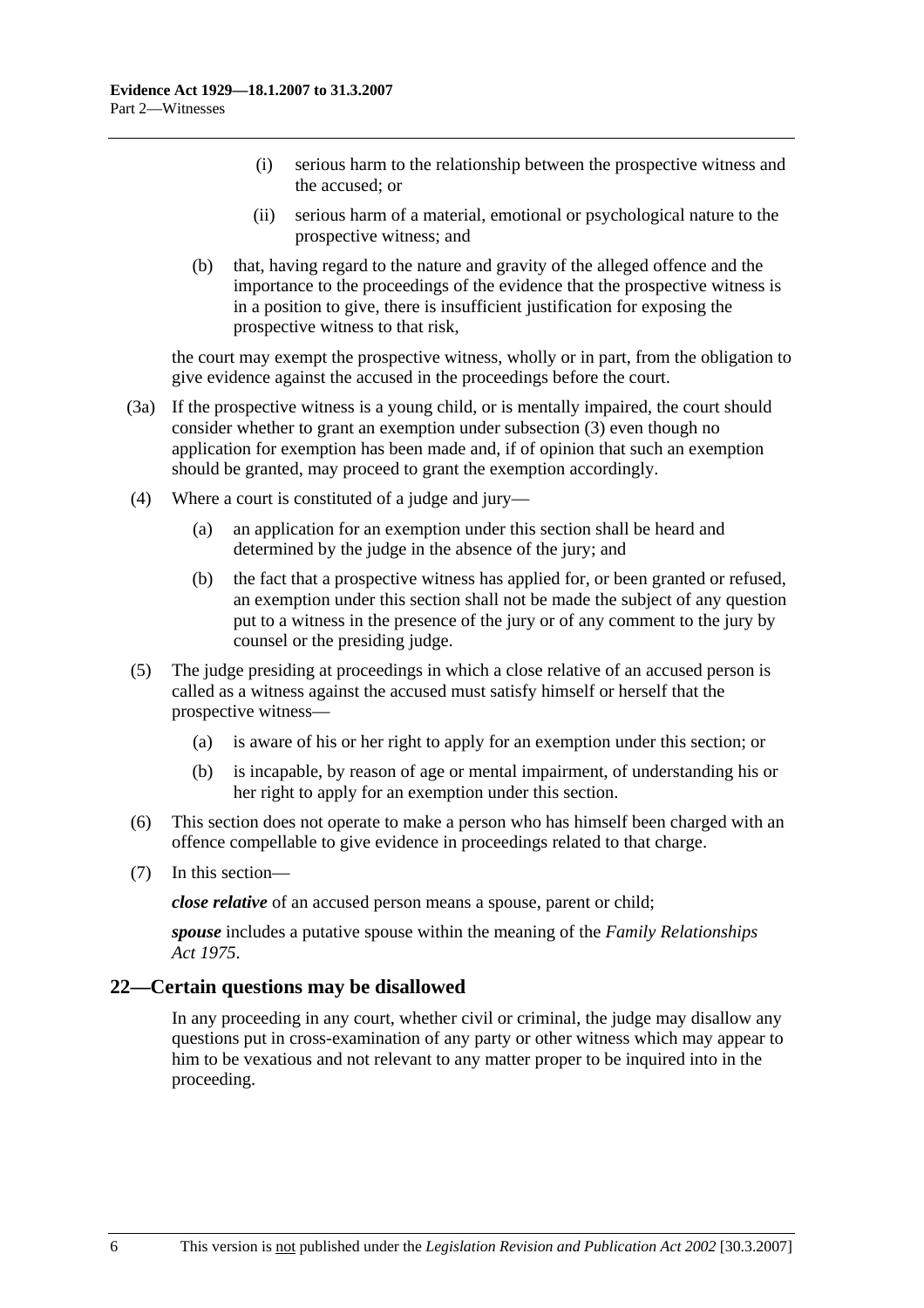# **23—Rules as to relevancy**

In deciding whether a question affecting the credibility of a witness is relevant, or ought to be allowed, the judge shall have regard to the following considerations:

- (a) such questions are proper if they are of such a nature that the truth of the imputation conveyed by them would seriously affect the opinion of the court as to the credibility of the witness on the matter to which he testifies;
- (b) such questions are improper if the imputation which they convey relates to matters so remote in time, or of such a character, that the truth of the imputation would not affect, or would affect only in a slight degree, the opinion of the court as to the credibility of the witness on the matter to which he testifies;
- (c) such questions are improper if there is a great disproportion between the importance of the imputation made against the witness's character and the importance of his evidence.

# **24—Disallowance of certain questions in cross-examination**

- (1) If any question put to a witness upon cross-examination relates to a matter not relevant to the proceeding, except in so far as it affects the credit of the witness by injuring his character, it shall be the duty of the court to decide whether or not the witness shall be compelled to answer it, and the court may, if it thinks fit, inform the witness that he is not obliged to answer it.
- (2) In exercising this discretion the court shall have regard to the considerations referred to in section 23.

# **25—Disallowance of scandalous and insulting questions**

The court may forbid any question it regards as—

- (a) indecent or scandalous, although the question may have some bearing on the case before the court, unless the question relates to facts in issue, or to matters necessary to be known in order to determine whether or not the facts in issue existed; or
- (b) intended to insult or annoy, or needlessly offensive in form, notwithstanding that the question may be proper in itself.

# **26—Proof of previous conviction of witness may be given**

A witness may, subject to any other provisions of this Act, be questioned as to whether he has been convicted of any offence, and upon being so questioned, if he either denies or does not admit the fact, or refuses to answer, it shall be lawful for the cross-examining party to prove such conviction.

#### **27—How far a party may discredit his or her own witness**

A party producing a witness shall not be allowed to impeach his credit by general evidence of bad character; but if the judge is of opinion that the witness is adverse, the party may—

(a) contradict the witness by other evidence; or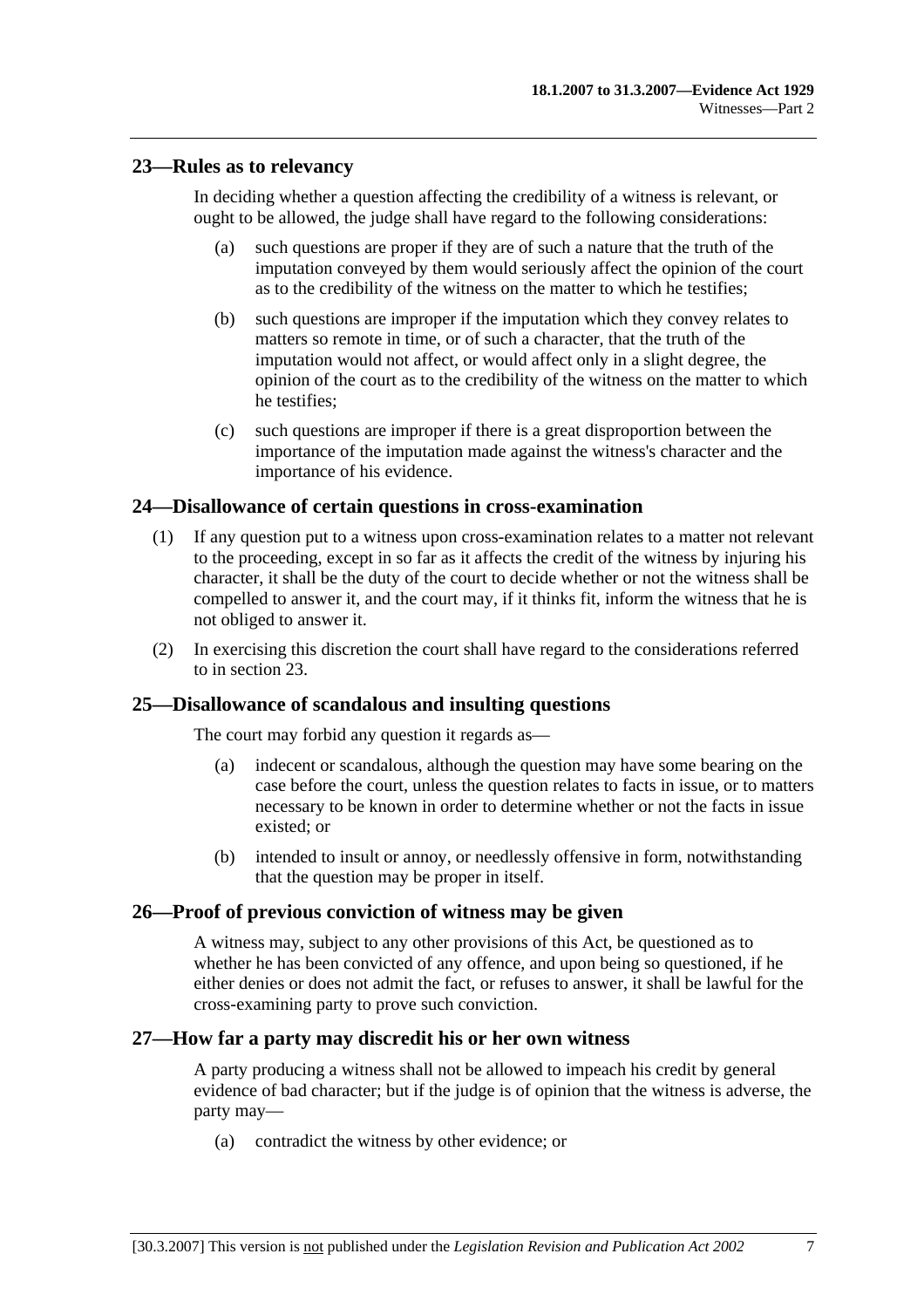(b) with the permission of the judge, prove that the witness has made, at any other time, a statement inconsistent with his present testimony: Provided that, before giving such last-mentioned proof, the circumstances of the supposed statement sufficient to designate the particular occasion, must be mentioned to the witness, and he must be asked whether or not he has made the statement.

#### **28—Proof of contradictory statements of adverse witness**

If any witness, upon cross-examination as to a former statement made by him, relative to the subject matter of the cause, and inconsistent with his present testimony, does not distinctly admit that he has made the statement, proof may be given that he did in fact make it; but before such proof can be given, the circumstances of the supposed statement, sufficient to designate the particular occasion, must be mentioned to the witness, and he must be asked whether or not he has made the statement.

#### **29—Cross-examination as to previous statements in writing**

A witness may be cross-examined as to previous statements made by him in writing, or reduced into writing, relative to the subject matter of the cause, without the writing being shown to him; but if it is intended to contradict the witness by the writing, his attention must, before such contradictory proof can be given, be called to those parts of the writing which are to be used for the purpose of so contradicting him: Provided always, that the judge, at any time during the trial, may require the production of the writing for his inspection; and may thereupon make such use of it, for the purposes of the trial, as he thinks fit.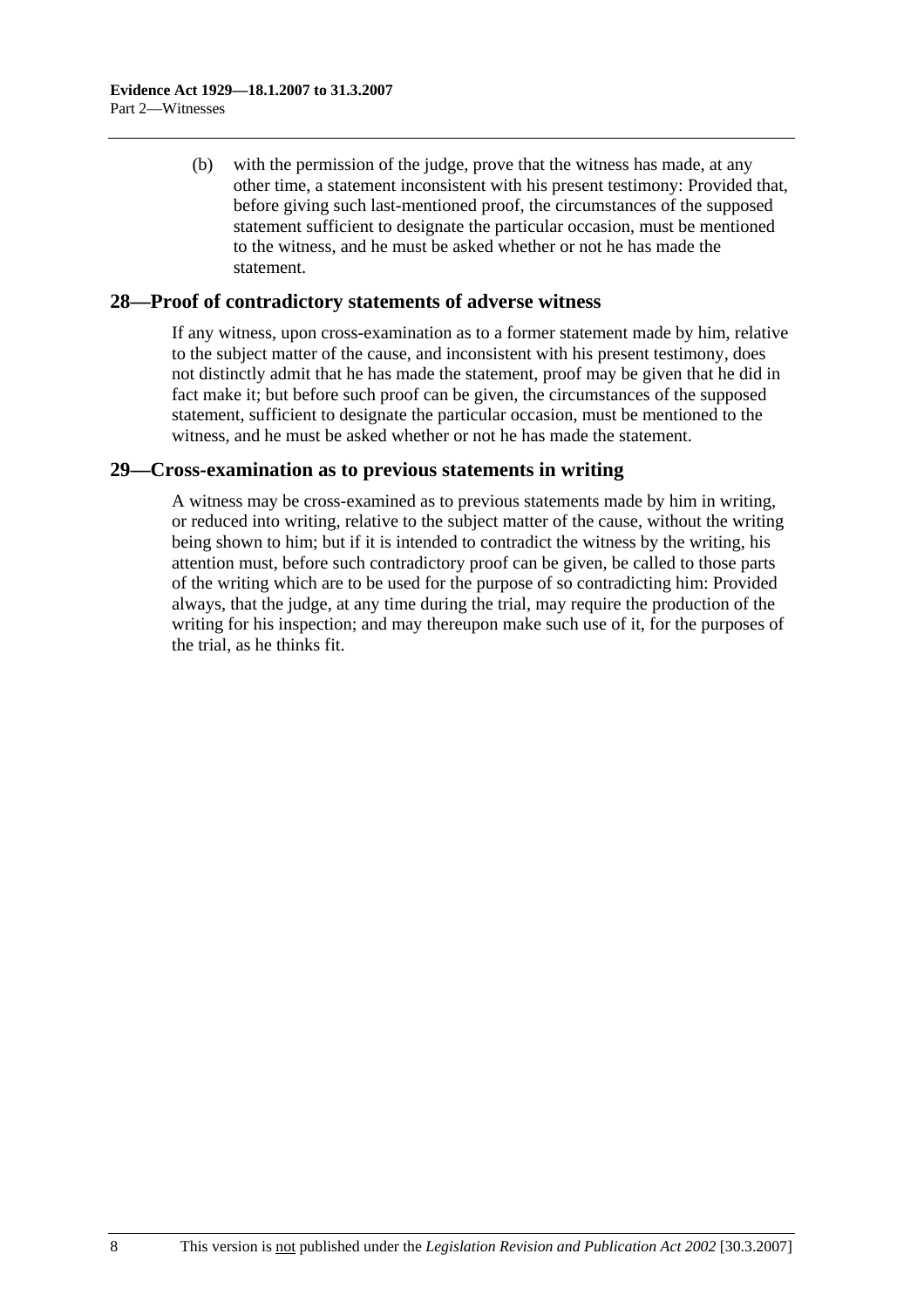# **Part 3—Miscellaneous rules of evidence**

# **30—As to comparison of disputed writing**

Comparison of a disputed writing with any writing proved to the satisfaction of the judge to be genuine shall be permitted to be made by witnesses; and such writings, and the evidence of witnesses respecting the same, may be submitted to the court as evidence of the genuineness or otherwise of the writing in dispute.

# **31—Attesting witness need not be called in certain cases**

It shall not be necessary to prove, by the attesting witness, any instrument to the validity of which attestation is not requisite; and such instrument may be proved by admission or otherwise, as if there had been no attesting witness thereto.

# **33—Discovery in action for defamation**

- (1) A person who is required to answer a question, or to discover or produce a document or thing, in civil proceedings for defamation is not excused from answering the question or discovering or producing the document or thing on the ground that the answer to the question or the discovery or production of the document or thing might tend to incriminate the person of an offence.
- (2) However, any answer given to a question, or document or thing discovered or produced, by a natural person in compliance with the requirement is not admissible in evidence against the person in any other action or proceedings.

# **34—Admissions by accused persons**

A person may admit on his trial any fact alleged or sought to be proved against him, and such admission shall be sufficient proof of the fact without other evidence: Provided that the admission shall be made by the accused either personally or by his counsel or solicitor in his presence, or, in the case of a body corporate, by its counsel or solicitor.

# **34A—Proof of commission of offence**

Where a person has been convicted of an offence or found by a court exercising criminal jurisdiction to have committed an offence and the commission of the offence is in issue or relevant to an issue in a civil proceeding, the conviction or finding is evidence of the commission of the offence and admissible in the proceeding against the person or a party claiming through or under the person.

# **34C—Admissibility of documentary evidence as to facts in issue**

- (1) In any civil proceedings where direct oral evidence of a fact would be admissible, any statement made by a person in a document and tending to establish that fact shall, on production of the original document, be admissible as evidence of that fact if the following conditions are satisfied, that is to say—
	- (a) if the maker of the statement either—
		- (i) had personal knowledge of the matters dealt with by the statement; or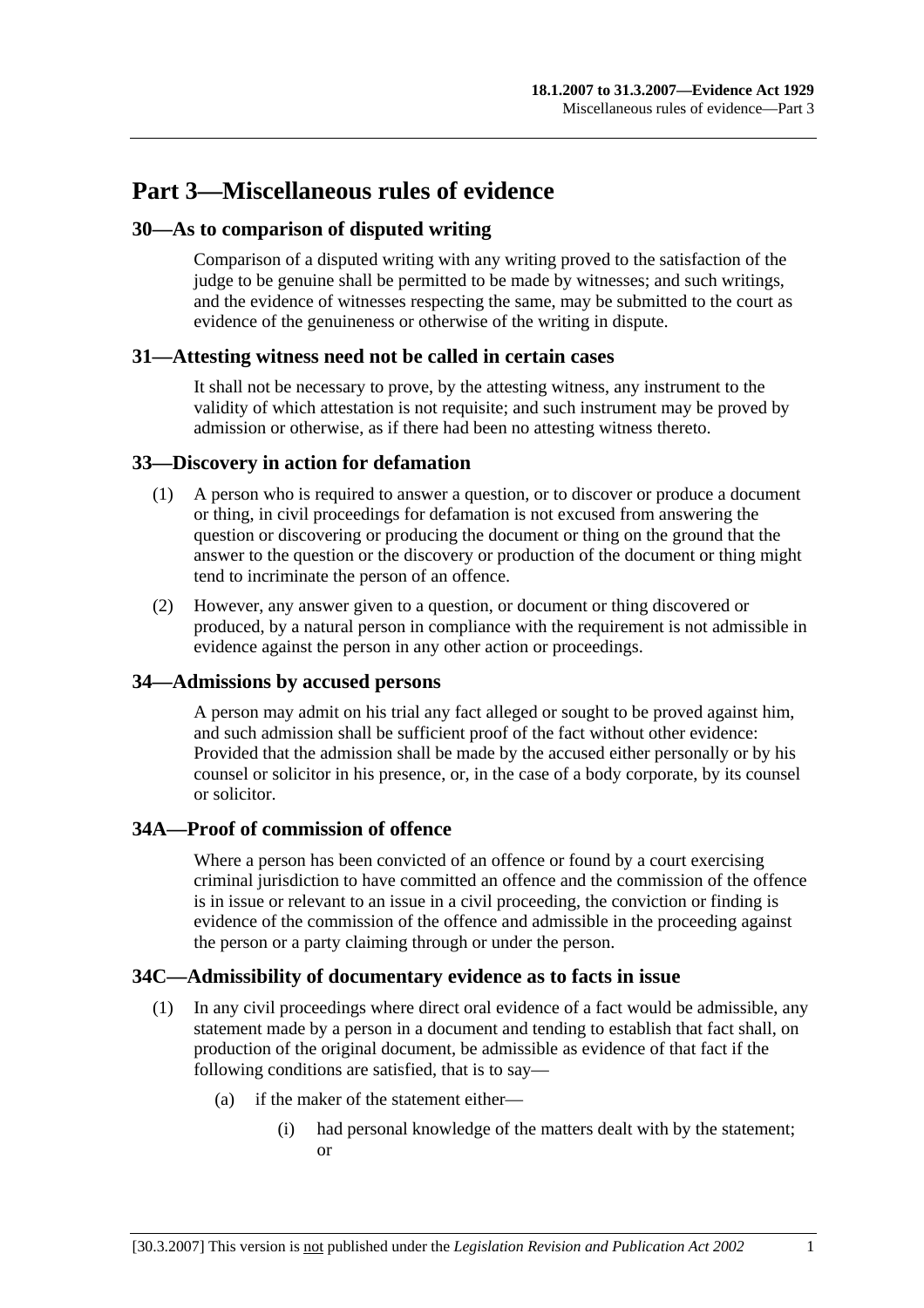- (ii) where the document in question is or forms part of a record purporting to be a continuous record, made the statement (in so far as the matters dealt with thereby are not within his personal knowledge) in the performance of a duty to record information supplied to him by a person who had, or might reasonably be supposed to have, personal knowledge of those matters; and
- (b) if the maker of the statement is called as a witness in the proceedings.
- (1a) However, the condition that the maker of the statement shall be called as a witness need not be satisfied if he is dead, or unfit by reason of his bodily or mental condition to attend as a witness, or if he is beyond the seas and it is not reasonably practicable to secure his attendance, or if all reasonable efforts to find him have been made without success.
- (2) In any civil proceedings, the court may at any stage of the proceedings, if having regard to all the circumstances of the case it is satisfied that undue delay or expense would otherwise be caused, order that such a statement as is mentioned in subsection (1) of this section shall be admissible as evidence or may, without any such order having been made, admit such a statement in evidence—
	- (a) notwithstanding that the maker of the statement is available but is not called as a witness;
	- (b) notwithstanding that the original document is not produced, if in lieu thereof there is produced a copy of the original document or of the material part thereof certified to be a true copy in such manner as may be specified in the order or as the court may approve, as the case may be.
- (3) Nothing in this section shall render admissible as evidence any statement made by a person interested at a time when proceedings were pending or anticipated involving a dispute as to any fact which the statement might tend to establish.
- (4) For the purposes of this section, a statement in a document shall not be deemed to have been made by a person unless the document or the material part thereof was written, made or produced by him with his own hand, or was signed or initialled by him or otherwise recognised by him in writing as one for the accuracy of which he is responsible.
- (5) For the purpose of deciding whether or not a statement is admissible as evidence by virtue of the foregoing provisions, the court may draw any reasonable inference from the form or contents of the document in which the statement is contained, or from any other circumstances, and may, in deciding whether or not a person is fit to attend as a witness, act on a certificate purporting to be the certificate of a legally qualified medical practitioner and where the proceedings are with a jury, the court may in its discretion reject the statement notwithstanding that the requirements of this section are satisfied with respect thereto, if for any reason it appears to it to be inexpedient in the interests of justice that the statement should be admitted.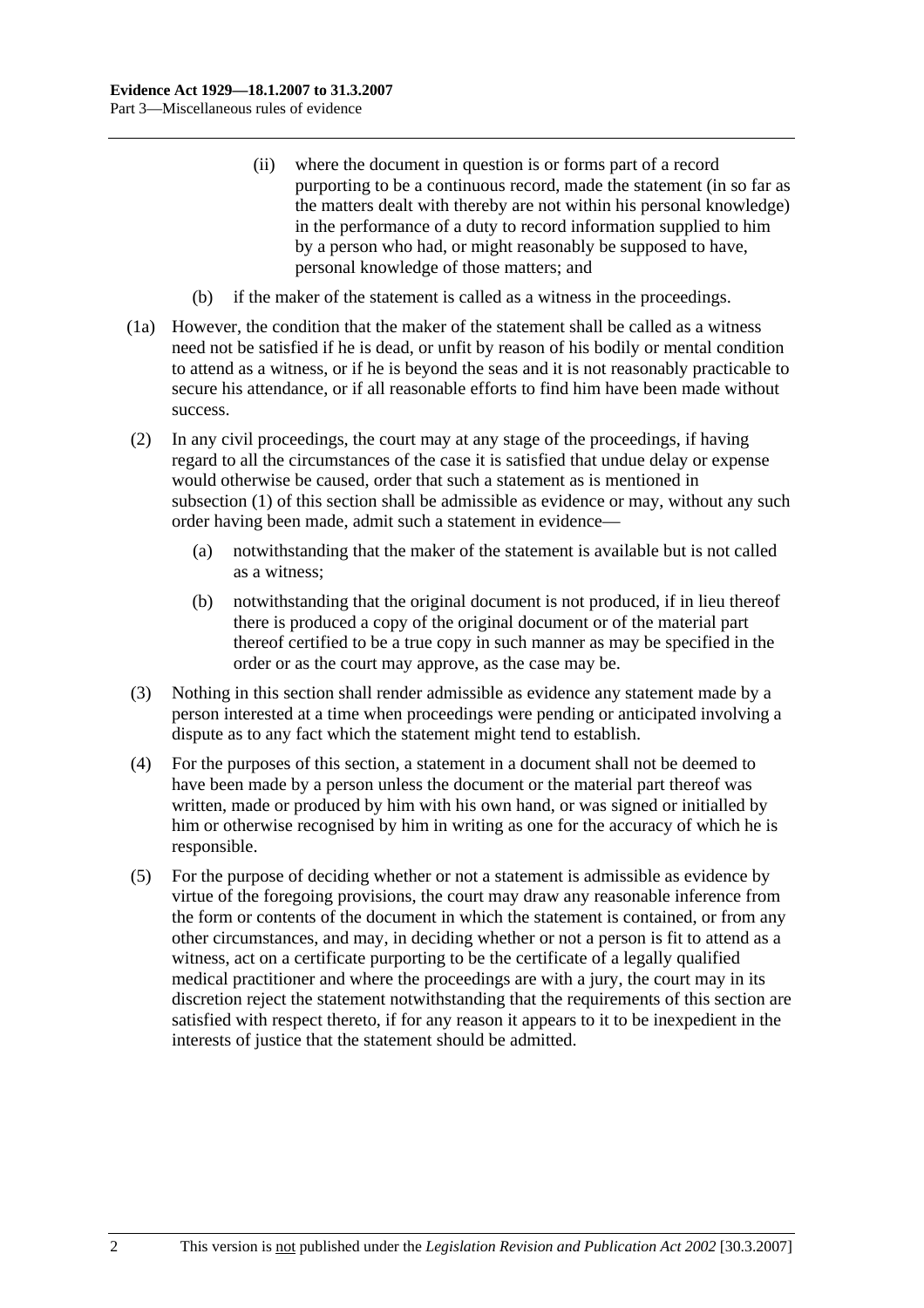# **34CA—Statement of victim of sexual offence who is a young child**

- (1) Subject to subsection (2), where the alleged victim of a sexual offence is a young child, the court may, in its discretion, admit evidence of the nature and contents of the complaint from a witness to whom the alleged victim complained of the offence if the court, after considering the nature of the complaint, the circumstances in which it was made and any other relevant factors, is of the opinion that the evidence has sufficient probative value to justify its admission.
- (2) Such evidence may not be admitted at the trial unless the alleged victim has been called, or is available to be called, as a witness.

#### **34D—Weight to be attached to evidence**

- (1) In estimating the weight, if any, to be attached to a statement rendered admissible as evidence by this Act, regard shall be had to all the circumstances from which any inference can reasonably be drawn as to the accuracy or otherwise of the statement, and in particular to the question whether or not the statement was made contemporaneously with the occurrence or existence of the facts stated, and to the question whether or not the maker of the statement had any incentive to conceal or misrepresent facts.
- (2) For the purpose of any rule of law or practice requiring evidence to be corroborated or regulating the manner in which uncorroborated evidence is to be treated, a statement rendered admissible as evidence by this Act shall not be treated as corroboration of evidence given by the maker of the statement.

# **34E—Proof of instrument to validity of which attestation is necessary**

Subject as hereinafter provided, in any proceedings, whether civil or criminal, an instrument to the validity of which attestation is requisite may, instead of being proved by an attesting witness, be proved in the manner in which it might be proved if no attesting witness were alive: Provided that nothing in this section shall apply to the proof of wills or other testamentary documents.

#### **34F—Presumptions as to documents twenty years old**

In any proceedings, whether civil or criminal, there shall, in the case of a document proved, or purporting, to be not less than twenty years old, be made any presumption which immediately before the commencement of this Act would have been made in the case of a document of like character proved, or purporting, to be not less than thirty years old.

#### **34G—Interpretation and savings**

(1) In sections 34C to 34F (inclusive) of this Act—

*document* includes books, maps, plans, drawings and photographs;

*statement* includes any representation of fact, whether made in words or otherwise;

*proceedings* includes arbitrations and references, and *court* shall be construed accordingly.

- (2) Nothing in sections 34C to 34F (inclusive) of this Act shall—
	- (a) prejudice the admissibility of any evidence which would apart from the provisions of those sections be admissible; or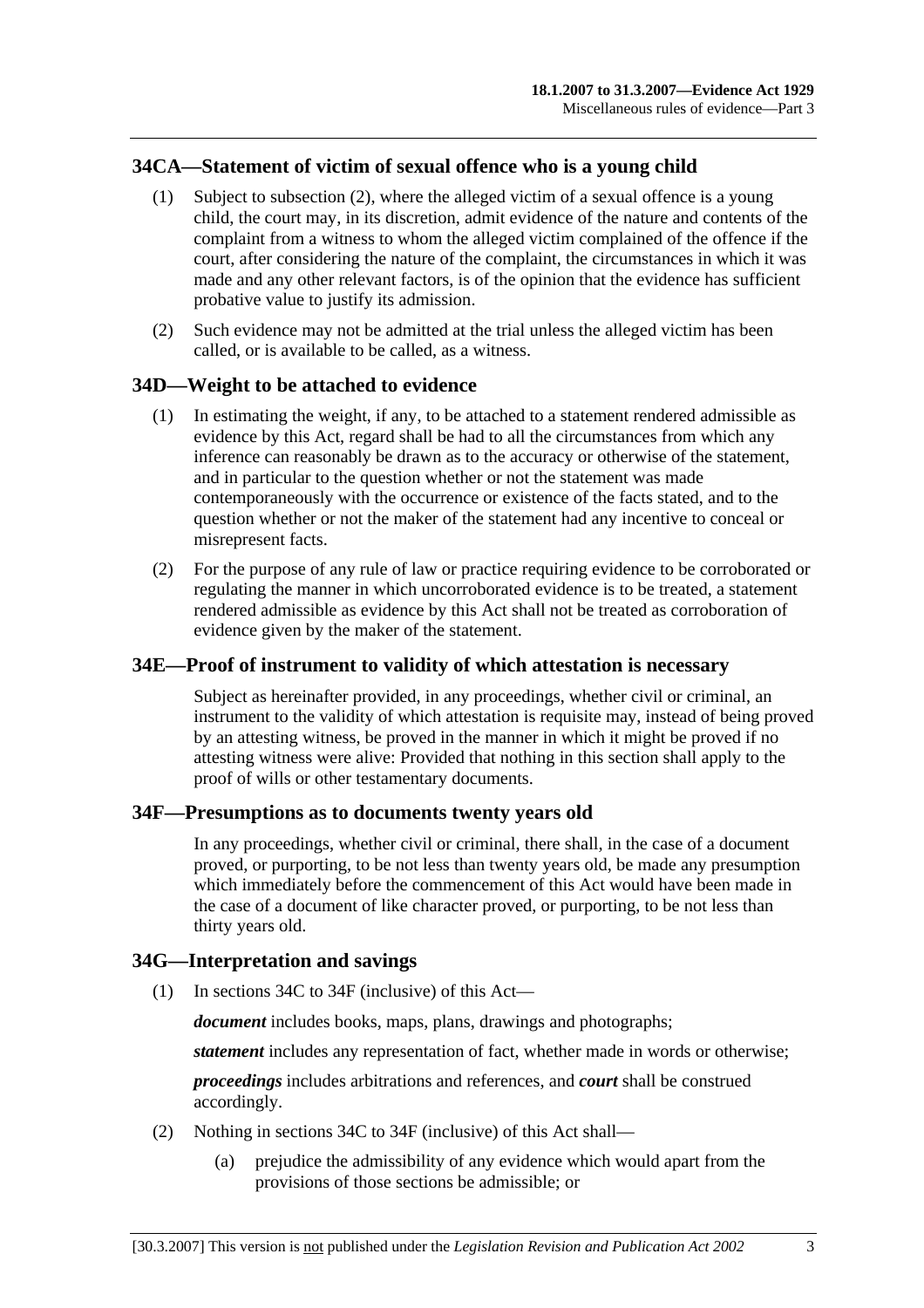(b) enable documentary evidence to be given as to any declaration relating to a matter of pedigree, if that declaration would not have been admissible as evidence if those sections had not been enacted.

#### **34H—Evidence of access or non-access**

In any proceedings a husband or wife may give evidence proving or tending to prove that he or she did or did not have sexual relations with his or her spouse, notwithstanding that any such evidence would prove or tend to prove that any child born to the wife during marriage was illegitimate.

#### **34I—Evidence in sexual cases**

- (1) In proceedings in which a person is charged with a sexual offence, no question shall be asked or evidence admitted—
	- (a) as to the sexual reputation of the alleged victim of the offence; or
	- (b) except with the permission of the judge, as to the alleged victim's sexual activities before or after the events of and surrounding the alleged offence (other than recent sexual activities with the accused).
- (2) In deciding whether permission should be granted under subsection  $(1)(b)$ , the judge shall give effect to the principle that alleged victims of sexual offences should not be subjected to unnecessary distress, humiliation or embarrassment through the asking of questions or admission of evidence of the kind referred to in that subsection and shall not grant permission unless satisfied that the evidence in respect of which permission is sought—
	- (a) is of substantial probative value; or
	- (b) would, in the circumstances, be likely materially to impair confidence in the reliability of the evidence of the alleged victim,

and that its admission is required in the interests of justice.

- (3) Permission shall not be granted under subsection (1)(b) authorising the asking of questions or the admission of evidence the purpose of which is only to raise inferences from some general disposition of the alleged victim.
- (4) An application for permission under subsection (1)(b) shall be heard and determined in the absence of the jury (if any).
- (5) In proceedings in which a person is charged with a sexual offence, the judge is not required by any rule of law or practice to warn the jury that it is unsafe to convict the accused on the uncorroborated evidence of the alleged victim of the offence.
- (6) Subsection (5) does not affect the operation of any provision of this or any other Act requiring that the evidence of a witness be corroborated.
- (6a) If, in proceedings in which a person is charged with a sexual offence, any information is presented to the jury, or suggestion made in the presence of the jury, that the alleged victim failed to make a complaint, or delayed in making a complaint, about the alleged offence, the judge must—
	- (a) warn the jury that the alleged victim's failure to make a complaint, or delay in making a complaint, does not necessarily mean the allegation is false; and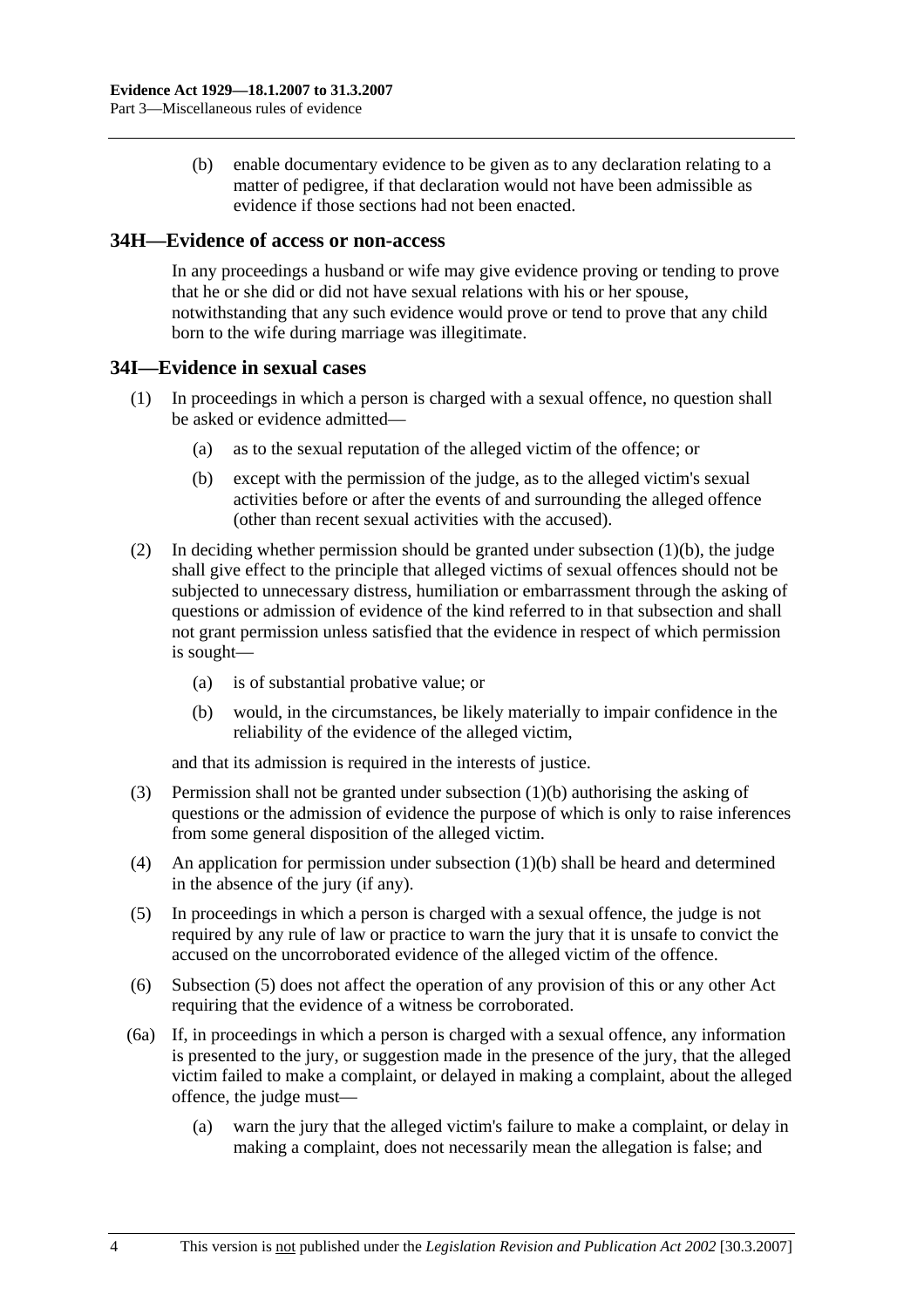- (b) inform the jury that the victim of a sexual offence could have valid reasons for failing to make a complaint or for delaying in making a complaint.
- (7) In this section—

*evidence* includes an allegation or statement made by way of an unsworn statement;

*sexual activities* includes sexual experience or lack of sexual experience.

#### **34J—Special provision for taking evidence where witness is seriously ill**

- (1) Where a person who may be in a position to give information in relation to an indictable offence is dangerously ill and, in the opinion of a medical practitioner, unlikely to recover from the illness, a magistrate or justice may take a statement from that person.
- (2) The statement is to be a sworn statement unless the magistrate or justice determines that the person making the statement does not have sufficient understanding of the obligation to be truthful entailed in giving sworn evidence.
- (3) Where a person is subsequently charged with an indictable offence to which the statement is relevant, the statement is admissible in evidence at the preliminary examination or trial of the charge if it is established—
	- (a) that the person from whom the statement was taken is dead or unable to give evidence because of illness or infirmity; and
	- (b) that the prosecutor or defendant (as the case requires) had reasonable notice of the proposal to take evidence and a reasonable opportunity to attend and cross-examine the person.

# **34K—Admissibility of depositions at trial**

- (1) Where—
	- (a) a statement from a witness is filed or tendered for the purpose of the preliminary examination of a charge of an indictable offence or oral evidence is taken from a witness at a preliminary examination; and
	- (b) the witness subsequently dies or becomes so ill or infirm that he or she cannot give evidence at the trial,

the record of the witness's evidence at the preliminary examination may, with the permission of the court of trial, be read as evidence at the trial.

 (2) Permission to admit evidence for the prosecution under this section will not be granted if the court considers that admission of the evidence without the opportunity of crossexamination would, in the circumstances of the case, be unfair to the defendant.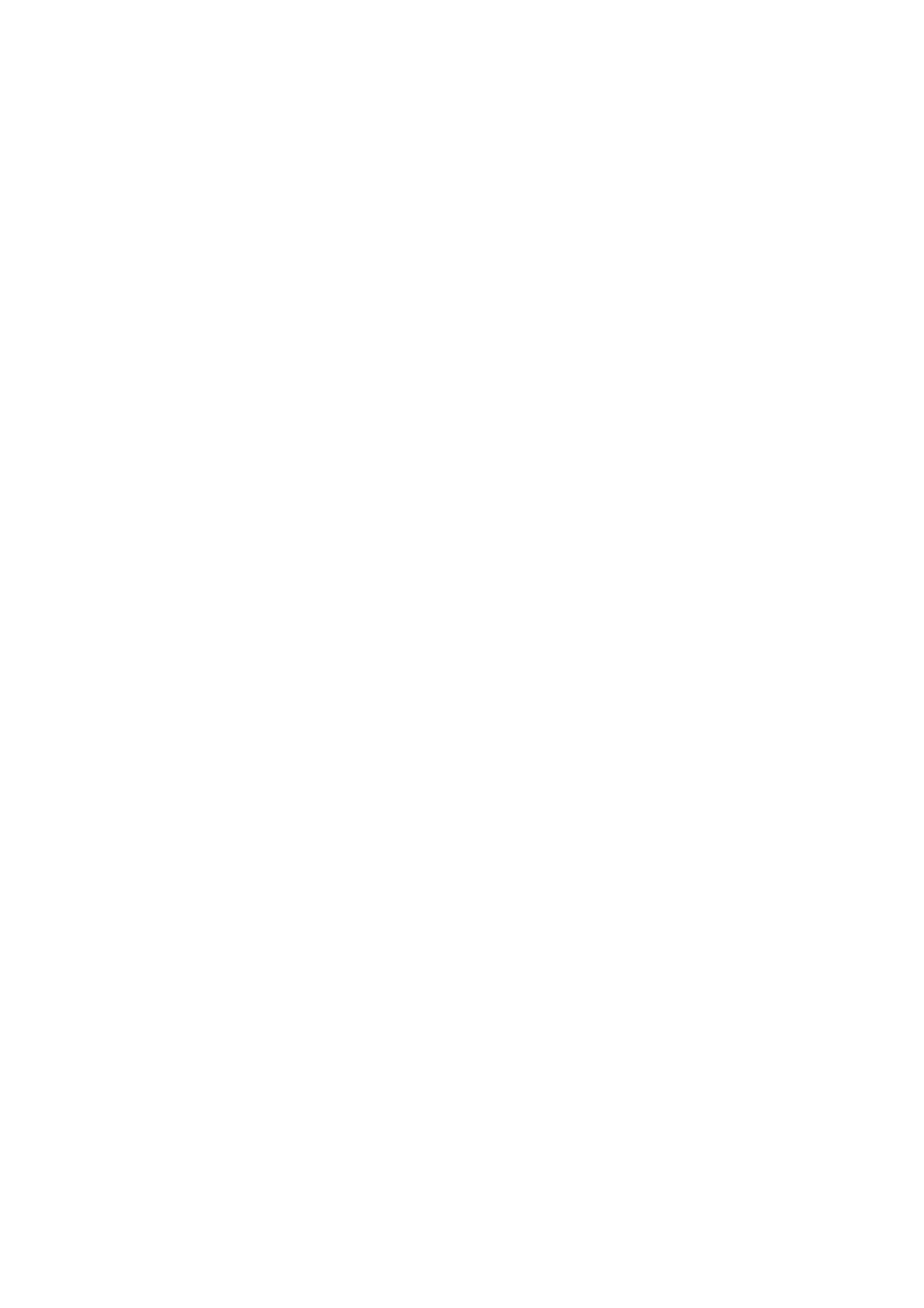# **Part 4—Public Acts and documents**

#### **35—Judicial notice of legislative instruments**

- (1) A court must take judicial notice of a legislative instrument.
- (2) In this section—

#### *legislative instrument* means—

- (a) an Act of this State, or an Act or ordinance of any other State or a Territory of the Commonwealth;
- (b) an Act of the Imperial Parliament that forms part of the law of this State or of any other State or a Territory of the Commonwealth;
- (c) a regulation, rule, by-law or other form of subordinate legislation made under the law of this State or of any other State or a Territory of the Commonwealth;
- (d) a proclamation, order or notice published in the Gazette or the corresponding official publication of some other State or a Territory of the Commonwealth;
- (e) an Act or other instrument of a kind referred to in a preceding paragraph as published or republished under—
	- (i) the *Legislation Revision and Publication Act 2002*; or
	- (ii) a former Act, or provision of an Act, of this State that provided for the reprinting or consolidation of any such instruments; or
	- (iii) a corresponding Act or ordinance of any other State or a Territory of the Commonwealth.

# **36—Proof of votes and proceedings of Parliament**

All documents purporting to be copies of the votes and proceedings or journals or minutes of either House of Parliament, or of papers presented to either House of Parliament, if purporting to be printed by the Government Printer, shall on their mere production be admitted as evidence thereof.

#### **37—Evidentiary value of official publications**

The Gazette or the corresponding official publication of some other State or a Territory of the Commonwealth is admissible in any legal proceedings as evidence of any legislative, judicial or administrative acts published or notified in it.

#### **37A—Proof of Gazette**

The mere production of a paper purporting to be the Gazette shall in all courts be evidence that the paper is the Gazette and was published on the day on which it bears date.

# **37B—Proof of printing by Government Printer**

The mere production of a paper purporting to be printed by the Government Printer or by the authority of the Government of the State shall in all courts be evidence that the paper was printed by the Government Printer or by such authority.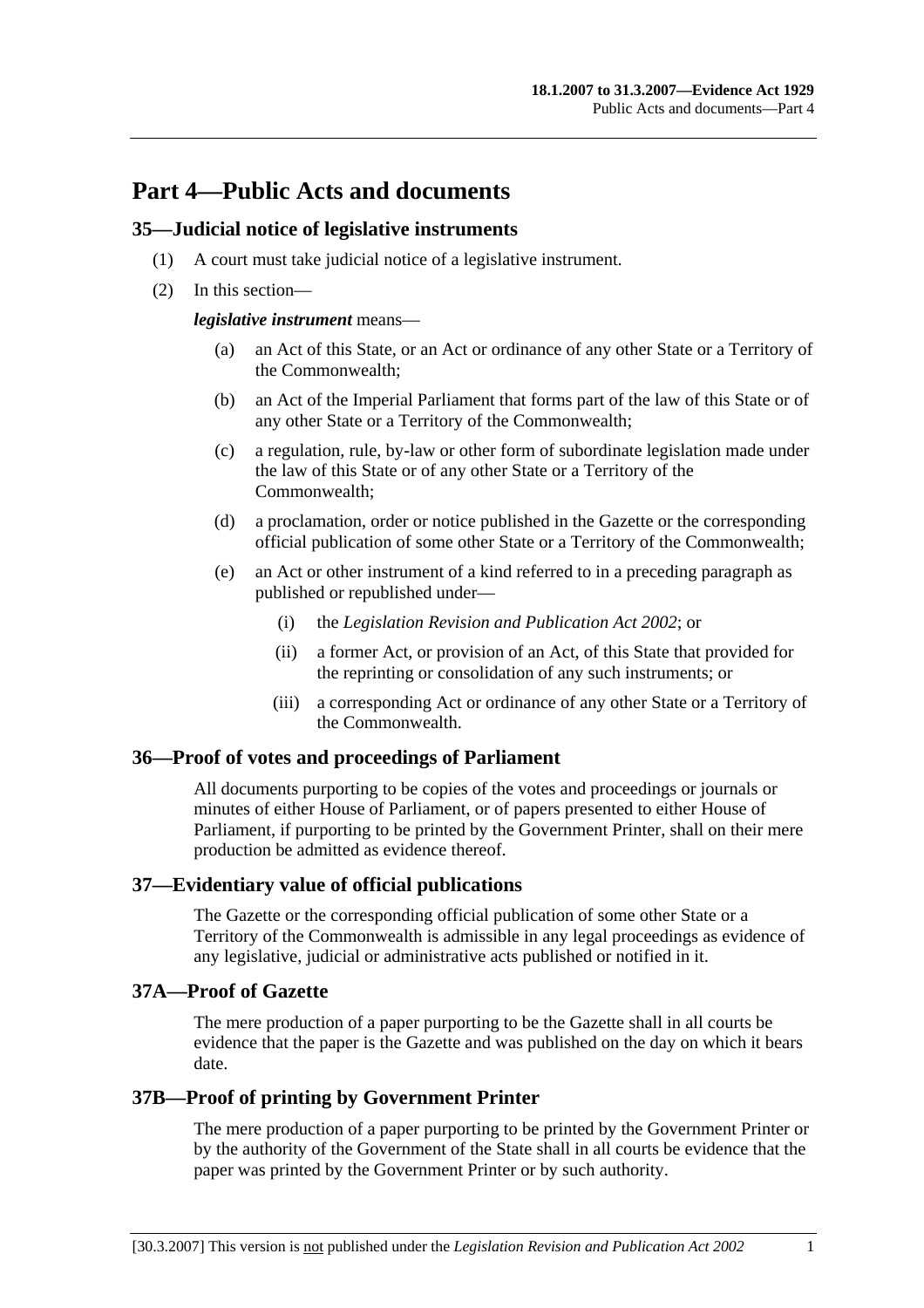# **37C—Proof of Imperial orders-in-Council**

(1) In this section—

#### *Imperial order-in-Council* means—

- any letters patent or Imperial order-in-Council; or
- (b) any admiralty map or chart issued by, or under the authority of, the Government of Great Britain, or the United Kingdom.
- (2) Evidence of the making and contents of an Imperial order-in-Council may be given by production of a document purporting to be certified by the Secretary to the Attorney-General as a true copy of the Imperial order-in-Council.
- (3) A statement in a document produced in evidence under subsection (2) of this section as to the date of publication of the Imperial order-in-Council shall be evidence that the Imperial order-in-Council was published on that date.

# **38—Foreign and Colonial Acts of State, judgments etc provable by copies**

- (1) Evidence of any proclamation, treaty, or other act of State, of any foreign State, or in any part of His Majesty's Dominions outside the Commonwealth and other than the United Kingdom, may be given by the production of a document, purporting to be a copy thereof and—
	- (a) proved to be an examined copy thereof; or
	- (b) purporting to be sealed with the seal of the foreign State or of the said part of His Majesty's Dominions.
- (2) Evidence of any judgment, decree, order or other judicial proceeding of any court of justice in the United Kingdom or in any foreign State or part of His Majesty's Dominions outside the Commonwealth and other than the United Kingdom (including any affidavit, pleading, or other legal document filed or deposited in the court) may be given by the production of a document purporting to be a copy thereof; and
	- (a) proved to be an examined copy thereof; or
	- (b) purporting to be sealed with the seal of such court; or
	- (c) purporting to be signed by a judge of such court with a statement in writing attached by him to his signature that such court has no seal, and without proof of his judicial character, or of the truth of such statement.
- (3) If any such document as aforesaid purports to be sealed or signed as aforesaid it shall be admissible without proof of the seal or of the signature as the case may be.

# **39—Public documents provable by examined or certified copy**

- (1) Whenever any book or other document is of such a public nature as to be admissible in evidence on its mere production from the proper custody, and no Act exists which renders its contents provable by means of a copy, any copy thereof or extract therefrom shall be admissible in evidence,
	- (a) if it is proved to be an examined copy or extract; or
	- (b) it purports to be signed and certified as a true copy or extract by the officer to whose custody the original is entrusted.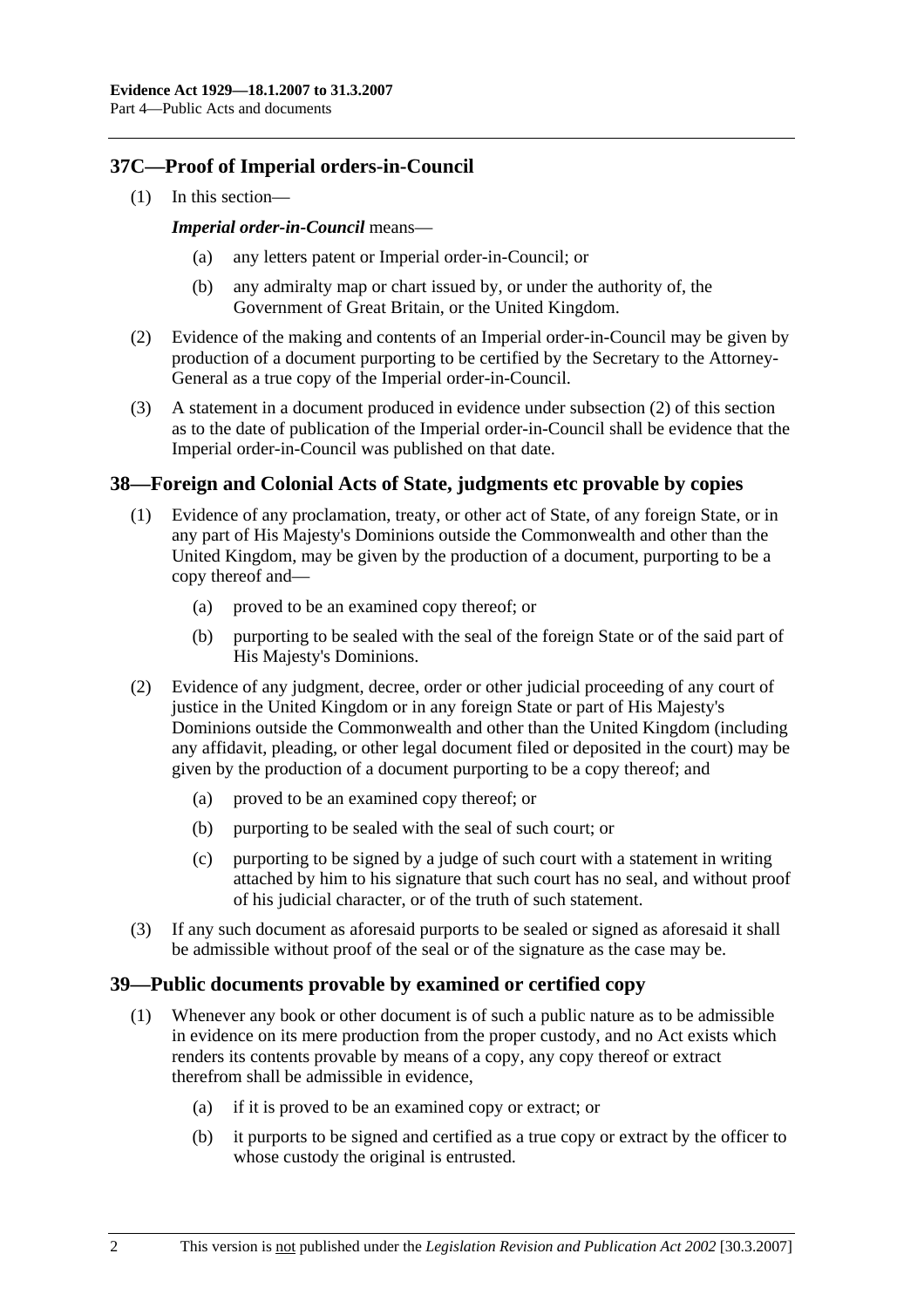(2) Every such officer is hereby required to furnish such certified copy or extract to any person applying for the same at a reasonable time, upon payment of a reasonable sum for the same, not exceeding five cents for every folio of ninety words.

# **40—Proof of documents by examined or certified copies**

Whenever any book, or other document, in the United Kingdom, or in any part of His Majesty's Dominions outside the Commonwealth and other than the United Kingdom, is provable (according to the law of England, or of the said part of His Majesty's Dominions) by means of a copy, any copy thereof or extract therefrom shall be admissible in evidence if it—

- (a) is proved to be an examined copy or extract; or
- (b) purports to be signed and certified as a true copy or extract by some officer who shall further certify that he is the officer to whose custody the original is entrusted.

#### **41—Certifying a false document**

If any officer authorised or required by this Act to furnish any certified copy or extract shall wilfully certify any document as being a true copy or extract, knowing that the same is not a true copy or extract, as the case may be, he shall be guilty of an offence, and be liable, on conviction, to imprisonment for any term not less than eighteen months or more than three years.

# **42—Proof of conviction or acquittal of an indictable offence**

- (1) The information, trial, and conviction, or acquittal of any person for an indictable offence may be proved by a certificate purporting to be under the hand of the Registrar of the Supreme Court or the District Court or the associate or other officer having the custody of the records of the court where such conviction, or acquittal took place, or of the deputy of such associate or other officer.
- (2) The certificate may set forth the substance and effect of the record omitting the formal parts thereof.
- (3) A conviction for any offence committed in any other State or any Territory of the Commonwealth may be proved by a like certificate.
- (4) No proof shall be required of the handwriting or official position of any person certifying in pursuance of this section.
- (5) The mode of proof authorised by this section shall be in addition to and not to the exclusion of any other authorised mode of proof.

#### **43—Proof of convictions and orders of courts of summary jurisdiction**

- (1) Any conviction, order of dismissal or other order made by a court of summary jurisdiction may be proved in any court whatever by the production of a copy of such conviction, order of dismissal or other order, purporting to be certified by the clerk of the court by which such conviction, order of dismissal or other order was made, or by the deputy of such clerk.
- (2) No proof shall be required of the signature or official character of the person appearing to have signed any such copy as aforesaid.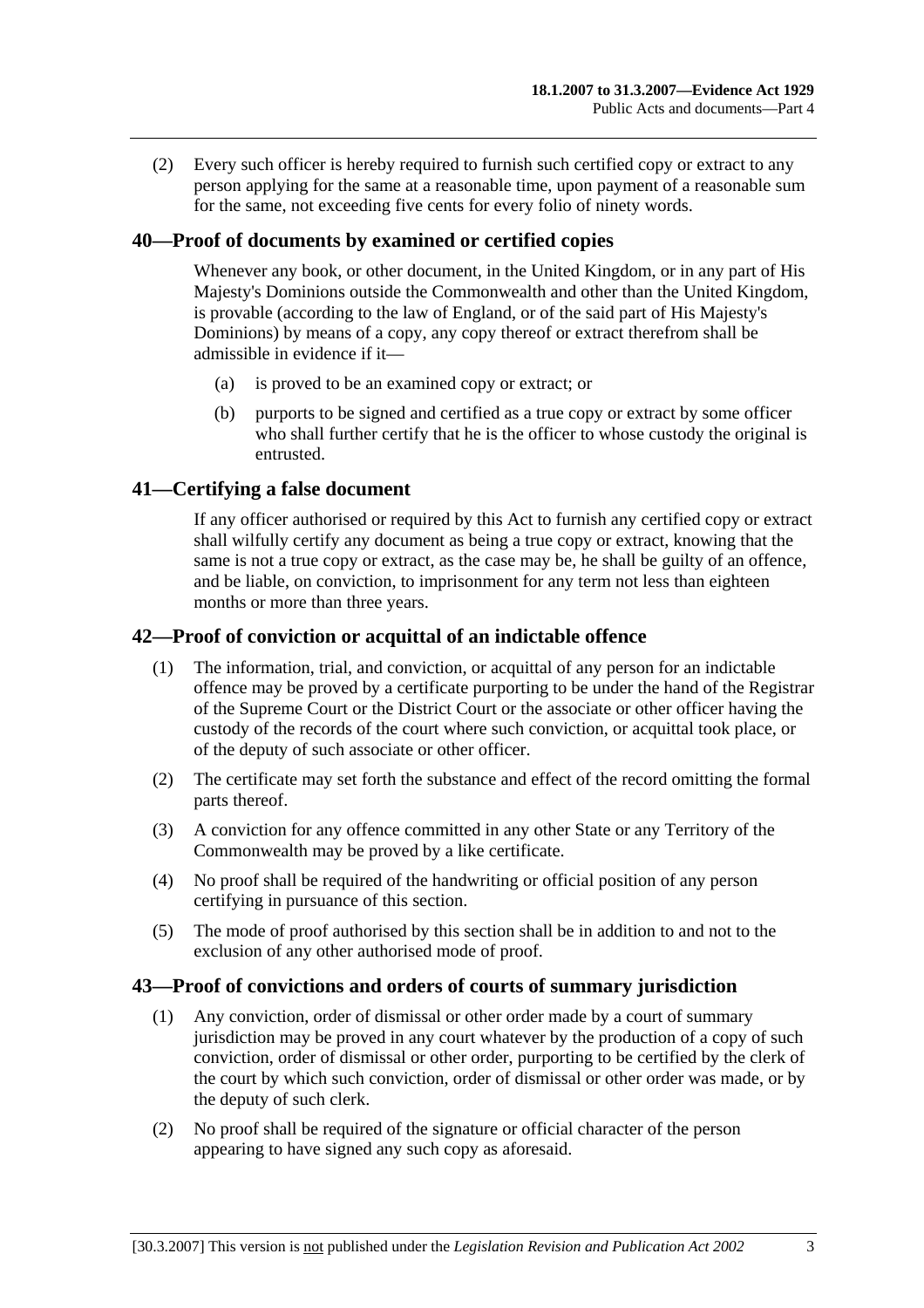- (3) This section shall apply to any conviction, order of dismissal or other order made before or after the commencement of this Act.
- (4) In this section the expression *court of summary jurisdiction* shall mean any court, by whatever name called, which in any State or Territory of the Commonwealth has jurisdiction to try offences summarily.

# **43A—Proof of identity of person convicted in another State**

For the purpose of proving the identity of any person alleged to have been convicted in any other State, or any Territory of the Commonwealth, an affidavit substantially in the form of Schedule 4 shall be admissible in evidence in all courts and shall be *prima facie* evidence that the person whose finger-prints are exhibited thereto—

- (a) is the person who in any document exhibited to the said affidavit and purporting to be a certificate of conviction or a certified copy of conviction, is referred to as having been convicted;
- (b) has been convicted of the offences mentioned in the said affidavit.

# **44—Registers of British vessels and certificates of registry admissible as** *prima facie* **evidence of their contents**

- (1) Every register of vessels kept under any of the Acts of the Imperial Parliament relating to the registry of British vessels, may be proved either by the production of the original or by an examined copy thereof, or by a copy thereof purporting to be certified under the hand of the person having the charge of the original.
- (2) Every such register, or such copy of a register, and also every certificate of registry granted under any of the said Acts relating to the registry of British vessels, and purporting to be signed as required by law, shall be received in evidence as *prima facie* proof of all the matters contained or recited in such register when the register or such copy thereof as aforesaid is produced, and of all matters contained or recited in or endorsed on such certificate of registry when the said certificate is produced.

# **45—Documents relating to transportation of persons or goods**

- (1) An apparently genuine document purporting to be a document of a prescribed nature and to relate to the transportation or shipment of any person or goods, from one place to another—
	- (a) shall be admissible in evidence on production without further proof; and
	- (b) shall be evidence of any fact stated, or referred to, in the document, or to be inferred from the document, and where the document relates to the shipment of goods, shall be evidence that the ownership of goods referred to in the document is in the consignee named in the document or his assignee.
- (2) Evidence of the description of any package or property, or of any inscription or mark upon any package or property shall be admissible (without production of the original inscription or mark) for the purpose of raising an inference as to the identity of the package or property with that referred to in a document admissible in evidence under this section.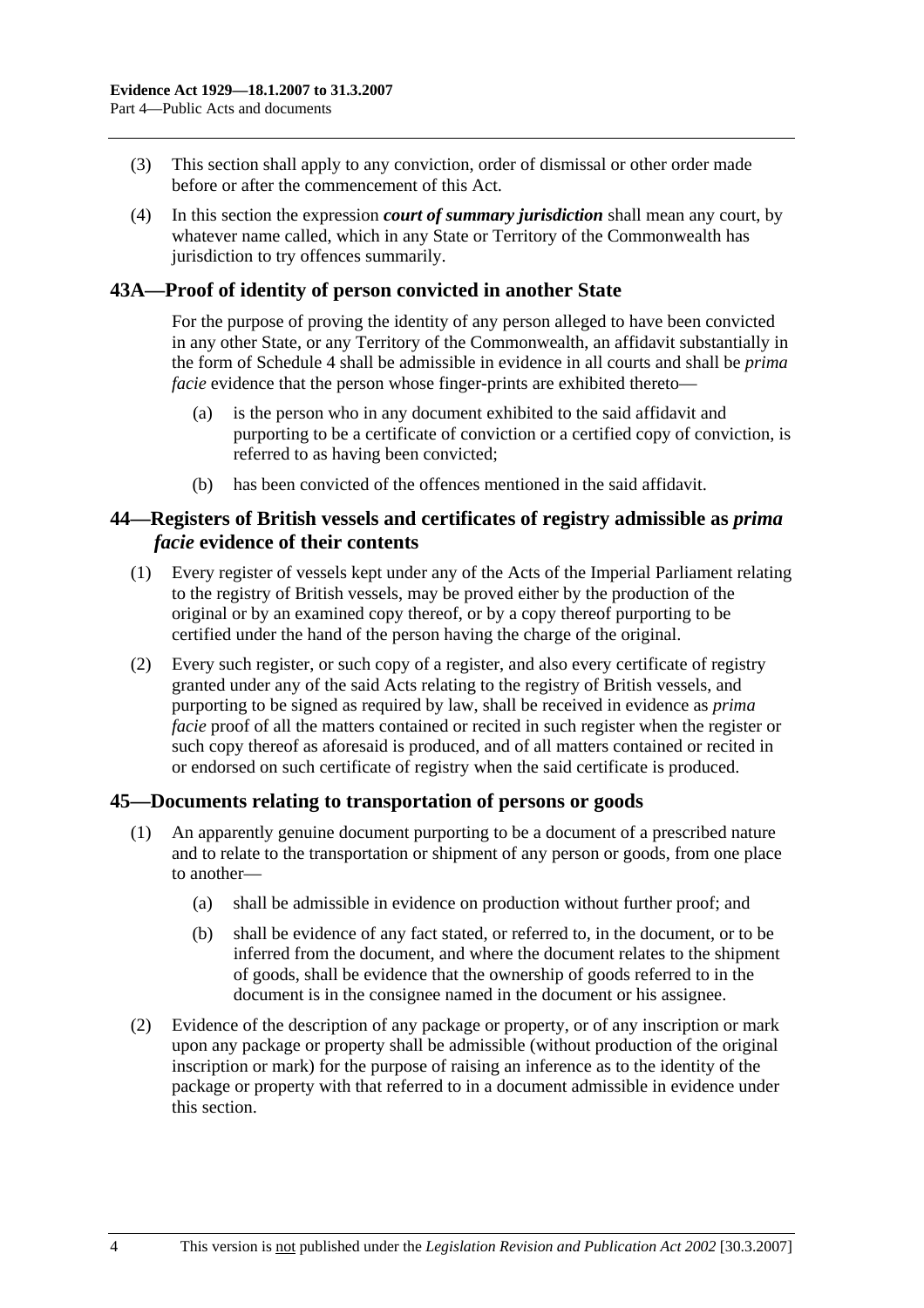- (3) For the purpose of determining the evidentiary weight, if any, of a document admitted in evidence under this section, consideration shall be given to the source from which the document is produced, the safeguards (if any) that have been taken to ensure its accuracy and any other relevant matters.
- (4) In this section—

#### *document of a prescribed nature* means—

- (a) bill of lading, manifest, shipping receipt, consignment note, way-bill, delivery sheet, register or order, invoice, ticket, passenger list or register, and any document of a like nature; or
- (b) any reproduction of any such document by photographic, photostatic, lithographic or other like process;

*shipment* means carriage by any means by air, land or water.

#### **45A—Admission of business records in evidence**

- (1) An apparently genuine document purporting to be a business record—
	- (a) shall be admissible in evidence without further proof; and
	- (b) shall be evidence of any fact stated in the record, or any fact that may be inferred from the record (whether the inference arises wholly from the matter contained in the record, or from that matter in conjunction with other evidence).
- (2) A document shall not be admitted in evidence under this section if the court is of the opinion—
	- (a) that the person by whom, or at whose direction, the document was prepared can and should be called by the party tendering the document to give evidence of the matters contained in the document; or
	- (b) that the evidentiary weight of the document is slight and is outweighed by the prejudice that might result to any of the parties from the admission of the document in evidence; or
	- (c) that it would be otherwise contrary to the interests of justice to admit the document in evidence.
- (3) For the purpose of determining the evidentiary weight, if any, of a document admitted in evidence under this section, consideration shall be given to the source from which the document is produced, the safeguards (if any) that have been taken to ensure its accuracy, and any other relevant matters.
- (4) In this section—

*business* means business, occupation, trade or calling and includes the business of any governmental or local governmental body or instrumentality;

#### *business record* means—

 (a) any book of account or other document prepared or used in the ordinary course of a business for the purpose of recording any matter relating to the business; or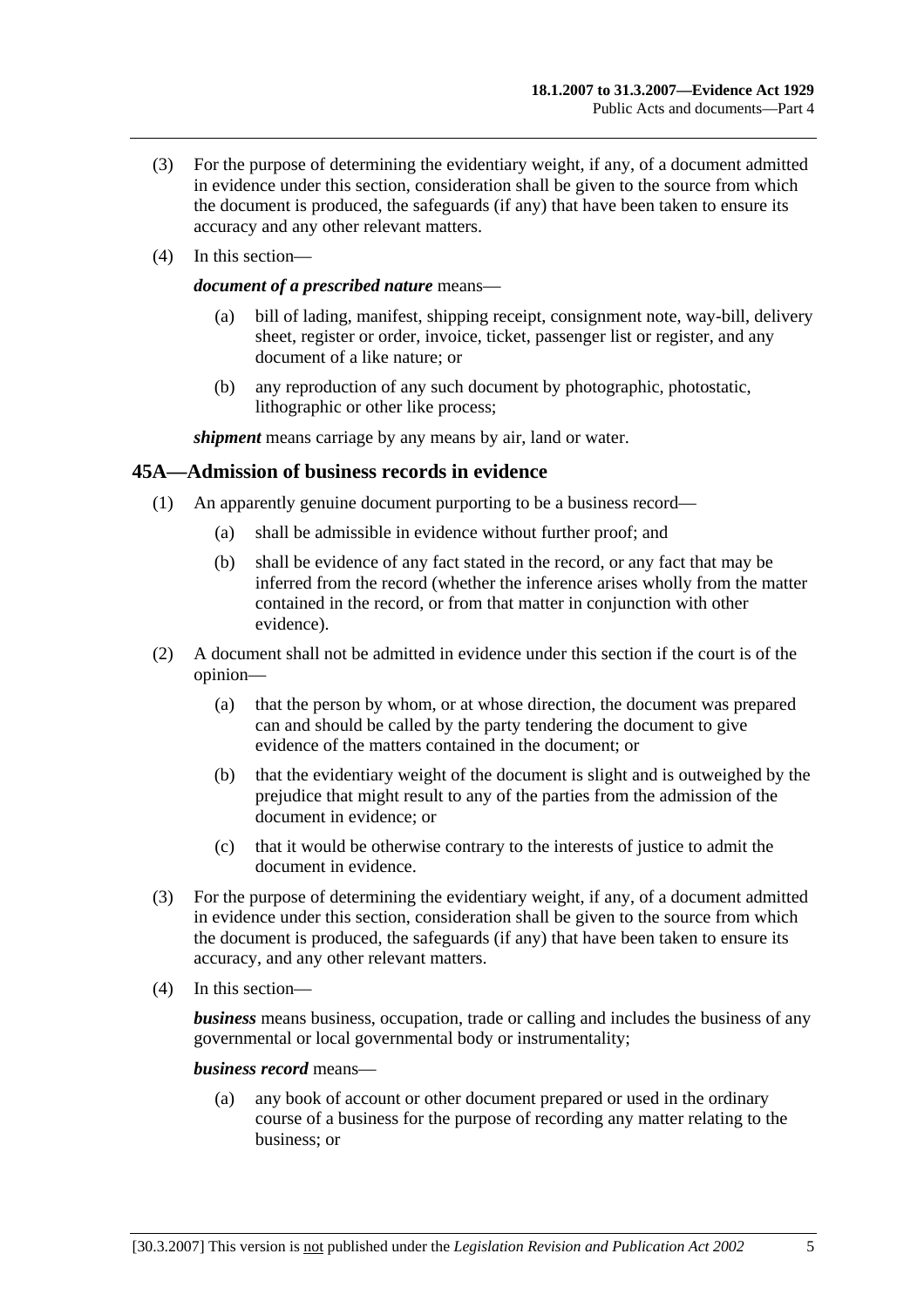(b) any reproduction of any such record by photographic, photostatic, lithographic or other like process.

# **45B—Admission of certain documents in evidence**

- (1) An apparently genuine document purporting to contain a statement of fact, or written, graphical or pictorial matter in which a statement of fact is implicit, or from which a statement of fact may be inferred shall, subject to this section, be admissible in evidence.
- (2) A document shall not be admitted in evidence under this section where the court is not satisfied that the person by whom, or at whose direction, the document was prepared could, at the time of the preparation of the document have deposed of his own knowledge to the statement that is contained or implicit in, or may be inferred from, the contents of the document.
- (3) A document shall not be admitted in evidence under this section if the court is of the opinion—
	- (a) that the person by whom, or at whose direction, the document was prepared can and should be called by the party tendering the document to give evidence of the matters contained in the document; or
	- (b) that the evidentiary weight of the document is slight and is outweighed by the prejudice that might result to any of the parties from the admission of the document in evidence; or
	- (c) that it would be otherwise contrary to the interests of justice to admit the document in evidence.
- (4) In determining whether to admit a document in evidence under this section, the Court may receive evidence by affidavit of any matter pertaining to the admission of that document in evidence.
- (5) For the purpose of determining the evidentiary weight, if any, of a document admitted in evidence under this section, consideration shall be given to the source from which the document was produced, the safeguards (if any) that have been taken to ensure its accuracy, and any other relevant matters.
- (6) In this section—

#### *document* means—

- (a) any original document; or
- (b) any reproduction of an original document by photographic, photostatic or lithographic or other like process.

# **45C—Modification of best evidence rule**

- (1) A document that accurately reproduces the contents of another document is admissible in evidence before a court in the same circumstances, and for the same purposes, as that other document (whether or not that other document still exists).
- (2) In determining whether a particular document accurately reproduces the contents of another, a court is not bound by the rules of evidence and, in particular—
	- (a) the court may rely on its own knowledge of the nature and reliability of the processes by which the reproduction was made;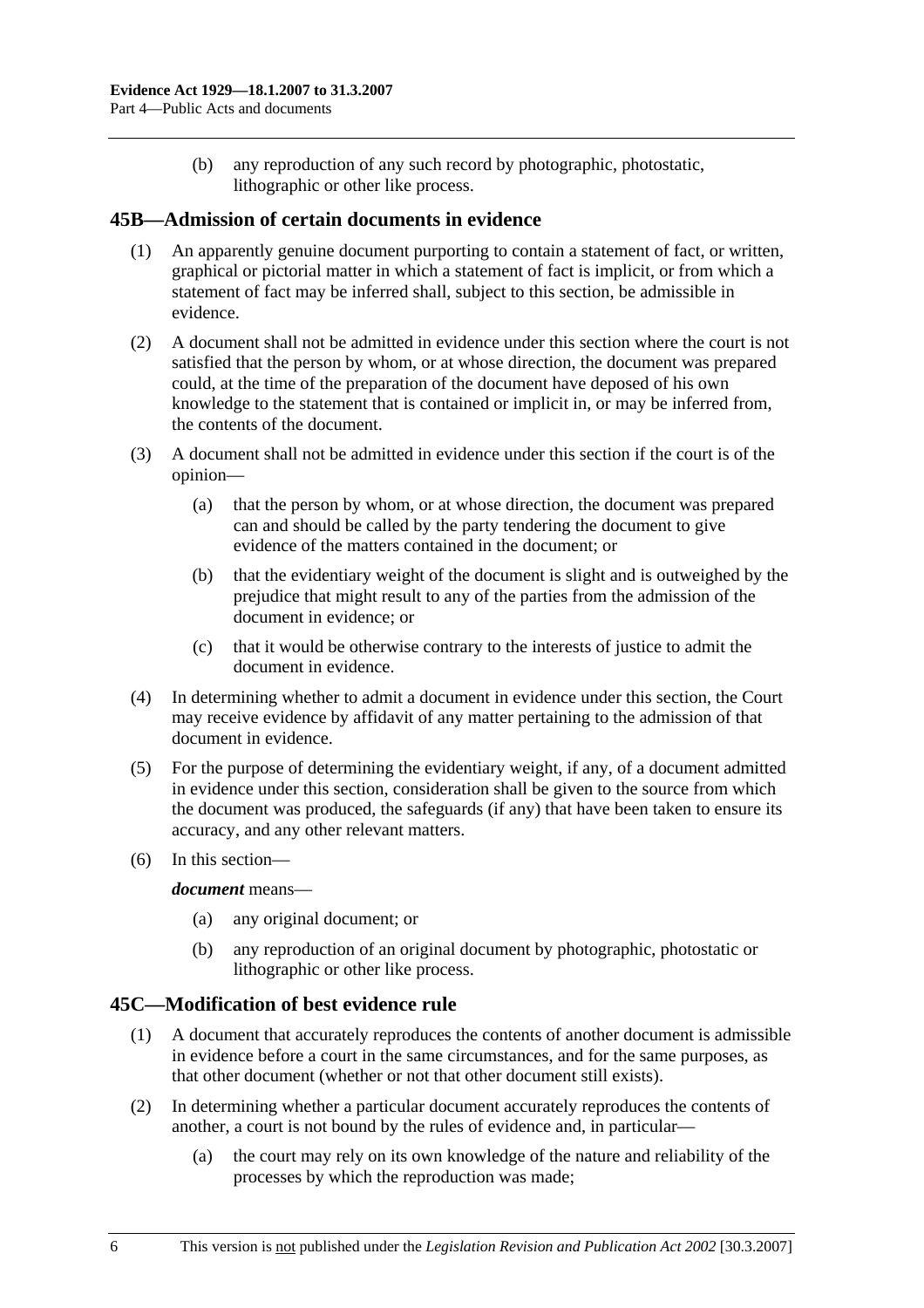- (b) the court may make findings based on the certificate of a person with knowledge and experience of the processes by which the reproduction was made;
- (c) the court may make findings based on the certificate of a person who has compared the contents of both documents and found them to be identical;
- (d) the court may act on any other basis it considers appropriate in the circumstances.
- (3) This section applies to reproductions made—
	- (a) by an instantaneous process; or
	- (b) by a process in which the contents of a document are recorded (by photographic, electronic or other means) and the reproduction is subsequently produced from that record; or
	- (c) in any other way.
- (4) Where a reproduction is made by an approved process, it will be presumed that it accurately reproduces the contents of the document purportedly reproduced unless the contrary is established.
- (5) The above reference to an approved process is a reference to a process prescribed by regulation for the purposes of this subsection.
- (6) Where a court admits or refuses to admit a document under this section, the court must, if so requested by a party to the proceedings, state the reason for its decision.
- (7) A person who gives a certificate for the purposes of this section knowing it to be false is guilty of an indictable offence.

Penalty: Division 5 imprisonment.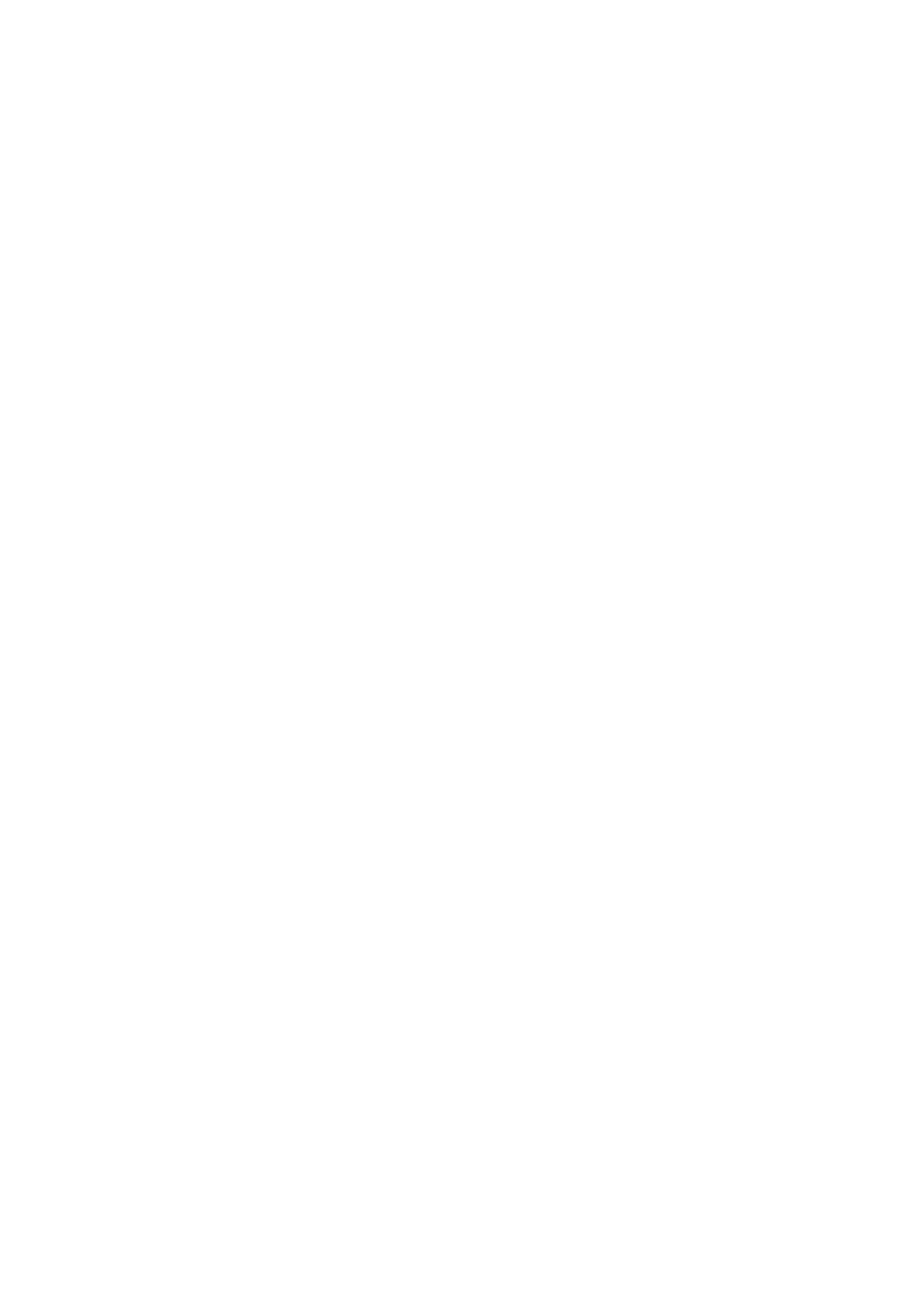# **Part 5—Banking records**

#### **46—Interpretation**

#### In this Part—

#### *bank* means—

- (a) a body corporate carrying on the business of banking in a State or Territory of the Commonwealth; or
- (d) any other body that accepts money on deposit from the public;

#### *banking records* means—

- (a) books of account, accounts, and accounting records (including working papers and other documents necessary to explain the methods and calculations by which accounts are made up); and
- (b) books, diaries, or other records used in the course of carrying on the business of a bank; and
- (c) cheques, bills of exchange, promissory notes, deposit slips, orders for the payment of money, invoices, receipts and vouchers; and
- (d) securities, and documents of title to securities,

in the possession or control of a bank;

*copy*, in relation to a banking record made by microfilming or by a mechanical or electronic process, means a document produced from the record containing, in an intelligible form, the information stored in the record.

# **47—Admission of banking record in evidence**

- (1) Subject to subsection (2), a copy of a banking record is admissible in legal proceedings as evidence—
	- (a) of the record; and
	- (b) of the transactions or matters to which the record relates.
- (2) The copy shall not be admitted in evidence unless it is first proved—
	- (a) that the record was compiled in the ordinary course of business; and
	- (b) that the record is in the custody or control of the bank; and
	- (c) that reasonable steps have been taken to ensure that the copy is an accurate copy of the record, or accurately reproduces information stored in the record.
- (3) Evidence may be given orally or by affidavit by an officer of the bank for the purpose of proving the matters referred to in subsection (2).

#### **48—Evidence of non-existence of account may be given by affidavit**

An affidavit made by an officer of a bank stating that a person named in the affidavit had at a time, or over a period, specified in the affidavit no account at the bank, or at a specified branch, is admissible in legal proceedings as evidence of the fact stated.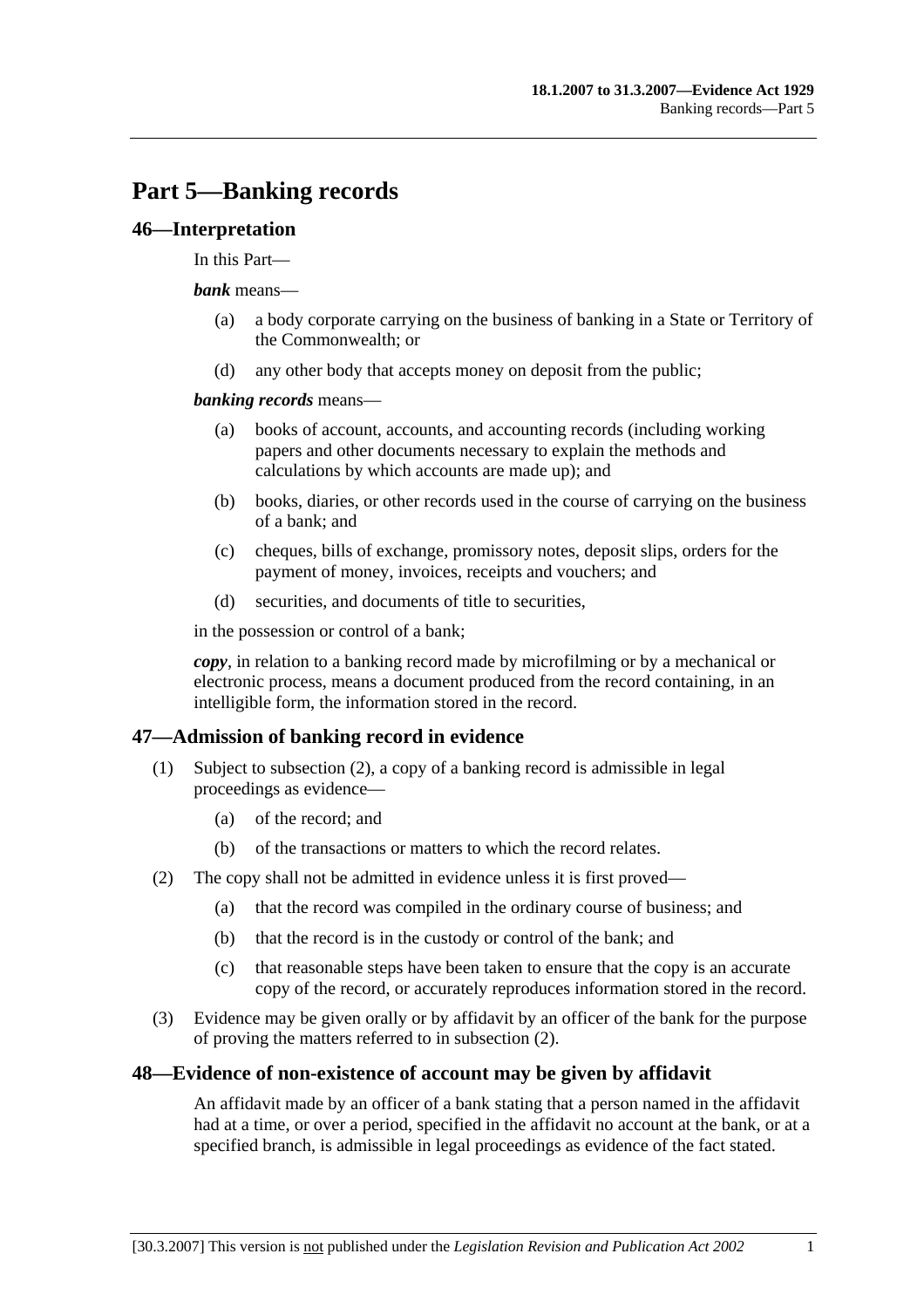#### **49—Power to order inspection of banking records etc**

- (1) On the application of any party to a legal proceeding a judge may order that such party be at liberty to inspect and take copies of a banking record for any of the purposes of such proceedings.
- (1a) Where—
	- (a) a Judge of the Supreme Court; or
	- (b) a District Court Judge; or
	- (c) a Magistrate,

is satisfied on the application of a member of the police force or an officer of the Corporate Affairs Commission that it would be in the interests of the administration of justice to permit the applicant to inspect and take copies of banking records, the Judge may order that the applicant be at liberty to inspect and take copies of those banking records.

- (2) An order under this section may be made either with or without summoning the bank or any other person, and shall be served on the bank three clear days before the same is to be obeyed, unless the judge otherwise directs. Any Sunday or public holiday shall be excluded from the computation of time under this section.
- (3) Subject to subsection (4), where an order is made under subsection (1a), the applicant shall cause a copy of the order to be served personally or by post on the person subject to investigation within six months of the date of the order or such further period as may be allowed by a Judge.

Penalty: One thousand dollars.

- (4) Service of a copy of an order is not required under subsection (3)—
	- (a) if evidence of the commission of an offence was obtained in pursuance of the order and, within the period allowed under subsection (3) for service of a copy of the order, the person subject to investigation is charged with that offence; or
	- (b) if the whereabouts of the person on whom the copy is to be served is unknown and not ascertainable by reasonable inquiry.
- (5) A reference in subsection (3) or (4) to the person subject to investigation shall be construed as a reference to the person to whose financial transactions the banking records subject to inspection in pursuance of an order under subsection (1a) relate.
- (6) Copies of applications made under subsection (1a) shall be retained for a period of six years—
	- (a) in the case of applications made by members of the police force—by the Commissioner of Police; and
	- (b) in the case of applications made by officers of the Corporate Affairs Commission—by the Corporate Affairs Commission.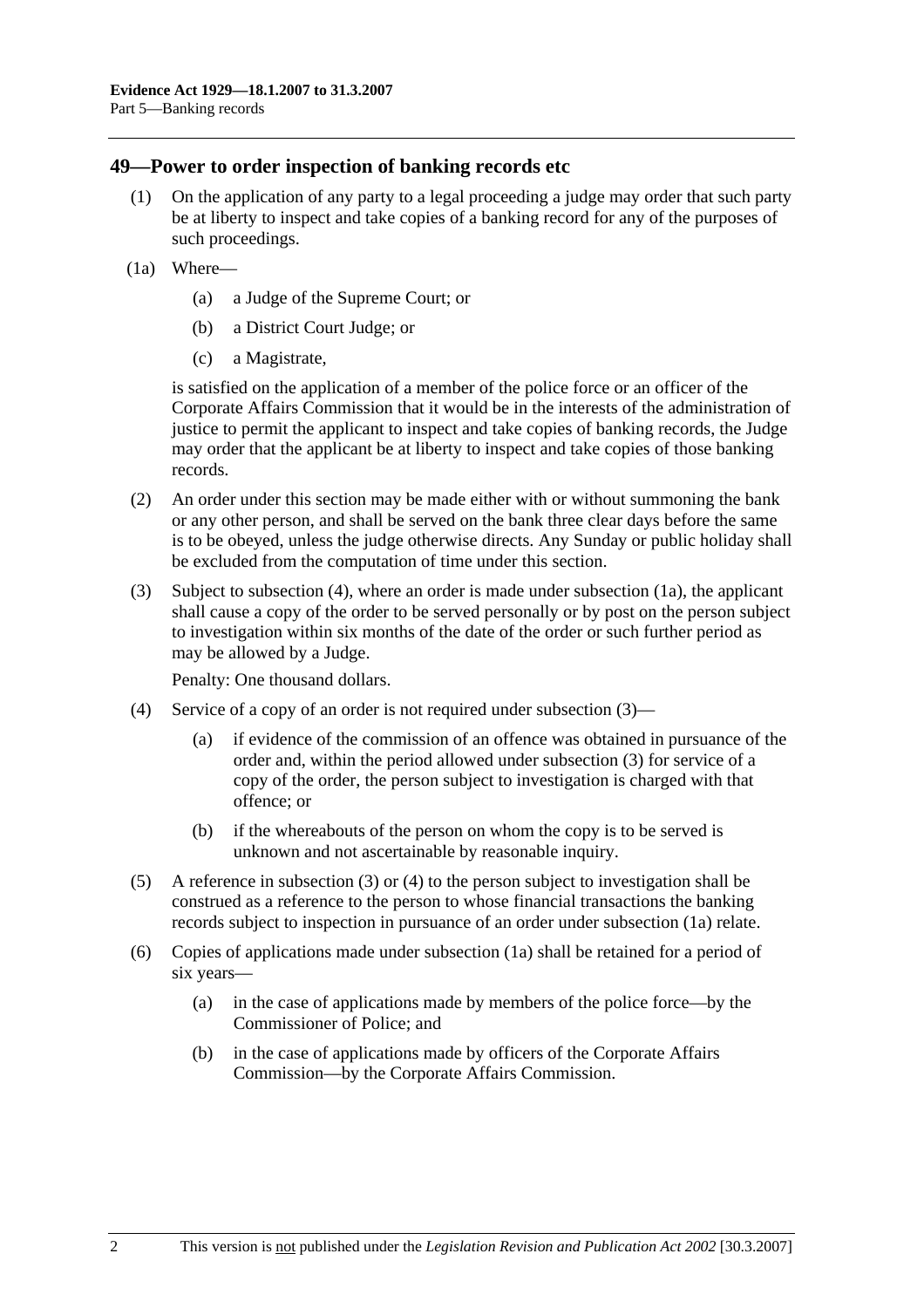- (7) The Commissioner of Police shall in each calendar year report to the Minister responsible for the police force the number of applications made under subsection (1a) by members of the police force during the previous calendar year, and the Corporate Affairs Commission shall in each calendar year report to the Minister to whom it is responsible the number of applications made under subsection (1a) by officers of the Commission during the previous calendar year.
- (8) A report under subsection (7) may be incorporated in any other annual report that the Commissioner of Police or the Corporate Affairs Commission (as the case may be) is required by or under statute to make to the Minister to whom the report under that subsection is to be submitted.
- (9) A person who divulges, otherwise than in the course of his official duties, information obtained by him by virtue of an order under subsection (1a) shall be guilty of an offence and liable to a penalty not exceeding five thousand dollars.

#### **50—Bank not compellable to produce records except under order**

A bank or officer of a bank shall not in any legal proceeding to which the bank is not a party be compellable—

- (a) to produce any banking record, the contents of which can be proved under this Act; or
- (b) to appear as a witness to prove the matters, transactions, and accounts recorded in a banking record,

unless by order of a judge made for special cause.

#### **51—Costs occasioned by default of bank**

- (1) Costs occasioned by a default or delay by a bank in complying with an order under this Part (not being an order under section 49(1a)) may be awarded by the judge against the bank.
- (2) Any such order against a bank may be enforced as if the bank were a party to the proceedings in aid of which the application is made.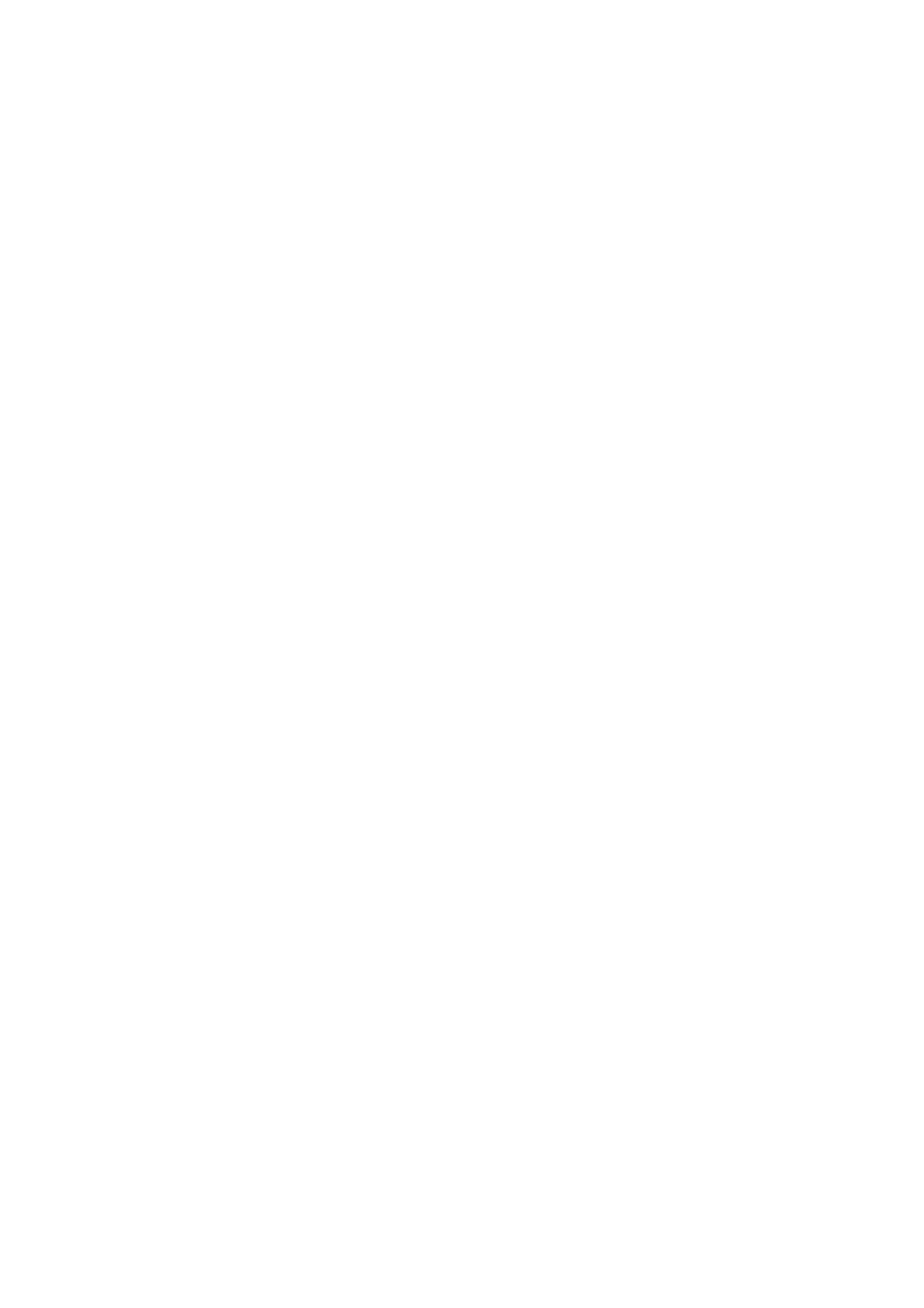# **Part 6—Telegraphic messages**

# **53—Party may give notice of intention to adduce telegraphic message in evidence**

- (1) Any party to any legal proceedings may at any time after the commencement thereof give notice to any other party that he proposes to adduce in evidence at the trial or hearing any telegraphic message that has been sent by electric telegraph from any station in the Commonwealth to any other station within the Commonwealth: Provided that the time between the giving of such notice and the day on which such evidence shall be tendered shall not in any case be less than two days.
- (2) Every such notice shall specify the names of the sender and receiver of the message, the subject matter thereof, and the date as nearly as may be.

# **54—And thereupon may produce message received with evidence that same received from telegraph station**

When such a notice has been given the production of any telegraphic message described in the notice, and purporting to have been sent by any person, together with evidence that the same was duly received from a telegraph station, shall be *prima facie* evidence that such message was signed and sent by the person so purporting to be the sender thereof to the person to whom the same shall be addressed without any further proof of the identity of the sender; but the party against whom any such message shall be given in evidence shall be at liberty, nevertheless, to prove that the same was not in fact sent by the person by whom it purports to have been sent.

# **55—After notice, sending a message may be proved by production of copy message and evidence of payment of fees for transmission**

In any legal proceedings, the production of any telegraphic message, or of a machine copy or press copy thereof, or a copy thereof verified on oath or affirmation together with evidence that such message was duly taken to a telegraph station, and that the fees (if any) for the transmission thereof were duly paid, shall be *prima facie* evidence that such message was duly delivered to the person named therein as the person to whom the same was to be transmitted; and the burden of proving that such message was not in fact received, shall be upon the person against whom such message shall be given in evidence: Provided that the party adducing the same in evidence shall give notice to the other party of his intention so to do in such manner and at such time as the practice of the court requires with respect to a notice to produce documents at the trial or hearing.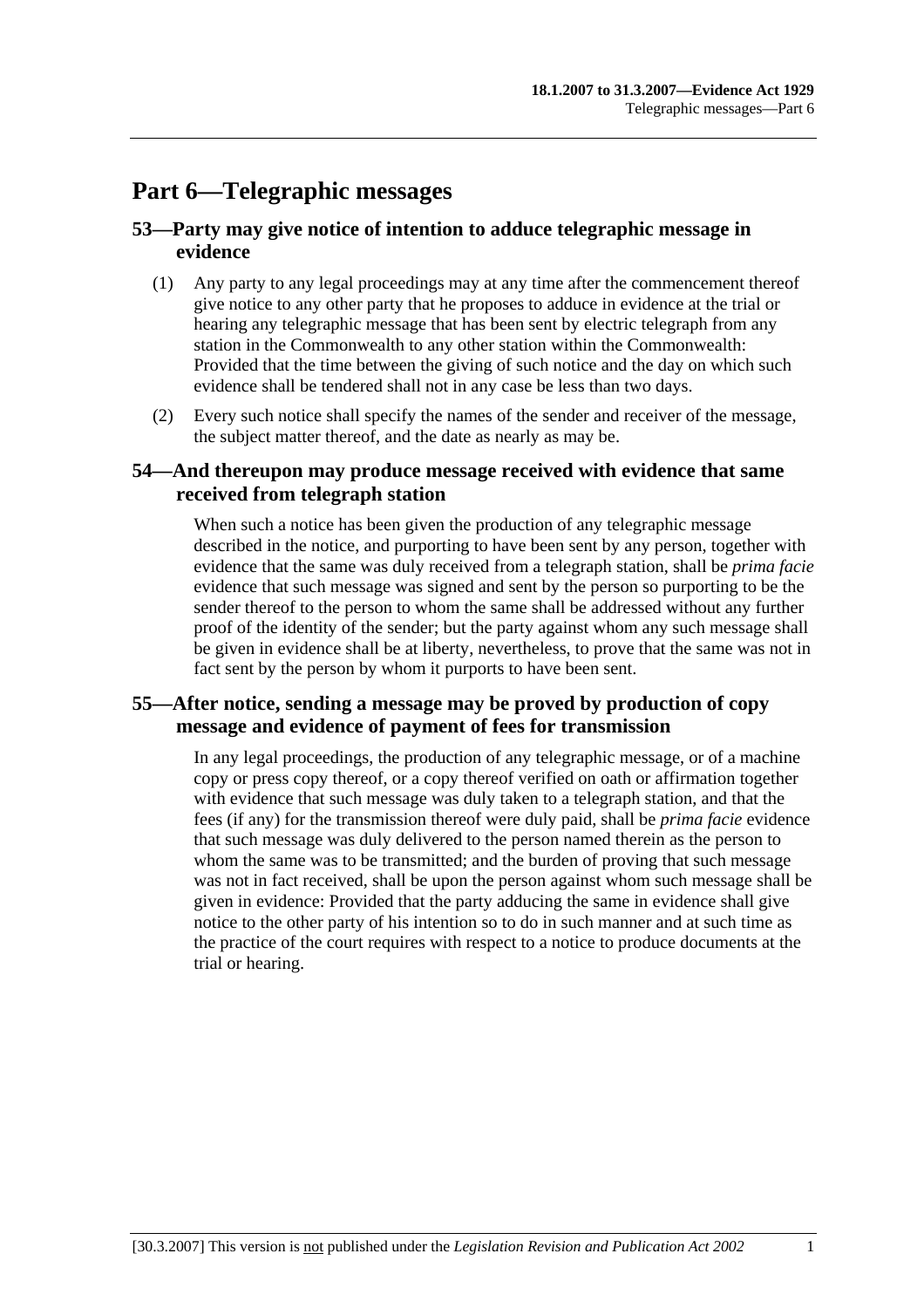# **56—Certain documents may be transmitted by electric telegraph under restriction**

- (1) The Governor, any Minister of the Crown, the President of the Legislative Council, the Speaker of the House of Assembly, a Judge of the Supreme Court, a Local Court Judge, or District Criminal Court Judge, the Judge in Insolvency, any special magistrate, and any principal officer of Government, or solicitor, may cause to be transmitted by electric telegraph the contents of any writ, warrant, rule, order, authority, or other communication requiring signature or seal subject to the provisions following, that is to say—
	- (a) the original document shall be delivered at the telegraph station in the presence and under the inspection of some justice of the peace or notary public;
	- (b) the person to whom the contents of any such document shall be so sent shall, forthwith and in the presence and under the supervision of a justice of the peace or notary public, cause to be sent back by electric telegraph, a copy of the message received by him; and in the event of any error appearing therein, the process shall be repeated under the like supervision, until it appears that a true copy of such document has been received by the person to whom it has been sent;
	- (c) when it appears that such true copy has been so received, such firstmentioned justice, or notary public, shall endorse upon the original document a certificate that a true copy thereof has been sent, under the provisions of this Act, to the person to whom the same has been so sent; and shall forthwith, by electric telegraph, inform such person that such certificate has been so endorsed;
	- (d) the person so receiving such true copy shall, upon receiving information of such certificate, endorse upon the copy of the original document received by him a certificate that the same has been duly received, under the provisions of this Act, which certificate shall be signed by him and by the justice or notary public so supervising the receipt of such copy as hereinbefore provided.
- (2) In this section—

*any principal officer of Government* includes the Auditor-General, the Under Secretary, the Under Treasurer, the Solicitor-General, the Crown Solicitor, the Director of Public Prosecutions and the secretary to any department presided over by a Minister of the Crown, the Clerk of the Legislative Council, the Clerk of the House of Assembly, the Surveyor-General, the Registrar-General, the Sheriff, the Master of the Supreme Court, the Commissioner of Police, inspectors of police, the Returning Officer for the State; and for the purposes of returns to writs of election, but not otherwise, also includes any returning officer or deputy returning officer of an electoral district.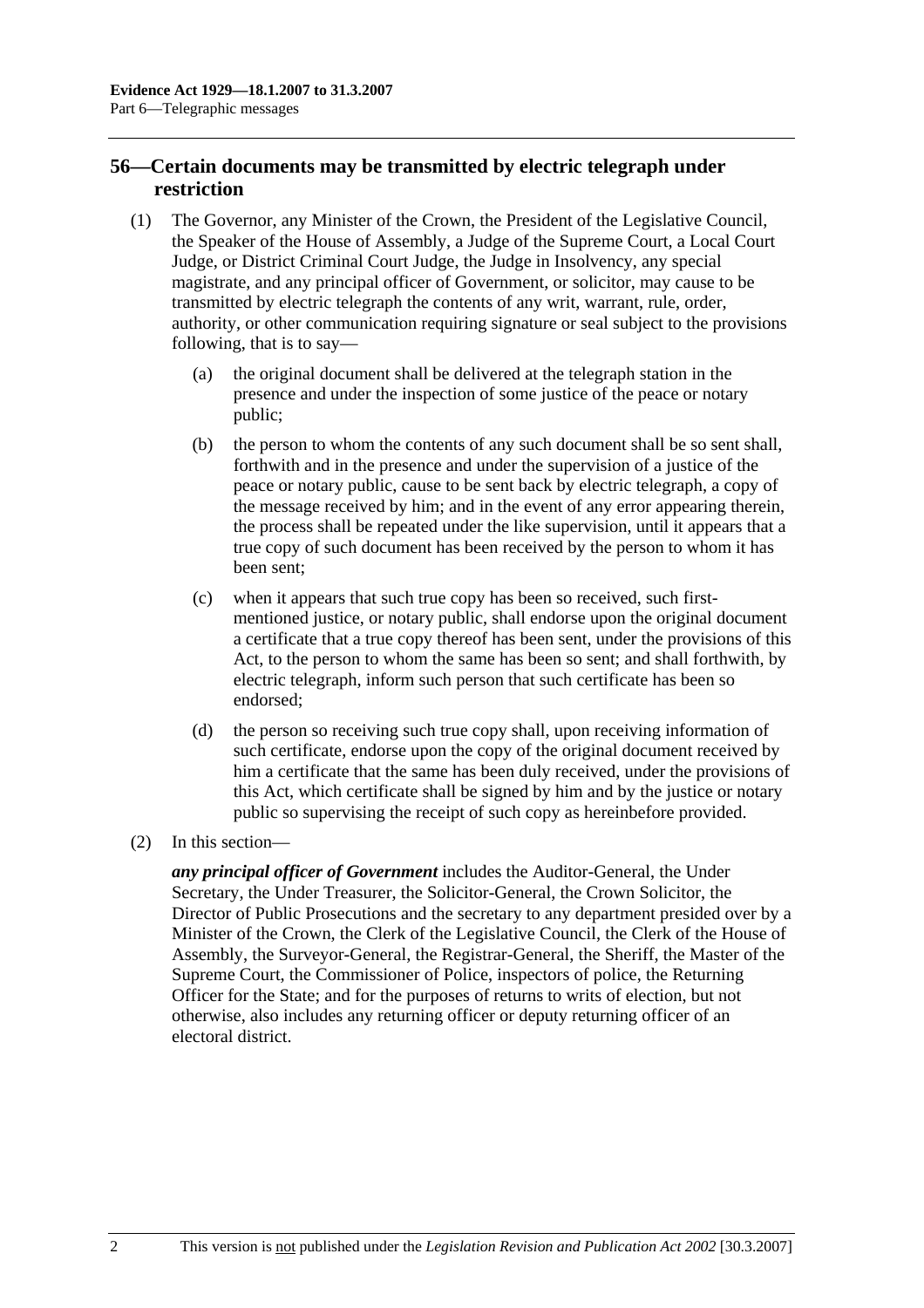## **57—Copies so transmitted to be as valid and effectual as originals**

- (1) Every copy so endorsed and certified as aforesaid shall be as valid to all intents and purposes as the original, whereof it purports to be a copy, would have been, and shall be admissible in evidence in any case in which the original would have been so admissible; and any person by whom such copy has been received, or who is thereby authorised, instructed, or commanded, or who is lawfully charged with any duty in respect thereof, shall have and become liable to the same rights and duties in respect thereof as if he had received the original document duly signed and sealed, or signed or sealed, as the case may be.
- (2) In the case of any document intended to be served, or the efficacy or use whereof depends upon service, every such copy shall for the purpose of such service be deemed to be the original document whereof it purports to be a copy.

#### **58—Penalty for false certificate of sending message**

Any justice or notary public who wilfully and falsely endorses upon any original document, delivered at a telegraph station for the purpose of being transmitted under the provisions of this Act, a certificate that a true copy thereof has been sent under this Act, or who by telegraph wilfully and falsely informs any person to whom such has been so sent that a certificate under the provisions of this Act has been endorsed thereon, shall forfeit a sum not exceeding two hundred dollars, which may be sued for and recovered by the first person who shall, for his own benefit and without collusion, sue for the same.

#### **59—Signing false certificate upon copy**

Any person by this Part of this Act required to sign a certificate upon any copy of a document that such copy has been duly received under the provisions of this Act, who shall wilfully sign such certificate, knowing the same to be false, shall be guilty of an offence, and, being convicted thereof, shall be liable to be imprisoned for any term not exceeding two years.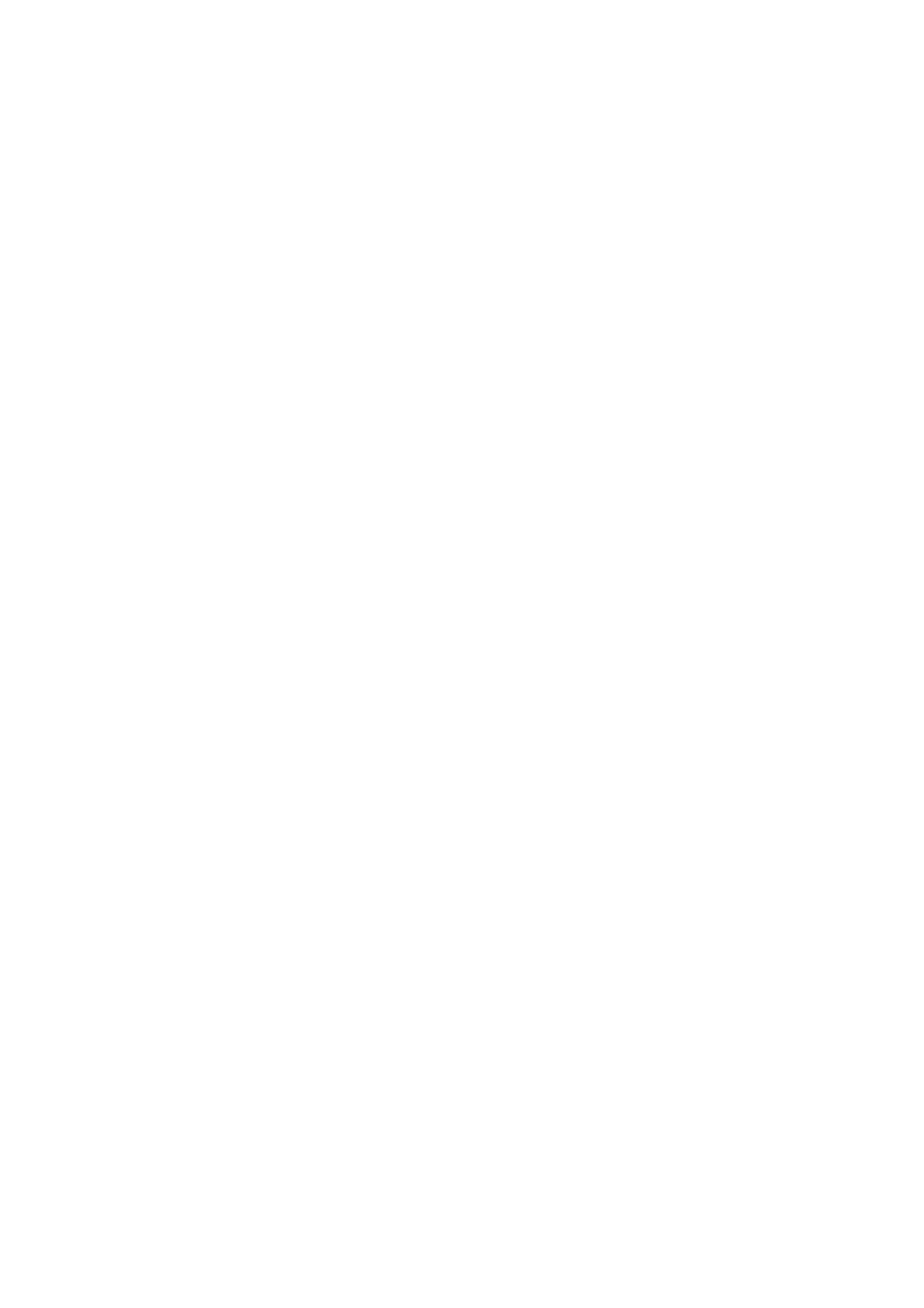# **Part 6A—Computer evidence**

#### **59A—Interpretation**

In this Part, unless the contrary intention appears—

*computer* means a device that is by electronic, electro-mechanical, mechanical or other means capable of recording and processing data according to mathematical and logical rules and of reproducing that data or mathematical or logical consequences thereof;

*computer output* or *output* means a statement or representation (whether in written, pictorial, graphical or other form) purporting to be a statement or representation of fact—

- (a) produced by a computer; or
- (b) accurately translated from a statement or representation so produced;

*data* means a statement or representation of fact that has been transcribed by methods, the accuracy of which is verifiable, into the form appropriate to the computer into which it is, or is to be, introduced.

#### **59B—Admissibility of computer output**

- (1) Subject to this section, computer output shall be admissible as evidence in any civil or criminal proceedings.
- (2) The court must be satisfied—
	- (a) that the computer is correctly programmed and regularly used to produce output of the same kind as that tendered in evidence pursuant to this section; and
	- (b) that the data from which the output is produced by the computer is systematically prepared upon the basis of information that would normally be acceptable in a court of law as evidence of the statements or representations contained in or constituted by the output; and
	- (c) that, in the case of the output tendered in evidence, there is, upon the evidence before the court, no reasonable cause to suspect any departure from the system, or any error in the preparation of the data; and
	- (d) that the computer has not, during a period extending from the time of the introduction of the data to that of the production of the output, been subject to a malfunction that might reasonably be expected to affect the accuracy of the output; and
	- (e) that during that period there have been no alterations to the mechanism or processes of the computer that might reasonably be expected adversely to affect the accuracy of the output; and
	- (f) that records have been kept by a responsible person in charge of the computer of alterations to the mechanism and processes of the computer during that period; and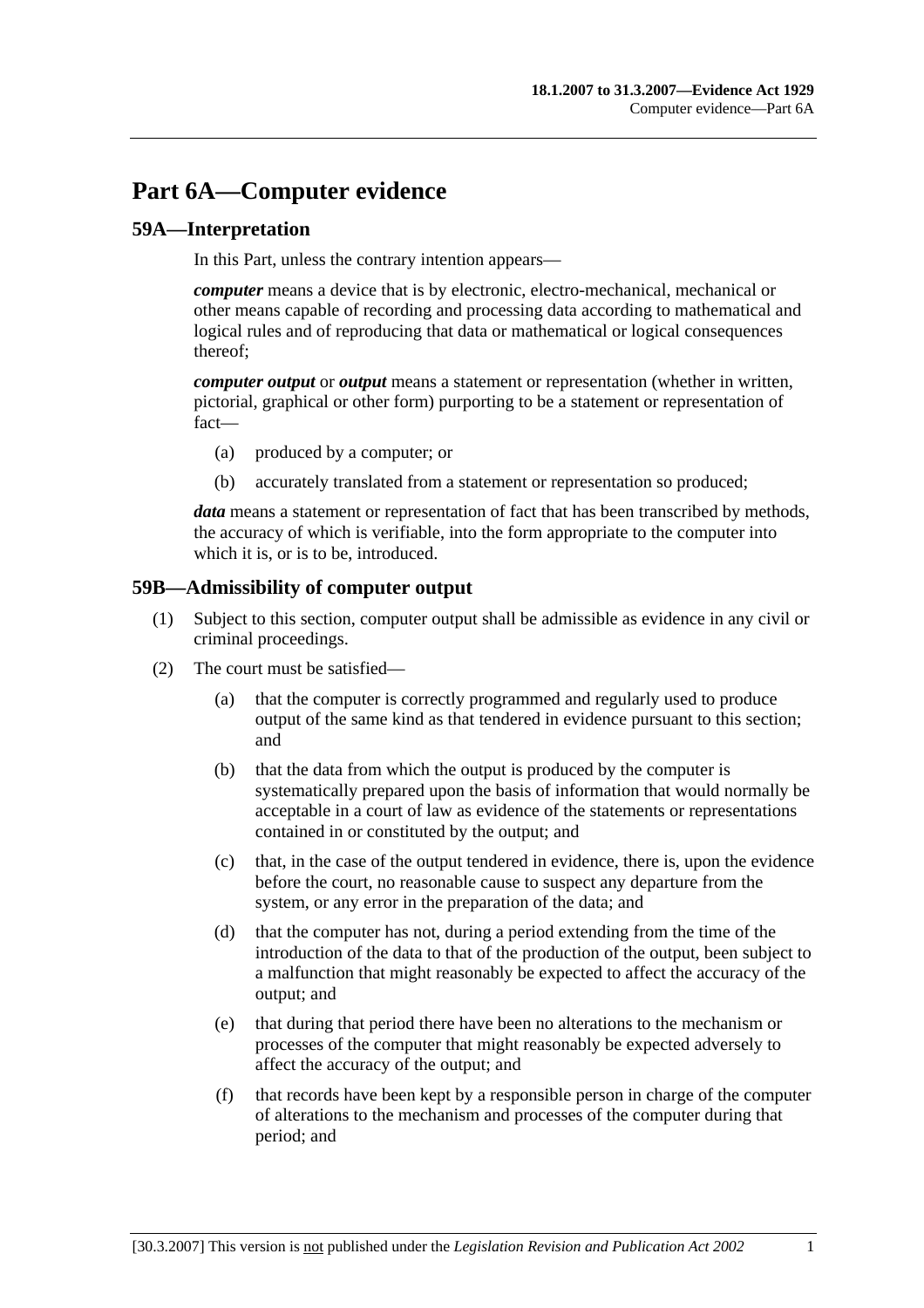- (g) that there is no reasonable cause to believe that the accuracy or validity of the output has been adversely affected by the use of any improper process or procedure or by inadequate safeguards in the use of the computer.
- (3) Where two or more computers have been involved, in combination or succession, in the recording of data and the production of output derived therefrom and tendered in evidence under this section, the court must be satisfied that the requirements of subsection (2) of this section have been satisfied in relation to each computer so far as those requirements are relevant in relation to that computer to the accuracy or validity of the output, and that the use of more than one computer has not introduced any factor that might reasonably be expected adversely to affect the accuracy or validity of the output.
- (4) A certificate under the hand of a person having prescribed qualifications in computer system analysis and operation or a person responsible for the management or operation of the computer system as to all or any of the matters referred to in subsection (2) or (3) of this section shall, subject to subsection (6) of this section, be accepted in any legal proceedings, in the absence of contrary evidence, as proof of the matters certified.
- (5) An apparently genuine document purporting to be a record kept in accordance with subsection (2) of this section, or purporting to be a certificate under subsection (4) of this section shall, in any legal proceedings, be accepted as such in the absence of contrary evidence.
- (6) The court may, if it thinks fit, require that oral evidence be given of any matters comprised in a certificate under this section, or that a person by whom such a certificate has been given attend for examination or cross-examination upon any of the matters comprised in the certificate.

#### **59C—Regulations**

The Governor may make such regulations as he deems necessary or expedient for the purposes of this Part, and without limiting the generality of the foregoing those regulations may—

- (a) make any provision for the purposes of this Part with respect to the preparation, auditing or verification of data, or the methods by which it is prepared; and
- (b) prescribe the qualifications of a person by whom a certificate may be given, or a translation made, under this Part.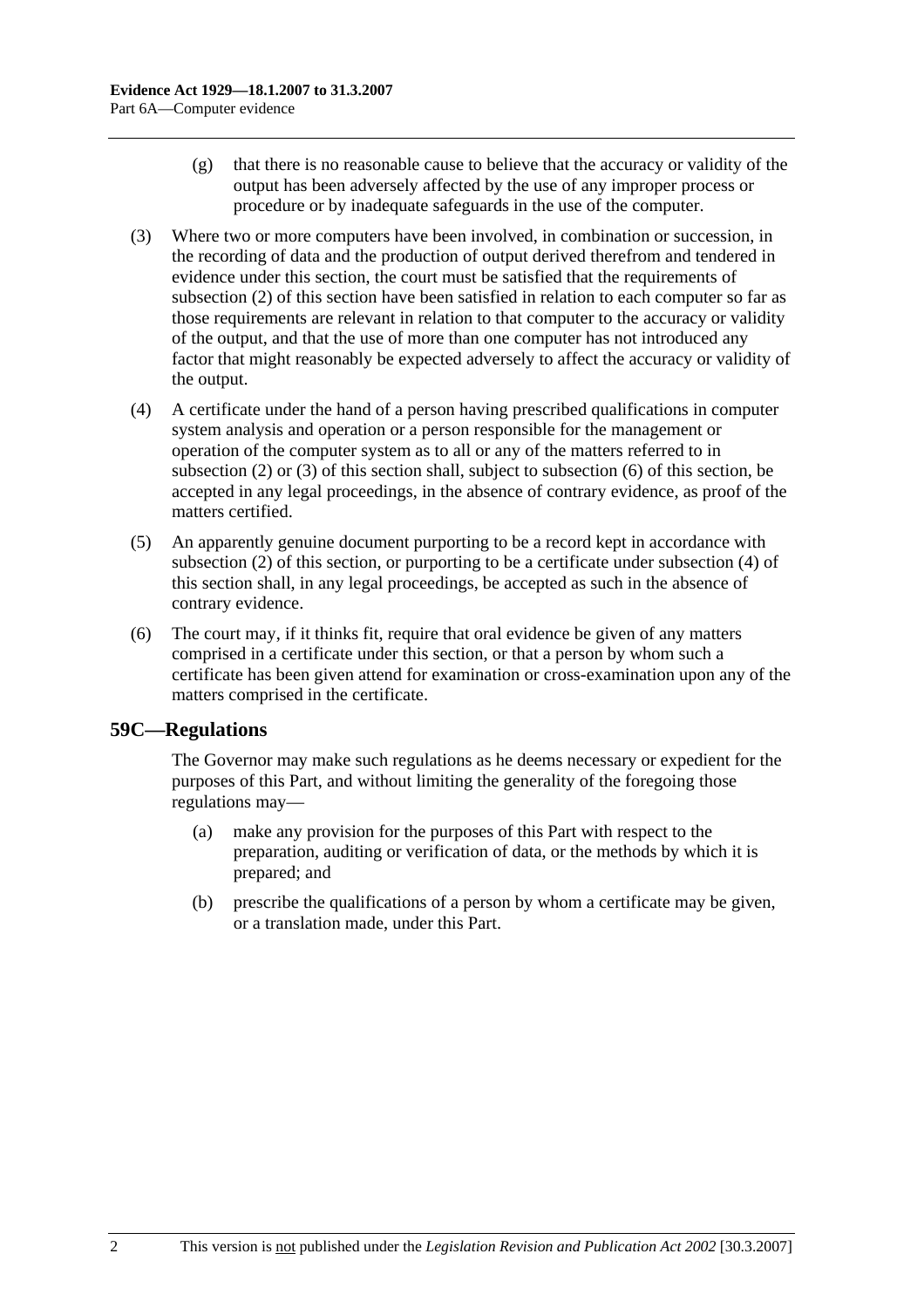# **Part 6B—Obtaining evidence from outside a court's territorial jurisdiction**

## **59D—Interpretation**

(1) In this Part—

#### *authorised South Australian court* means—

- (a) the Supreme Court;
- (b) the District Court;
- (c) the Magistrates Court;
- (e) a court or tribunal declared by the Attorney-General, by notice in the Gazette, to be an authorised South Australian court for the purposes of this Part;

*foreign court* means a court established under the law of some country, state or territory other than this State.

- (2) This Part applies in respect of—
	- (a) civil proceedings originating in courts within or outside Australia;
	- (b) criminal proceedings originating in Australian courts.

#### **59E—Taking of evidence outside the State**

- (1) Where, in the opinion of an authorised South Australian court, it is necessary or expedient that evidence relating to proceedings before it be taken outside the State, the court may—
	- (a) sit outside the State for the purpose of taking the evidence; or
	- (b) issue a commission to an officer of the court or some other appropriate person to take the evidence; or
	- (c) request a foreign court to take the evidence.
- (2) Subject to any just exception—
	- (a) any depositions taken on commission or by a foreign court that takes evidence in pursuance of a request under this Part may be put in as evidence at the hearing of the proceedings to which they relate; and
	- (b) any documents produced to a commissioner or a foreign court that takes evidence in pursuance of a request under this Part are admissible at the hearing of the proceedings to which they relate as if produced at the hearing.
- (3) Any documents appearing to be depositions or documents so taken or produced, will, in the absence of evidence to the contrary, be accepted as such.
- (4) An authorised South Australian court may take evidence from a place outside the State by video link or any other form of telecommunication that the court thinks appropriate in the circumstances.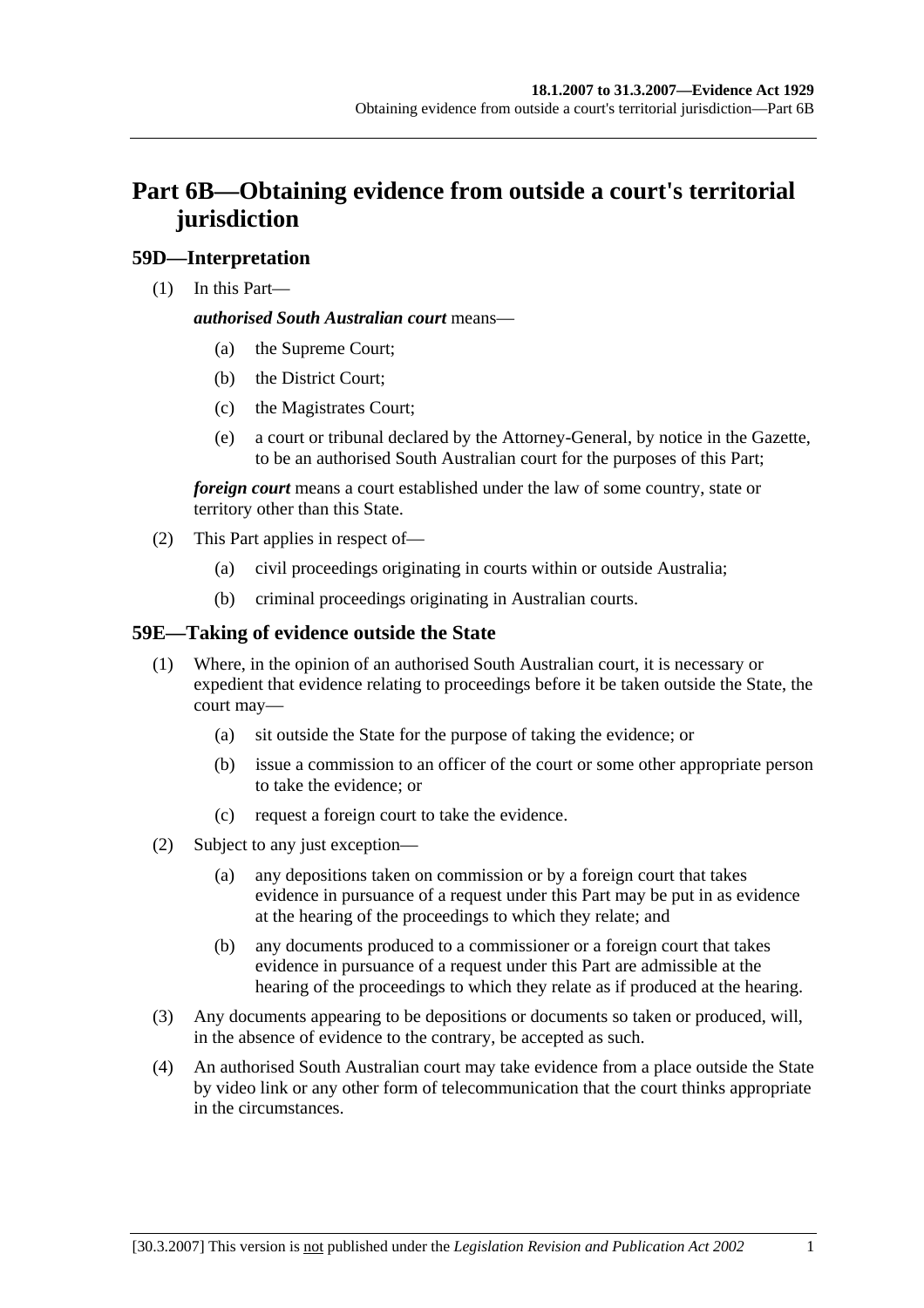Part 6B—Obtaining evidence from outside a court's territorial jurisdiction

#### **59F—Power of South Australian Court to take evidence on request**

- (1) Where a foreign court requests an authorised South Australian court to take evidence in this State for the purpose of proceedings before that foreign court the South Australian court may summon any person to appear before it for the purpose of giving evidence or for the purpose of producing documents.
- (2) A witness summoned to appear before an authorised South Australian court under this section may be examined, cross-examined or re-examined before that court.
- (3) Subject to this Part, the South Australian court in taking evidence under this section shall have the same powers as if the proceedings originated in that court.
- (4) If, while any person is being examined before an authorised South Australian court, objection is taken to any question, or to answering any question, the ground of the objection and the answer (if any) to the question shall be set out in the deposition of that person.
- (5) Subject to subsections (6) and (7), the validity of the ground of any such objection shall not be determined by the authorised South Australian court but by the foreign court at whose request the examination is being conducted.
- (6) The authorised South Australian court may permit a witness to decline to answer a question where in the opinion of the court the answer to that question might incriminate him or where it would in the opinion of the court be unfair to the witness, or to any other person, that the answer should be given and recorded.
- (7) A witness cannot be compelled to give evidence on a particular subject if he or she could not be compelled to give evidence on that subject in the foreign court from which the request to take evidence originated.

#### **59G—Depositions to be signed**

Where pursuant to this Part—

- (a) a witness has given evidence before an authorised South Australian court, his deposition shall be signed by him and by the person presiding over the court; or
- (b) a document has been produced before an authorised South Australian court, the person presiding over the court shall attach to that document a certificate signed by him stating the name of the person by whom the document was produced.

#### **59H—Transmission of request**

Where an authorised South Australian court receives a request from a foreign court for the examination of a witness, or the production of documents, and it appears to the court that the witness or person by whom the evidence is to be given, or the documents produced, is not in South Australia and is not proceeding to South Australia, but is in, or proceeding to, some other country or State, the South Australian court—

 (a) may transmit the request to a foreign court in that other country or State together with such information as it possesses concerning the whereabouts of that person; and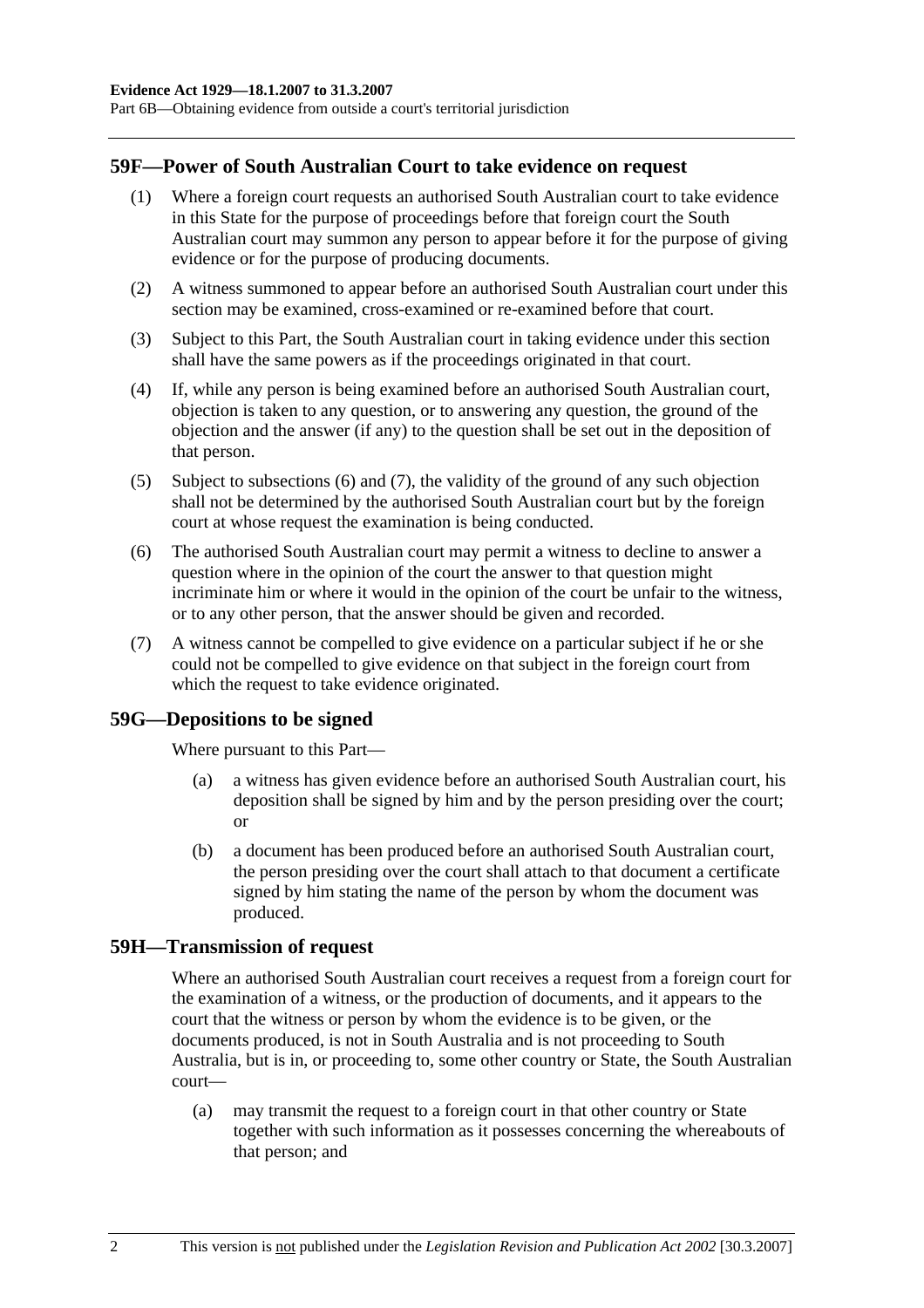(b) shall give notice to the foreign court from which it received the request of the fact that the request has been so transmitted.

# **59I—Saving provision**

- (1) Nothing in this Part limits the power of a court to require a witness to attend in person before the court.
- (2) The provisions of this Part are supplementary to, and do not derogate from, the provisions of any other Act or law.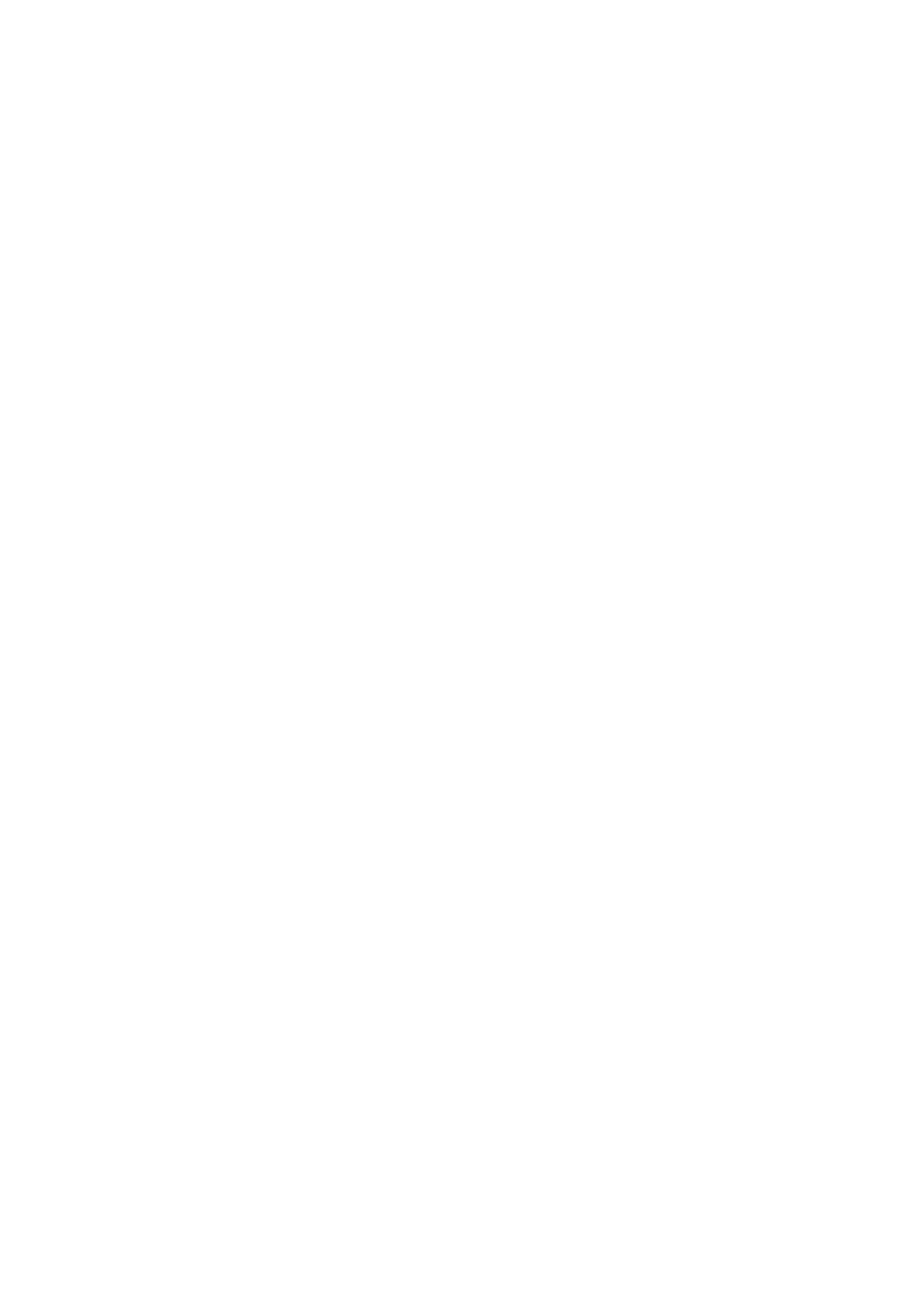# **Part 6C—Use of audio and audio visual links**

# **Division 1—Preliminary**

## **59IA—Interpretation**

In this Part—

*audio link* means a system of two-way communication linking different places so that a person speaking at any one of the places can be heard at the other;

#### **Example—**

An audio link may be established by facilities such as a two-way radio or telephone.

*audio visual link* means a system of two-way communication linking different places so that a person speaking at any one of the places can be seen and heard at the other;

#### **Example—**

An audio visual link may be established by facilities such as a closed-circuit television.

*participating State* means another State in which statutory provisions substantially corresponding to this Part are in force;

*recognised court* means a court or tribunal of a participating State that is authorised by the provisions of an Act of that State in terms substantially corresponding to this Part to direct that evidence be taken or submissions made by audio, or audio visual, link from South Australia;

*South Australian court* means—

- (a) the Supreme Court;
- (b) the District Court;
- (c) the Magistrates Court;
- (d) the Coroner's Court;
- (e) a court or tribunal prescribed by regulation to be a South Australian court for the purposes of this Part;

*State* includes Territory;

*tribunal* of a State means a person or body authorised by or under a law of the State to take evidence on oath or affirmation.

#### **59IB—Transitional**

This Part extends to proceedings whether the proceedings were commenced, or the cause of action arose, before or after the commencement of this Part.

#### **59IC—Application of Part**

This Part is in addition to, and does not derogate from, other provisions of this Act or of any other law authorising the taking of evidence, or the conduct of proceedings, outside this State.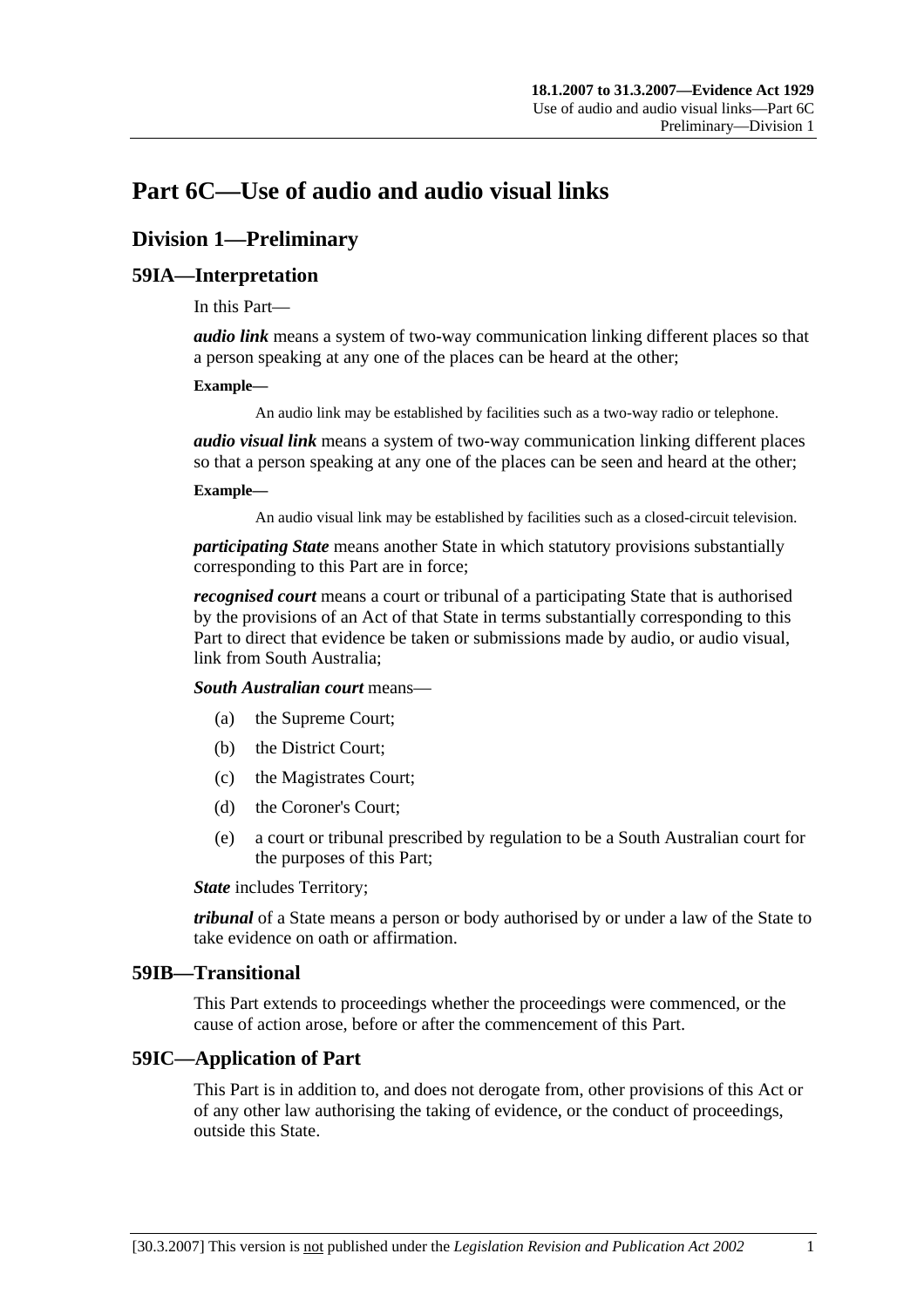# **Division 2—Use of interstate audio or audio visual link in proceedings before South Australian courts**

#### **59ID—Application of this Division**

This Division applies to any proceeding (including a criminal proceeding) before a South Australian court.

#### **59IE—State courts may take evidence and submissions from outside State**

- (1) A South Australian court may, on the application of a party to a proceeding before the court, direct that evidence be taken or submissions made by audio, or audio visual, link from a participating State.
- (2) The court must not make such a direction if—
	- (a) the necessary facilities are unavailable or cannot reasonably be made available; or
	- (b) the court is satisfied that the evidence or submission can be more conveniently given or made in this State; or
	- (c) the court is satisfied by a party opposing the making of the direction that the direction would be unfair to the party.
- (3) The court may exercise in the participating State in connection with taking evidence or receiving submissions by audio, or audio visual, link any of its powers that the court is permitted, under the law of the participating State, to exercise in the participating State.

#### **59IF—Expenses**

If a South Australian court directs evidence to be taken, or submissions to be made, by audio, or audio visual, link from a person in a participating State, the court may make such orders as it considers just for payment of expenses incurred in connection with—

- (a) taking the evidence or making the submissions; or
- (b) providing the audio, or audio visual, link.

#### **59IG—Counsel entitled to practise**

A person who is entitled to practise as a legal practitioner in a participating State is entitled to practise as a barrister, solicitor or both—

- (a) in relation to the examination-in-chief, cross-examination or re-examination of a witness in the participating State whose evidence is being given by audio, or audio visual, link in a proceeding before a South Australian court; and
- (b) in relation to the making of submissions by audio, or audio visual, link from the participating State in a proceeding before a South Australian court.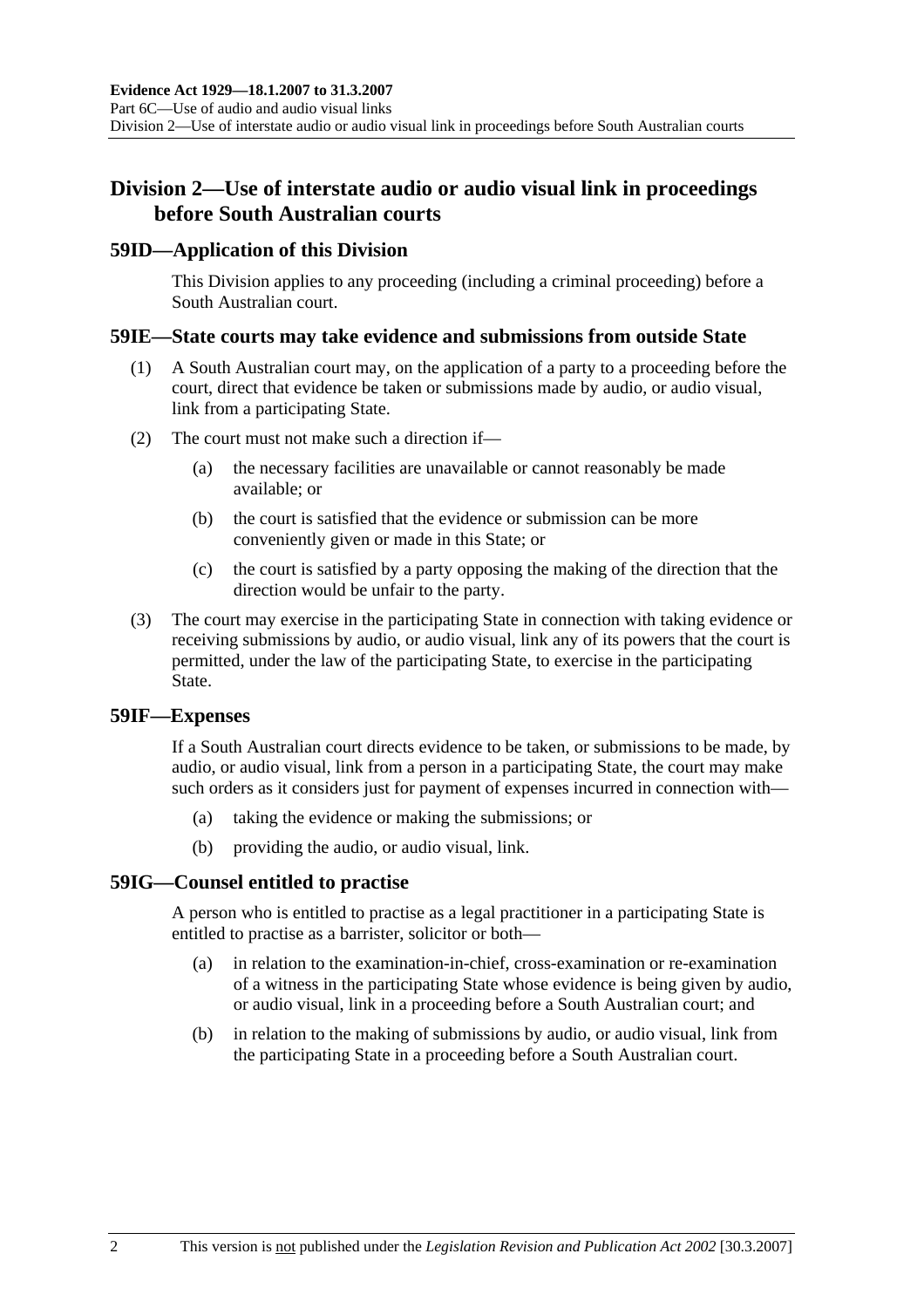# **Division 3—Use of interstate audio or audio visual link in proceedings in participating States**

## **59IH—Application of Division**

This Division applies to any proceeding (including a criminal proceeding) before a recognised court.

#### **59II—Recognised courts may take evidence or receive submissions from persons in South Australia**

A recognised court may, for the purposes of a proceeding before it, take evidence or receive submissions by audio, or audio visual, link from a person in South Australia.

#### **59IJ—Powers of recognised courts**

- (1) The recognised court may, for the purposes of the proceeding, exercise in South Australia, in connection with taking evidence or receiving submissions by audio, or audio visual, link any of its powers, except its powers—
	- (a) to punish for contempt; and
	- (b) to enforce or execute its judgments or process.
- (2) The laws of the participating State (including rules of court) that apply to the proceeding in that State also apply, by force of this subsection, to the practice and procedure of the recognised court in taking evidence or receiving submissions by audio, or audio visual, link from a person in South Australia.
- (3) For the purposes of the recognised court exercising its powers, the place in South Australia where evidence is given or submissions are made is taken to be part of the court.

#### **59IK—Orders made by recognised court**

Without limiting section 59IJ, the recognised court may, by order—

- (a) direct that the proceeding, or a part of the proceeding, be conducted in private; or
- (b) require a person to leave a place in South Australia where the giving of evidence or the making of submissions is taking place or is going to take place; or
- (c) prohibit or restrict the publication of evidence given in the proceeding or of the name of a party to, or a witness in, the proceeding.

## **59IL—Enforcement of order**

- (1) An order of a recognised court under this Division must be complied with.
- (2) Subject to rules of court, the order may be enforced by the Supreme Court as if the order were an order of the Supreme Court.
- (3) Without limiting subsection (2), a person who contravenes the order—
	- (a) is taken to be in contempt of the Supreme Court; and
	- (b) is punishable accordingly,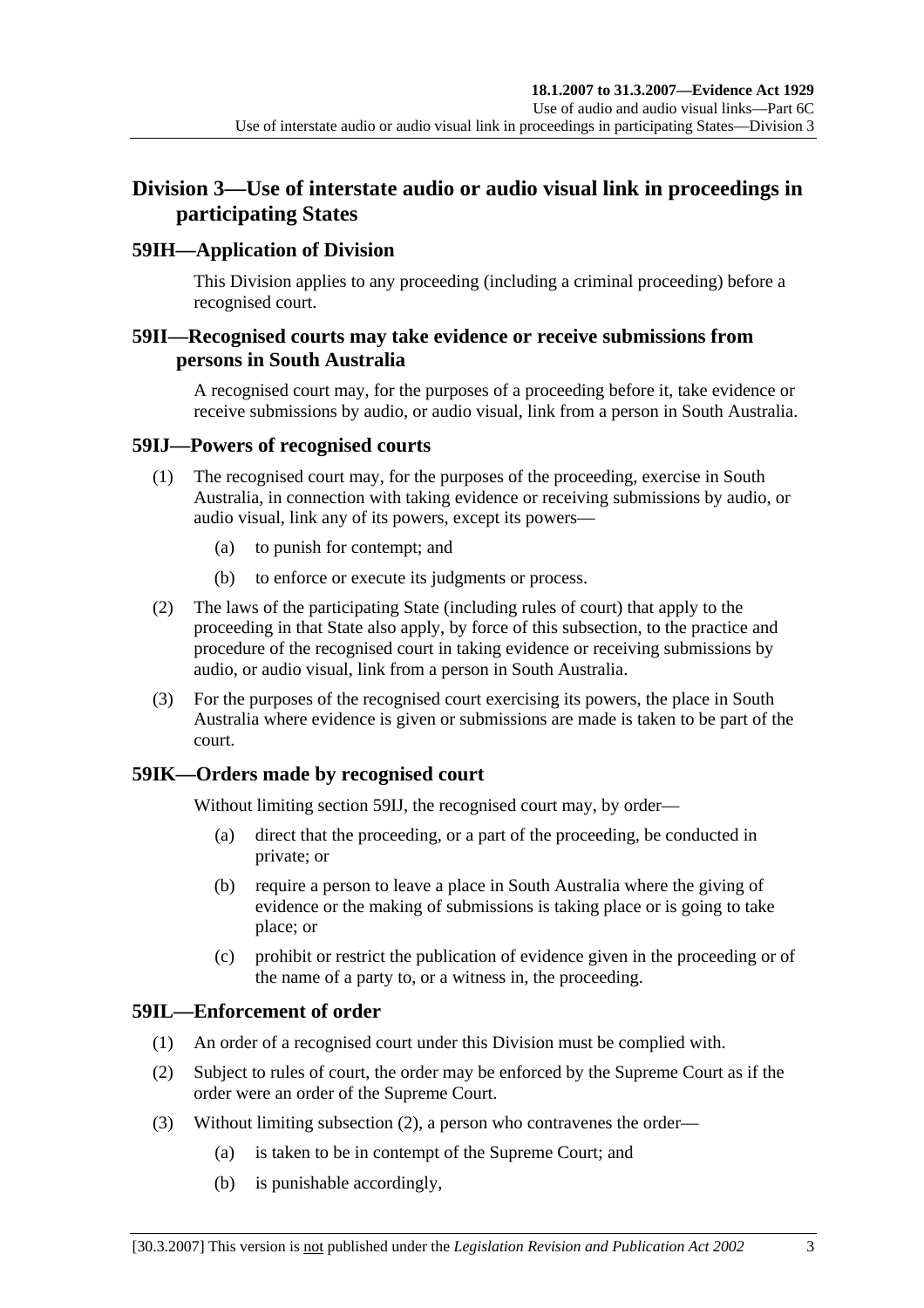unless the person establishes that the contravention should be excused.

## **59IM—Privileges, protection and immunity of participants in proceedings in courts of participating States**

- (1) A judge or other person presiding at a proceeding before a recognised court has, in connection with evidence taken or submissions received by audio, or audio visual, link from a person in South Australia, the same privileges, protection and immunity as a judge of the Supreme Court.
- (2) A person appearing as a legal practitioner in a proceeding before a recognised court has, in connection with evidence taken or submissions received by audio, or audio visual, link from a person in South Australia, the same protection and immunity as a legal practitioner has in appearing for a party in a proceeding before the Supreme Court.
- (3) A person appearing as a witness in a proceeding before a recognised court by audio, or audio visual, link from South Australia has the same protection as a witness in a proceeding before the Supreme Court.

## **59IN—Recognised court may administer oath in South Australia**

- (1) A recognised court may, for the purpose of obtaining in the proceeding by audio, or audio visual, link the testimony of a person in South Australia, administer an oath or affirmation in accordance with the practice and procedure of the recognised court.
- (2) Evidence given by a person on oath or affirmation so administered is, for the purposes of the law of South Australia, testimony given in a judicial proceeding.

#### **59IO—Assistance to recognised court**

An officer of a South Australian court may, at the request of a recognised court—

- (a) attend at the place in the State where evidence is to be or is being taken, or submissions are to be or are being made, in the proceeding; and
- (b) take such action as the recognised court directs to facilitate the proceeding; and
- (c) assist with the administering by the recognised court of an oath or affirmation.

#### **59IP—Contempt of recognised courts**

- (1) A person must not, in relation to proceedings in South Australia for the purpose of taking of evidence or the receiving of submissions by a recognised court by audio, or audio visual, link, engage in conduct that would, if the proceeding were before the Supreme Court, constitute—
	- (a) an offence; or
	- (b) a contempt of the Supreme Court.
- (2) A person who contravenes subsection (1) is liable to—
	- (a) if the conduct would have constituted an offence—the same penalty as if the offence had been committed in relation to proceedings before the Supreme Court; or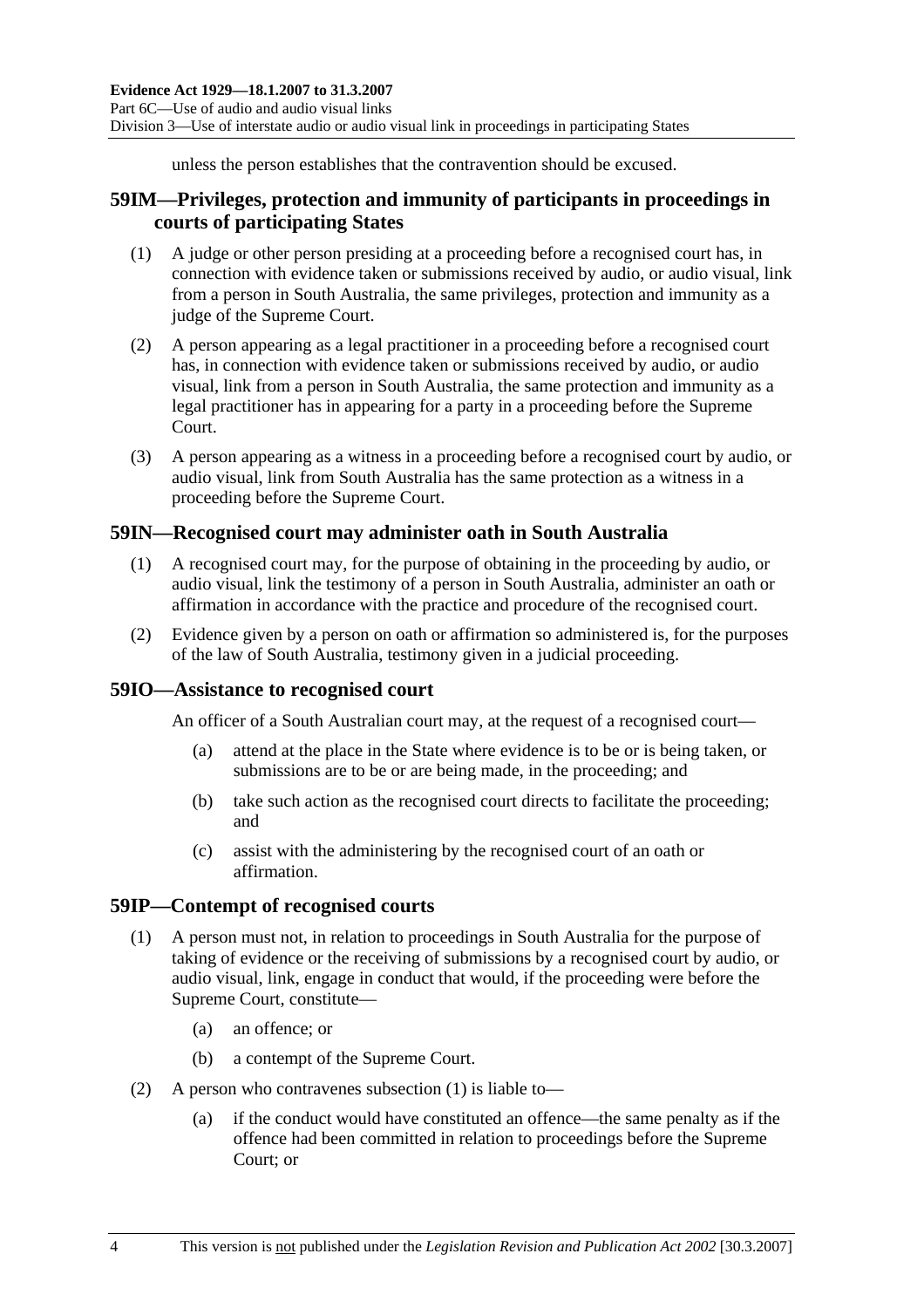(b) if the conduct would have constituted a contempt—imprisonment for 3 months.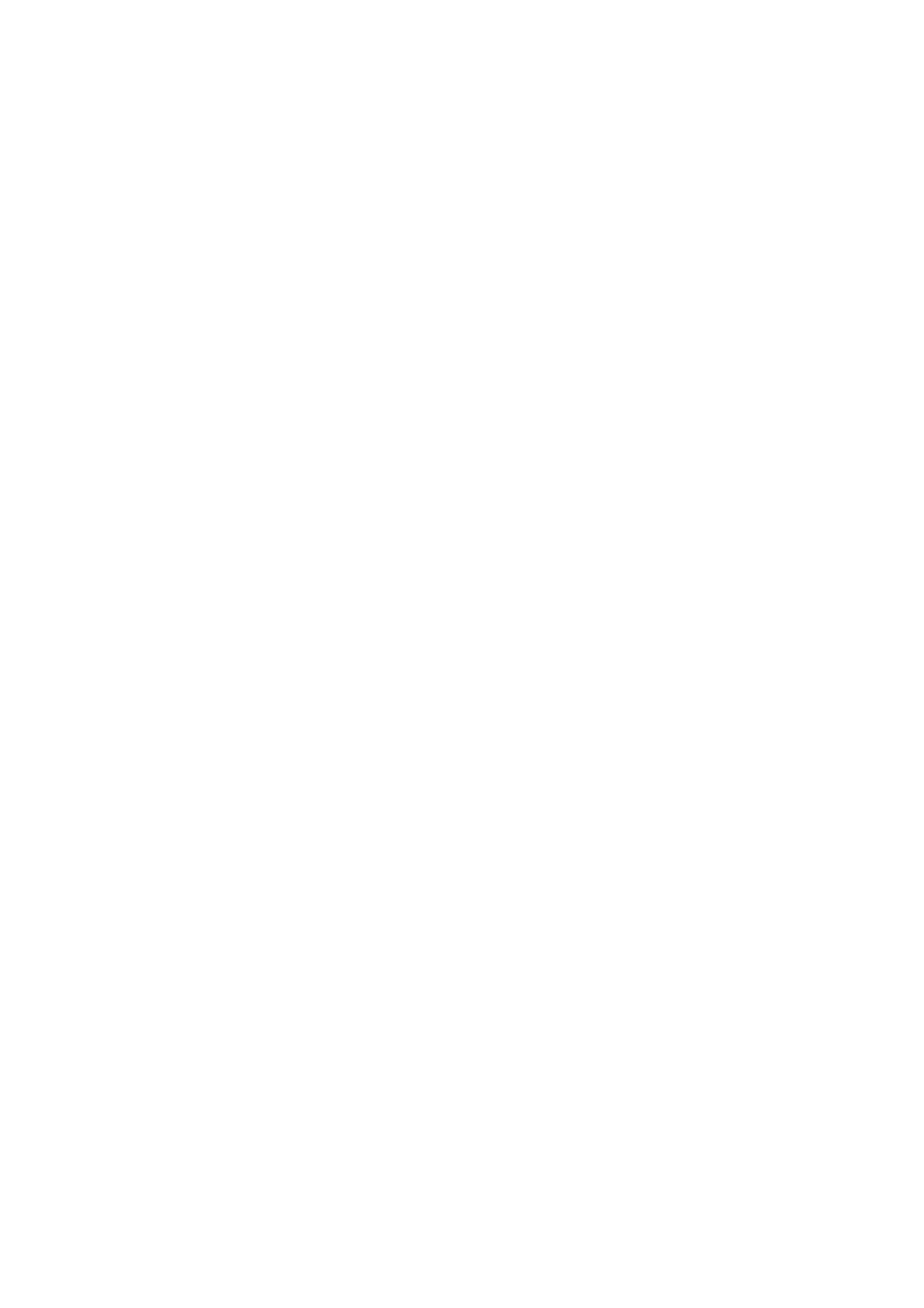# **Part 7—General provisions**

## **Division 1—Power to dispense with formal proof**

## **59J—Court's power to dispense with formal proof**

- (1) A court may at any stage of civil or criminal proceedings—
	- (a) dispense with compliance with the rules of evidence for proving any matter that is not genuinely in dispute; or
	- (b) dispense with compliance with the rules of evidence where compliance might involve unreasonable expense or delay.
- (2) In exercising its power under subsection (1) the court may, for example, dispense with proof of—
	- (a) a document or the execution of a document;
	- (b) handwriting;
	- (c) the identity of a party;
	- (d) the conferral of an authority to do a particular act.
- (3) A court is not bound by the rules of evidence in informing itself on any matter relevant to the exercise of its discretion under this section.

# **Division 2—Notice of action**

#### **60—Sufficiency of notice of action**

In any action or other proceeding in any court of justice in which notice of action is required, such notice shall be deemed sufficient if, in the opinion of the judge, commissioner, stipendiary or special magistrate, or justice of the peace presiding, such notice shall have given the defendant reasonable notice of the cause of such action, and the sufficiency of such notice shall be a question of fact and not of law; and no notice of action shall be held insufficient merely for want of form.

# **Division 3—Facilitation of proof of certain matters**

#### **62—Proof of "public place" in certain cases**

Whenever in any proceedings before justices, in respect of any offence, it is an essential ingredient of the offence that the place (where any fact or matter occurred or was done) should be a public place, an allegation, in the complaint or information, that the place (specified as that in which the fact or matter charged occurred or was done) was a public place, shall be *prima facie* evidence of that fact, but the court may, if it thinks fit, and at any stage of the proceedings, permit evidence to be called with respect to the said fact.

## **62A—Proof of place being within municipality etc**

 (1) In any complaint or information an allegation that any place is within a municipality, district council district, town or township, shall be *prima facie* evidence of the fact so alleged.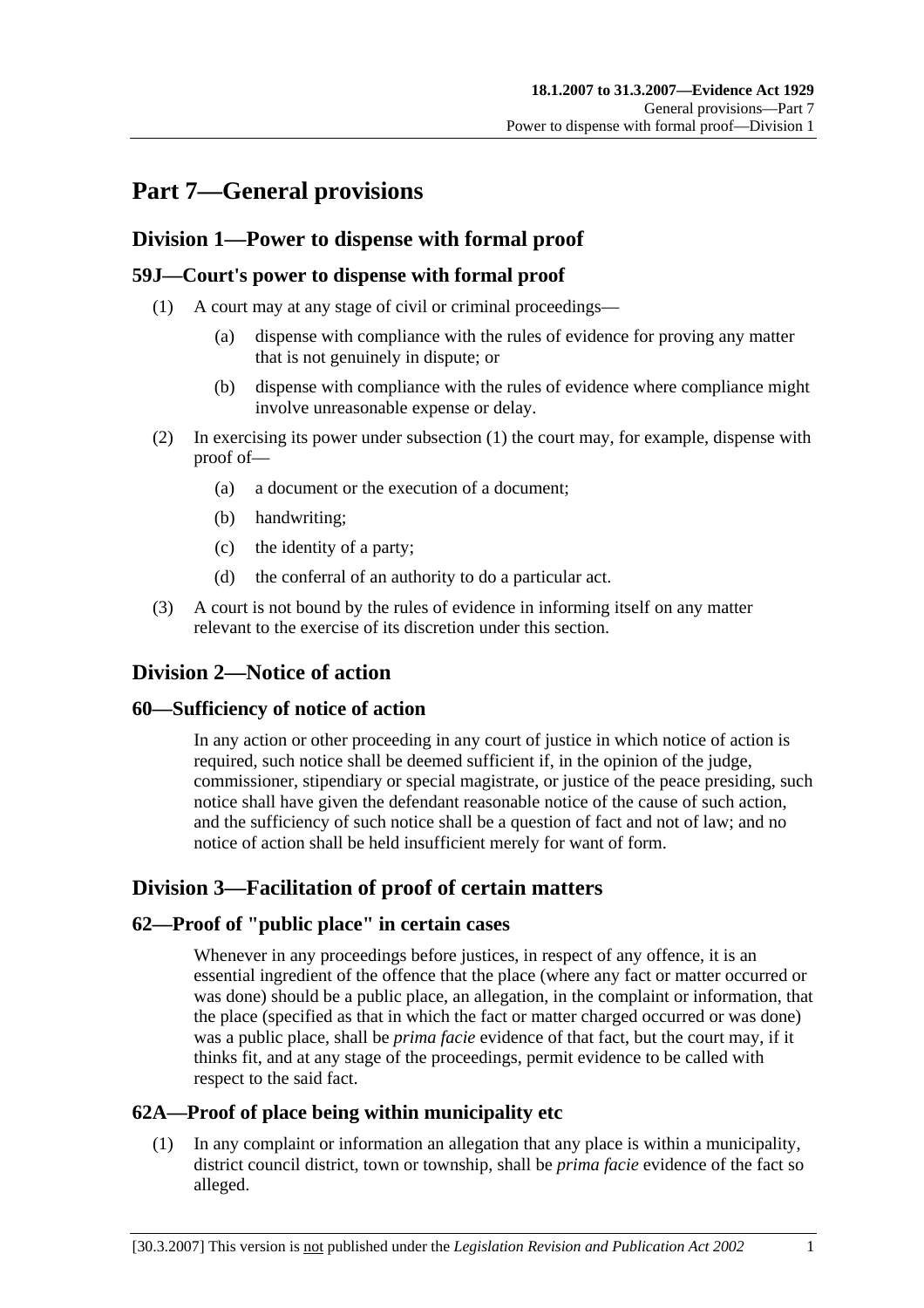(2) In this section the word *place* shall include any place, public or private, however described in the complaint or information, including any street road or other thoroughfare, or part thereof, and any building or structure or part thereof.

## **63—Proof of foreign law**

Printed books purporting to contain statutes, ordinances or other written laws in force in any country, although not purporting to have been printed or published by authority, and books purporting to contain reports of decisions of courts or judges in such country, and text books treating of the laws of such country, may be referred to by all courts for the purpose of ascertaining the laws in force in such country; but such courts shall not be bound to accept or act on the statements in any such books as evidence of such laws.

## **63A—Evidence as to foreign law**

Where upon trial of any proceedings by judge and jury it is necessary to ascertain the law of any other country or state applicable to the proceedings, any question as to the effect of evidence given with respect to that law shall, instead of being submitted to the jury, be decided by the judge.

#### **64—Proof of matters of history, science etc**

All courts may, in matters of public history, literature, science, or art, refer, for the purposes of evidence, to such published books, calendars, maps, or charts as such courts consider to be of authority on the subjects to which they respectively relate: Provided that nothing herein contained shall be deemed to require any such court to accept or act upon any such evidence when tendered, unless it thinks fit.

#### **65—Reference by court to books, official certificates etc**

- (1) In any matter relating to—
	- (a) the ordinary course of the post between any place within the Commonwealth and any other place, whether within or without the Commonwealth, or to the public business and transactions of the Australian Postal Commission; or
	- (b) the territorial limits of the area controlled by any municipal or district council or other local governing body, or of any other area designated or proclaimed or appointed by or under any statute or to the inclusion in any such area or the exclusion therefrom of any particular place; or
	- (c) the distance between any two places in the State;

every court may refer to—

- (d) any such published book, map, chart, or document as the court considers to be of authority upon the subject to which it relates; or
- (e) any certificate purporting to be signed by some person occupying any official position which, in the opinion of the court, qualifies him to certify to the fact in question.
- (2) However nothing herein contained shall be deemed to require any such court to accept or act upon any such evidence when tendered unless it thinks fit.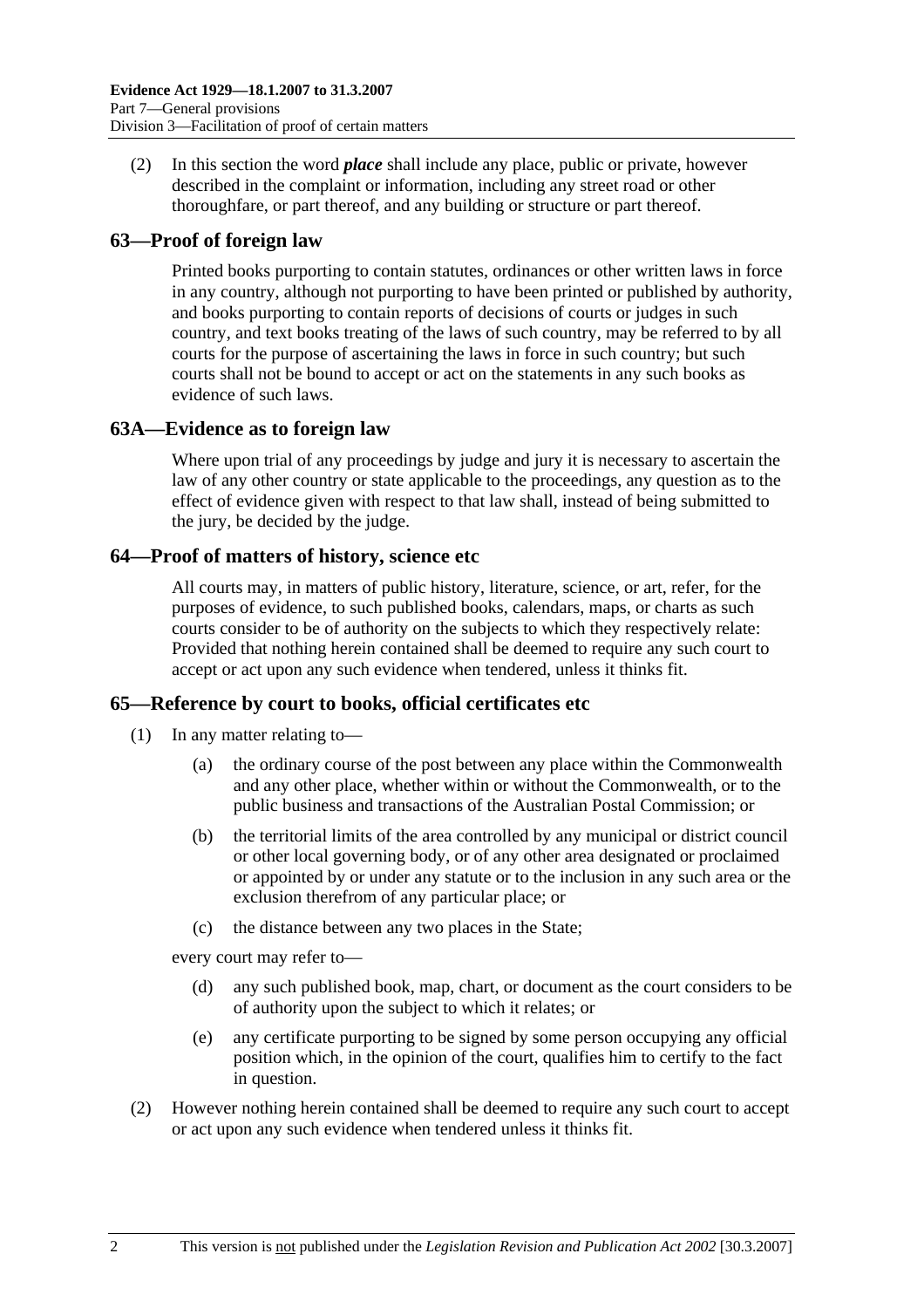#### **65A—Proof of age**

 $If$ 

- (a) the age of a person is relevant to proceedings before a court; and
- (b) a document that appears to be a certified copy of, or extract from, a register of births kept under an Australian law, or under the law of the country in which the person was born, is produced to the court; and
- (c) the name of the person to whom the document relates is the name or a former name of the person whose age is to be established,

it will be presumed, in the absence of evidence to the contrary, that the person whose age is to be established is the person named in the document produced to the court and that the date of his or her birth is the date of birth shown in that document.

## **Division 4—Taking affidavits etc outside the State**

#### **66—Taking of affidavits out of the State**

- (1) Any oath or affidavit required for the purpose of any court or matter in the State may be taken or made, in any place out of the State, before—
	- (a) a commissioner for taking affidavits in the Supreme Court empowered and authorised to act in that place; or
	- (b) a British diplomatic or consular agent exercising his function in that place; or
	- (ba) any person appointed to hold or act in any of the following offices of the Commonwealth in that place:
		- (i) ambassador;
		- (ii) high commissioner;
		- (iii) minister;
		- (iv) head of mission;
		- (v) commissioner;
		- (vi) charge d'affaires;
		- (vii) counsellor or secretary at an embassy, high commissioner's office, legation or other post;
		- (viii) consul-general;
		- (ix) consul;
		- (x) vice-consul;
		- (xi) trade commissioner;
		- (xii) consular agent; or
	- (bb) an employee of the Commonwealth, or the Australian Trade Commission, authorised under section 3 of the *Consular Fees Act 1955* (Commonwealth) and exercising his or her function in that place; or
	- (c) any person having authority to administer an oath in that place.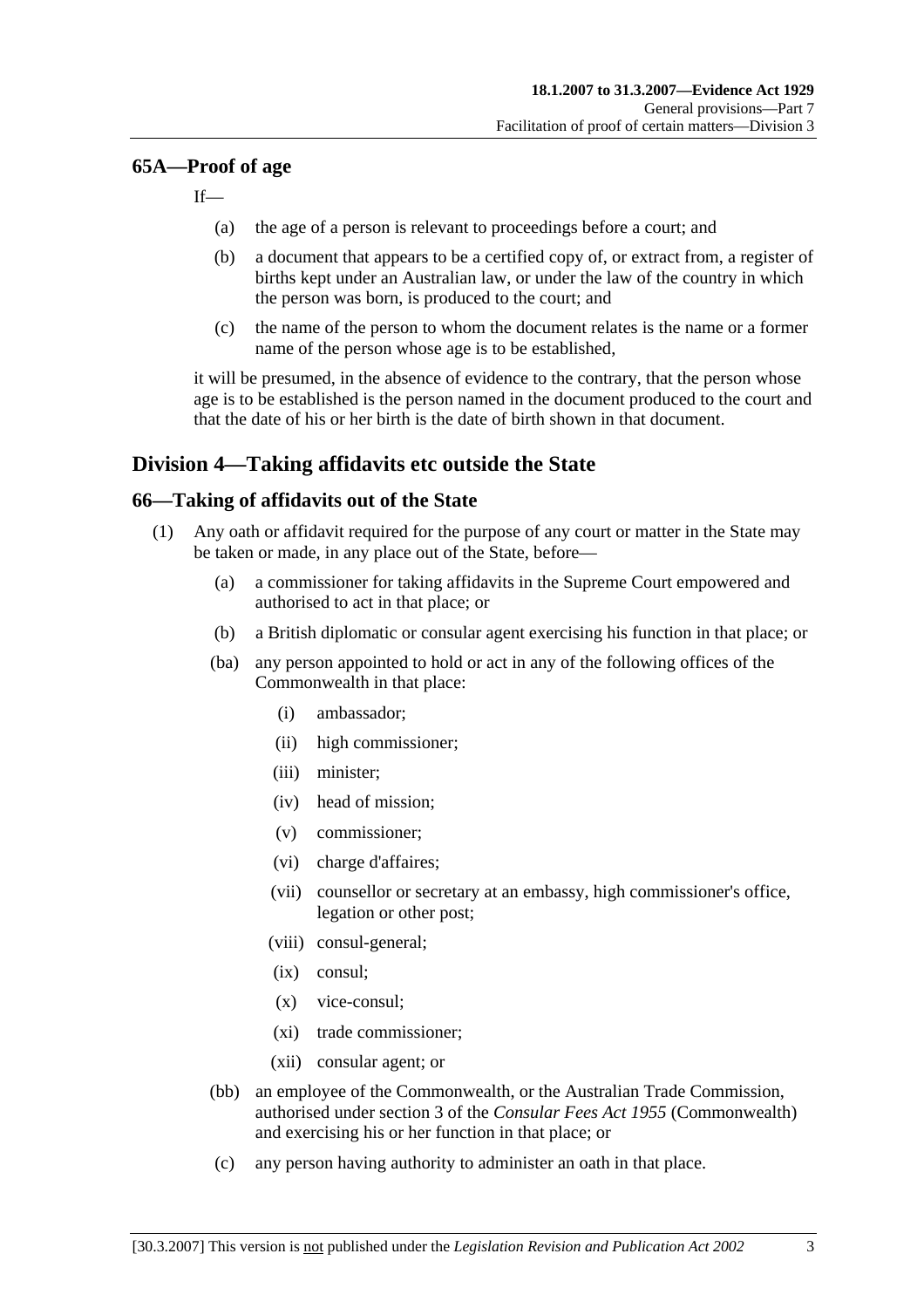- (2) Judicial and official notice may be taken—
	- (a) of the signature or seal of any such commissioner or agent or of any person appointed as aforesaid, or of any person having authority as aforesaid if he purports to have such authority, otherwise than by the law of a foreign country not under the dominion of His Majesty; and
	- (b) of the fact that any particular place is under the dominion of His Majesty.
- (3) In the case of a person purporting to have such authority by the law of a foreign country not under the dominion of His Majesty, such authority may be verified by any of the persons mentioned in paragraphs (a), (b) and (ba) of subsection (1) hereof, or by the certificate of the superior court of such place, and if such authority purports to be so verified the oath or affidavit may be admitted or received without further proof of the signature or seal, or of the judicial, official, or other character of such first mentioned person.
- (4) In this section—

*oath* includes affirmation and declaration;

*affidavit* includes any statutory or other declaration, acknowledgment, or examination;

*diplomatic agent* means ambassador, envoy, minister, charge d'affaires, or secretary of embassy or legation;

*consular agent* means consul-general, consul, vice-consul, or consular agent, or acting consul-general, acting consul, acting vice-consul, or acting consular agent.

#### **66A—Taking of affidavits out of the State by sailors, soldiers and airmen**

- (1) Any oath or affidavit required to be made by any member of a fighting force, for the purpose of any court or matter in the State, may be taken or made in any place out of the State before any officer of any naval, military or air force of any part of His Majesty's dominions who holds a rank not below the following, namely:
	- (a) in the case of a naval officer, lieutenant;
	- (b) in the case of a military officer, captain;
	- (c) in the case of an officer of an air force, flight-lieutenant,

or before any person having authority to administer an oath in the State.

- (2) An officer administering an oath or taking an affidavit by virtue of the powers conferred by this section shall state in the jurat or attestation to the oath or affidavit the following matters, namely:
	- (a) the date on which the oath or affidavit is taken or sworn;
	- (b) the full name and rank of the officer.
- (3) An apparently genuine signature purporting to be the signature of a person administering an oath or taking an affidavit, and purporting to be the signature of an officer of a naval, military or air force of any part of His Majesty's dominions who holds a rank not below that specified in subsection (1) of this section, may be deemed to be the signature of such an officer unless the contrary is shown.
- (5) In this section—

*affidavit* includes any statutory or other declaration, acknowledgment, or examination;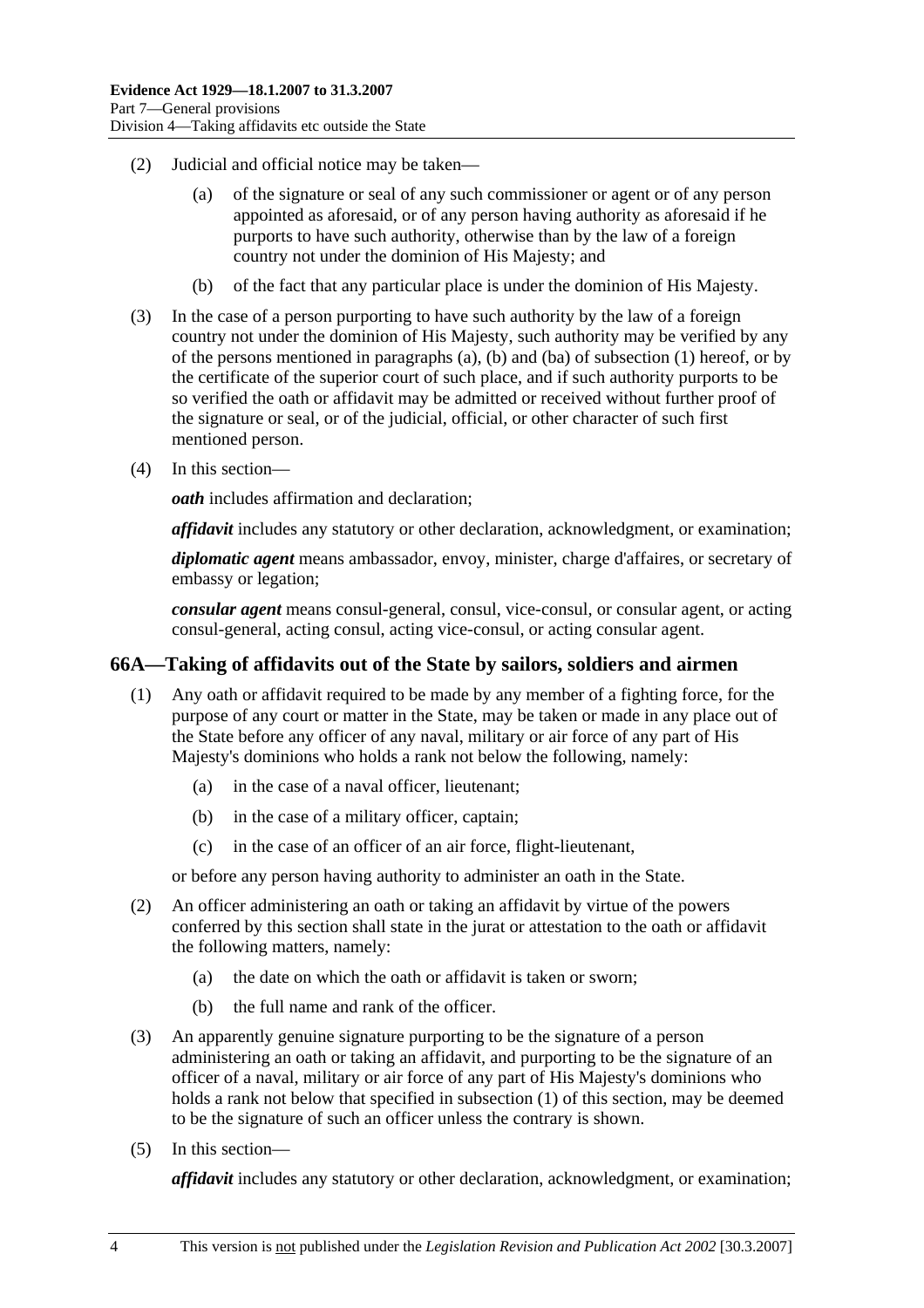*His Majesty's dominions* includes the United Kingdom of Great Britain and Northern Ireland, and all self-governing dominions, dependencies, colonies, protectorates, protected states, and mandated territories of His Majesty;

*member of a fighting force* includes any man or woman who is a member of a naval, military or air force of any country, and any person who, as a representative or employee of any charitable, religious or other organisation for promoting the welfare of members of any such force, is attached to any such force;

*oath* includes affirmation and declaration.

## **67—Extension of provisions relating to affidavits to attestation etc of other documents**

- (1) The provisions of section 66 and 66A shall, as far as applicable, extend to every attestation, verification, acknowledgment, or signature in relation to any document required, authorised, or permitted by or under any statute or by custom or otherwise to be attested, verified, acknowledged, or signed, and to the doing of all notarial acts as if such provisions had been re-enacted in this section, excluding words relating to the administration of oaths or affirmations and the taking of affidavits and substituting therefor words relating to attestation, verification, acknowledgment, or signature, as the case may be.
- (1a) Notwithstanding the provisions of section 66 of this Act as affected by subsection (1) of this section, judicial and official notice may be taken of the signature or seal of a person who, in connection with any of the matters to which those provisions so extend, appears to have signed that signature or affixed that seal while acting in the capacity of a notary public under the law for the time being in force in any country state or territory that is declared by proclamation to be a place within the Commonwealth of Nations to which this subsection applies, whether or not his authority for so acting has been verified in accordance with the provisions of subsection (3) of section 66 as so extended.
- (1b) A proclamation referred to in subsection (1a) of this section may be made, and may be varied or cancelled by subsequent proclamation, as the Governor thinks fit.
- (2) *Notarial act* includes any act, matter, or thing which in South Australia or elsewhere a notary public can attest or verify or otherwise do by or under any Act of Parliament or custom or otherwise for the purpose of being used in the State.
- (3) The provisions of this section apply to documents required, authorised, or permitted by or under the *Real Property Act 1886*.

# **Division 5—Admission of official documents in evidence**

#### **67A—Admissibility of documents without proof of seal etc**

Every document admissible in evidence for any purpose in any court of justice in England or Wales without proof of the seal, or stamp, or signature authenticating the document, or of the judicial or official character of the person appearing to have signed it, shall be admissible in evidence for the like purpose in any court of the State or before any person acting judicially under any law of the State, without proof of the seal, or stamp, or signature authenticating the document, or of the judicial or official character of the person appearing to have signed it.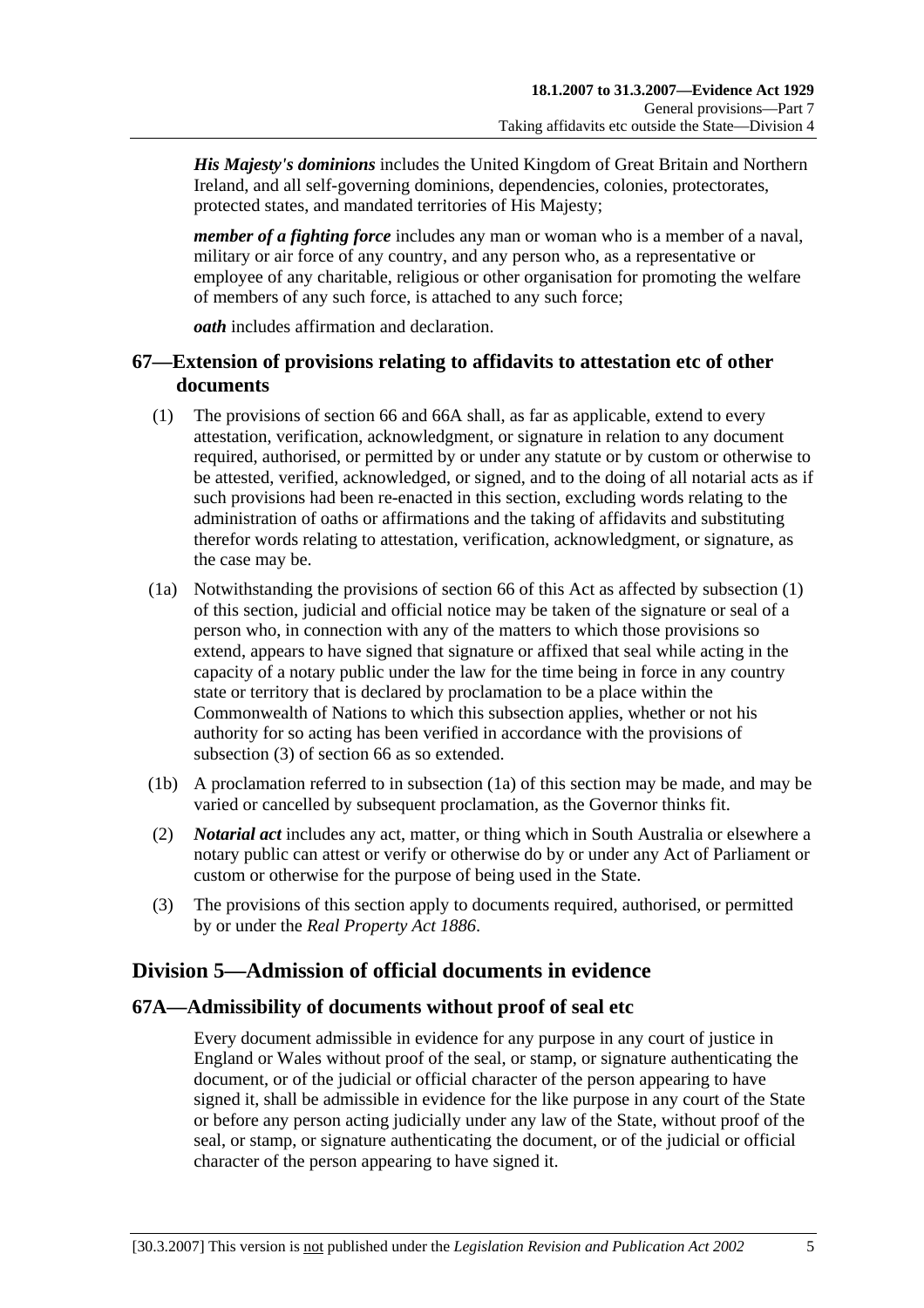# **Division 6—Power of foreign authority to take evidence**

#### **67AB—Taking of evidence in this State by foreign authorities**

- (1) Subject to subsection (2) of this section, a foreign authority may—
	- (a) take evidence; and
	- (b) administer an oath or affirmation to any witness for the purpose of taking evidence,

in this State.

- (2) Where—
	- (a) the foreign authority is not a court constituted of a person who holds judicial office under the laws of the place in which the court is established; or
	- (b) the evidence to be taken by the foreign authority relates to criminal proceedings,

it shall not be lawful for the foreign authority to take evidence, or to administer an oath or affirmation, in this State without the authority of the Attorney-General.

(3) In this section—

*foreign authority* means—

- (a) a court established under the law of a place outside this State; or
- (b) any body or person authorised under the law of a place outside this State to take evidence; or
- (c) any person commissioned or otherwise authorised by any such court, body or person to act on its behalf in taking evidence in this State.

## **Division 7—Select Committee evidence**

## **67B—Evidence before the Parliamentary Select Committee of Inquiry into Prostitution**

- (1) Where a person in evidence, or in a submission, to the Select Committee makes a statement tending to incriminate himself of an offence, no proceedings in respect of that offence shall be commenced against him in respect of that offence except upon the authorisation of the Attorney-General.
- (2) Notwithstanding any law to the contrary no Minister or other person shall have power to give an authorisation under subsection (1) of this section on behalf of or in place of the Attorney-General.
- (3) An apparently genuine document purporting to be under the hand of the Attorney-General and to authorise the commencement of proceedings in respect of an offence shall be accepted, in the absence of proof to the contrary, as proof of the authorisation required by subsection (1) of this section.
- (4) A person who, without the authority of the Select Committee, publishes—
	- (a) the name of any person who gives evidence, or makes a submission, to the Select Committee; or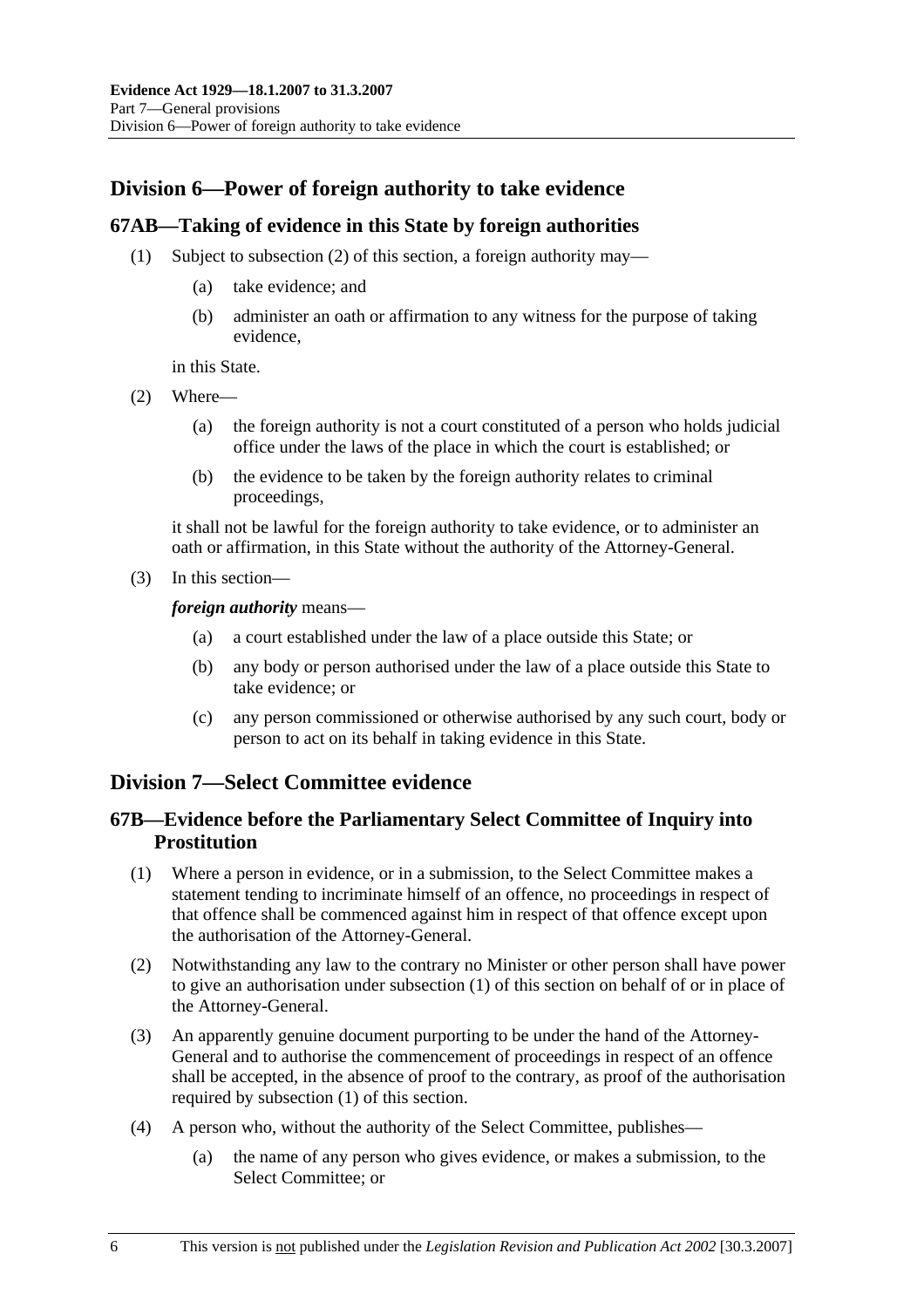(b) any information or material tending to identify any person who gives evidence, or makes a submission, to the Select Committee,

shall be guilty of an offence and liable, upon summary conviction, to a penalty not exceeding five thousand dollars.

(5) In this section—

*the Select Committee* means the Parliamentary Select Committee of Inquiry into Prostitution.

## **Division 8—Evidence of settlement negotiations**

#### **67C—Exclusion of evidence of settlement negotiations**

- (1) Subject to this section, evidence of a communication made in connection with an attempt to negotiate the settlement of a civil dispute, or of a document prepared in connection with such an attempt, is not admissible in any civil or criminal proceedings.
- (2) Such evidence is, however, admissible if—
	- (a) the parties to the dispute consent; or
	- (b) the substance of the evidence has been disclosed with the express or implied consent of the parties to the dispute; or
	- (c) the substance of the evidence has been partly disclosed with the express or implied consent of the parties to the dispute, and full disclosure of the evidence is reasonably necessary to—
		- (i) enable a proper understanding of the other evidence that has already been adduced; or
		- (ii) avoid unfairness to any of the parties to the dispute; or
	- (d) the communication or document included a statement to the effect that it was not to be treated as confidential; or
	- (e) the proceeding in which the evidence is to be adduced is a proceeding to enforce an agreement for the settlement of the dispute or a proceeding in which the making of such an agreement is in issue; or
	- (f) the evidence tends to contradict or to qualify evidence that has already been admitted about the course of an attempt to settle the dispute; or
	- (g) the making of the communication, or the preparation of the document, affects the rights of a party to the dispute; or
	- (h) the communication was made, or the document was prepared, in furtherance of—
		- (i) the commission of a fraud or an offence; or
		- (ii) the doing of an act that renders a person liable to a civil penalty; or
		- (iii) the abuse of a statutory power.
- (3) Subsection (1) does not apply to parts of a document that do not concern attempts to negotiate a settlement of a dispute, if it would not be misleading to adduce evidence of only those parts of the document.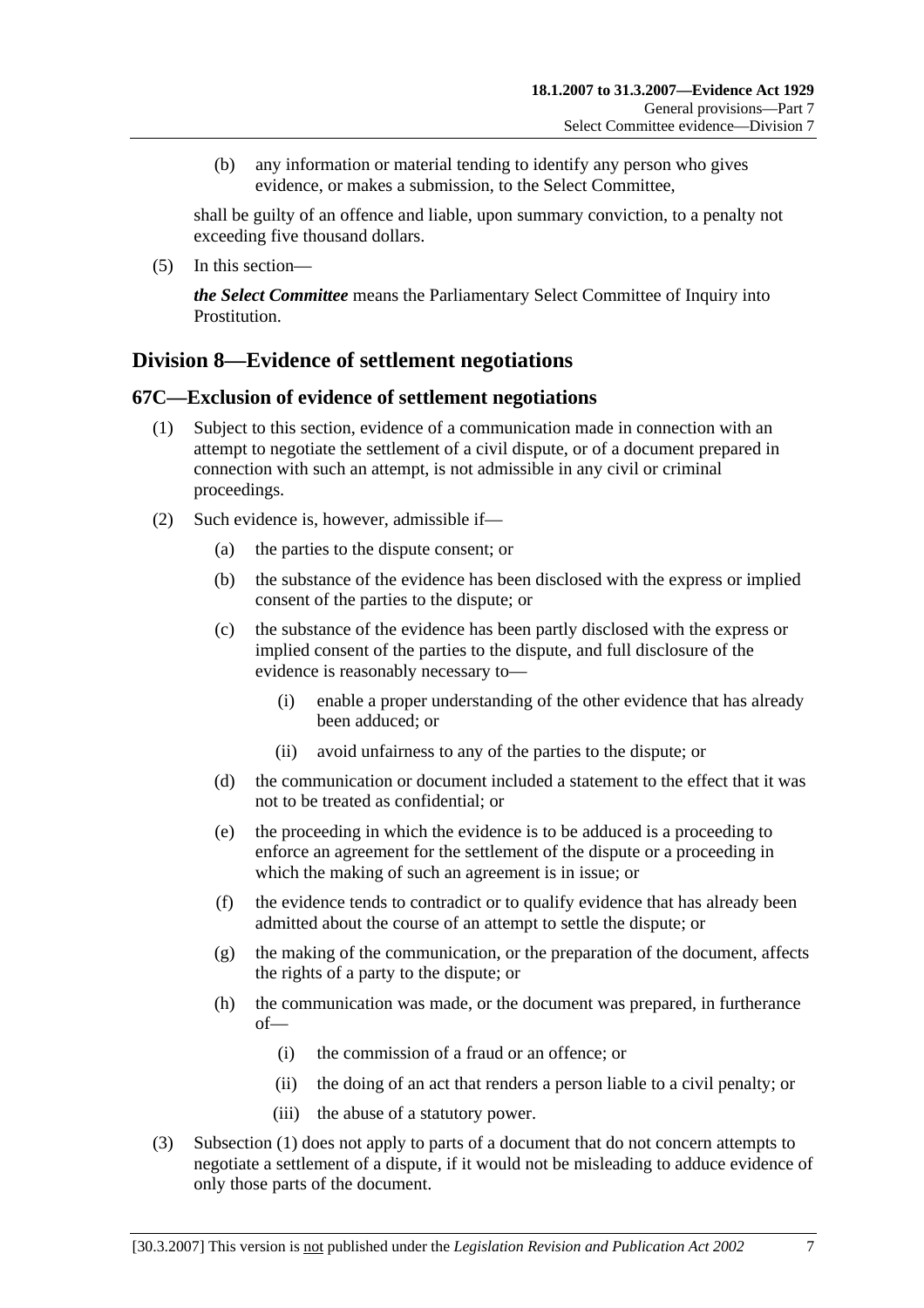# **Division 9—Protected communications**

#### **67D—Interpretation**

In this Division—

*committal proceedings* means proceedings for the preliminary examination of a charge of an indictable offence;

*counsellor or therapist* means a person whose profession or work consists of, or includes, providing psychiatric or psychological therapy to victims of trauma (and includes a person who works voluntarily in that field);

*protected communication* means a communication that is protected by public interest immunity under section 67E;

*psychiatric or psychological therapy* includes counselling;

*therapeutic context*—a communication relating to a victim or alleged victim of a sexual offence is made in a therapeutic context if—

- (a) the communication is made—
	- (i) to enable a counsellor or therapist to assess the nature and severity of the trauma suffered by the victim or alleged victim, or consequent psychiatric, psychological or emotional harm; or
	- (ii) for the purposes, or in the course, of psychiatric or psychological therapy provided to the victim or alleged victim; and
- (b) the communication is made in circumstances that give rise to a duty of confidentiality or a reasonable expectation of confidentiality.

#### **67E—Certain communications to be protected by public interest immunity**

- (1) A communication relating to a victim or alleged victim of a sexual offence is, if made in a therapeutic context, protected from disclosure in legal proceedings by public interest immunity.
- (2) However, the following communications are not subject to public interest immunity:
	- (a) a communication made for the purposes of, or in the course of, a physical examination of the victim or alleged victim of a sexual offence by a registered medical practitioner or registered nurse; or
	- (b) a communication made for the purposes of legal proceedings arising from the commission of the alleged offence or for commencing such legal proceedings; or
	- (c) a communication as to which reasonable grounds exist to suspect that the communication evidences a criminal fraud, an attempt to pervert the administration of justice, perjury or another offence.
- (3) A public interest immunity arising under this section cannot be waived by—
	- (a) the counsellor or therapist; or
	- (b) a party to the protected communication; or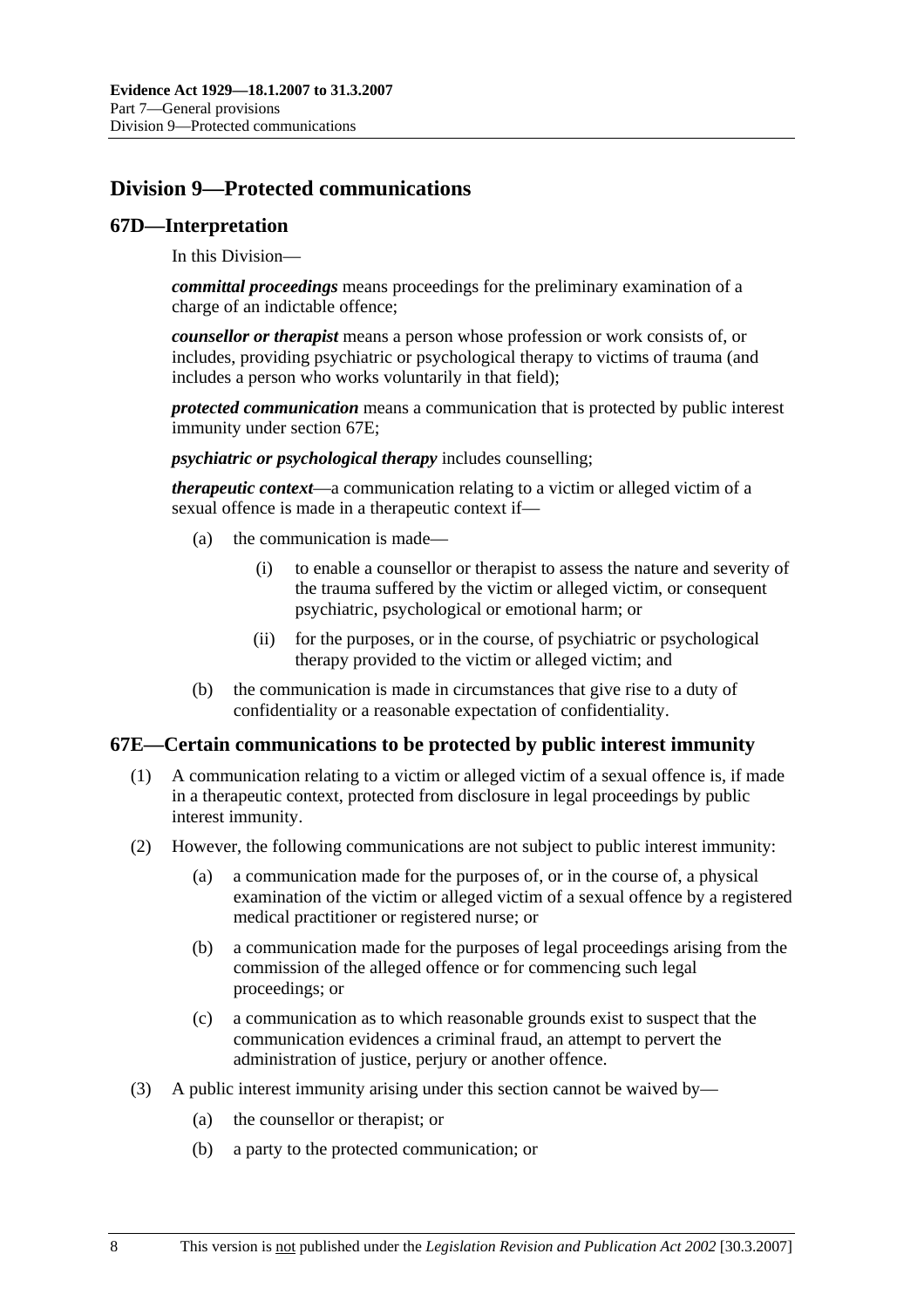(c) the victim or alleged victim of the sexual offence or the guardian of the victim or alleged victim.

## **67F—Evidence of protected communications**

- (1) Evidence of a protected communication—
	- (a) is entirely inadmissible in committal proceedings; and
	- (b) cannot be admitted in other legal proceedings unless—
		- (i) the court gives permission to a party to the proceedings to adduce the evidence; and
		- (ii) the admission of the evidence is consistent with any limitations or restrictions fixed by the court; and
	- (c) is not liable to discovery or any other form of pre-trial disclosure.
- (2) On an application for permission to adduce evidence of a protected communication, the judge may make a preliminary examination of the relevant evidence if satisfied that—
	- (a) the applicant has a legitimate forensic purpose for seeking permission to adduce the evidence; and
	- (b) there is an arguable case that the evidence would materially assist the applicant in the presentation or furtherance of his or her case.
- (3) For the purposes of a preliminary examination of evidence, the court may order the counsellor or therapist to do one or more of the following:
	- (a) to provide written answers to questions;
	- (b) to produce written materials relating to the relevant protected communications;
	- (c) to appear for oral examination.

#### **Exceptions—**

- 1 If the counsellor or therapist who provided the counselling or therapy is an employee, answerable to another (the *principal*) in the organisation in which the counsellor or therapist is employed, an order under this subsection is to be addressed to the principal unless the court is satisfied that there are good reasons for not taking that course in the circumstances of the particular case.
- 2 An order requiring a person to appear for oral examination is not to be made unless the court is satisfied that the examination cannot otherwise be effectively conducted.
- (4) The following provisions govern the conduct of a preliminary examination:
	- (a) the preliminary examination is to be conducted—
		- (i) in the absence of the jury (if any); and
		- (ii) in a room closed to the public; and
	- (b) the evidence taken at the preliminary examination is not to be disclosed to the parties or their legal representatives except to the extent determined by the court; and
	- (c) no record of the preliminary examination is to be available for public access.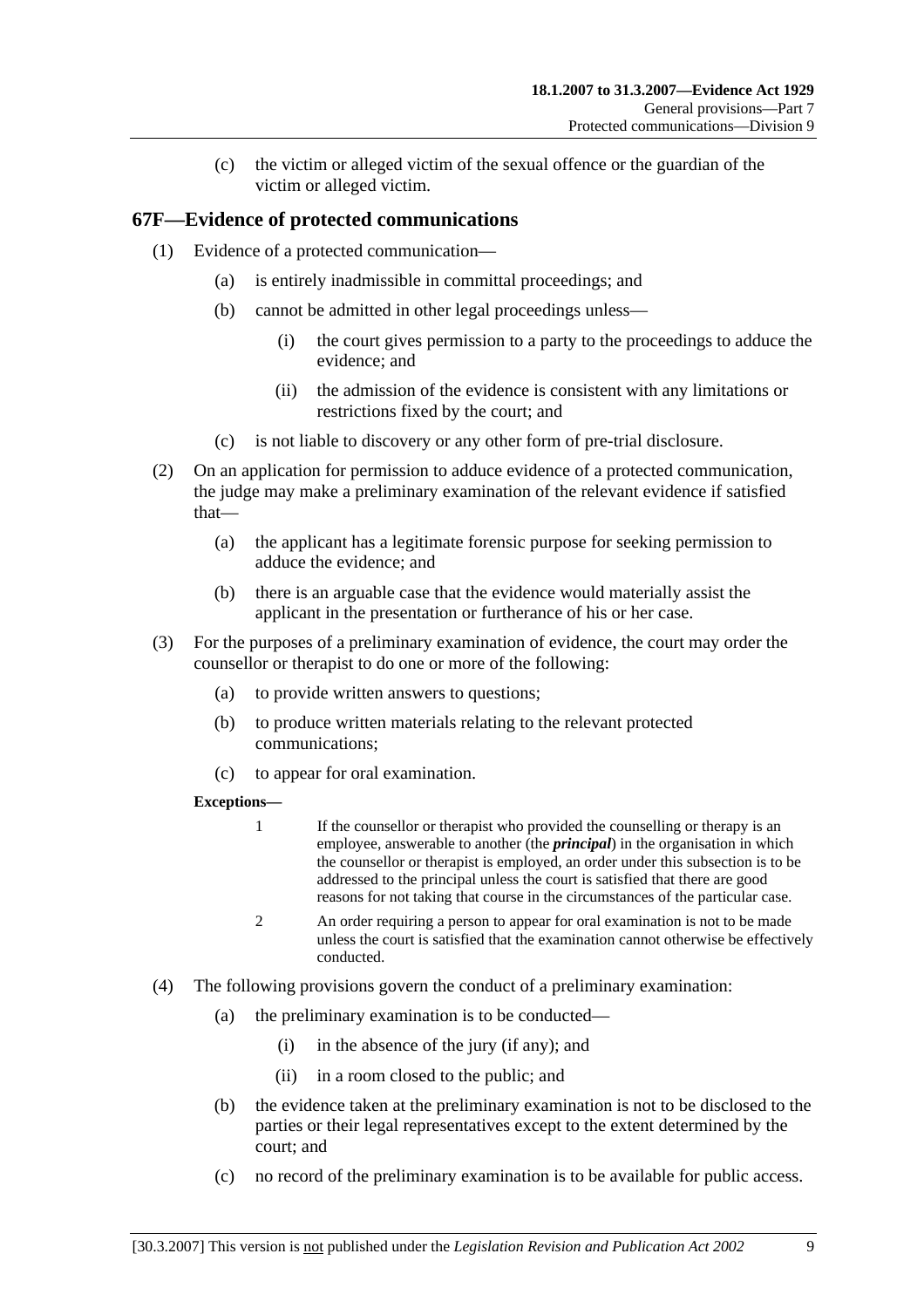- (5) In deciding whether to grant permission to adduce evidence of a protected communication, the court is to weigh—
	- (a) the public interest in preserving the confidentiality of protected communications;

against—

- (b) the public interest in preventing a miscarriage of justice that might arise from suppression of relevant evidence.
- (6) In weighing the above considerations, the court is to have regard to—
	- (a) the need to encourage victims of sexual offences to seek psychiatric or psychological therapy and the extent to which the effectiveness of such therapy is dependent on the maintenance of confidentiality between the counsellor or therapist and the victim;
	- (b) the probative value of the evidence and whether its exclusion may lead to a miscarriage of justice;
	- (c) the attitude of the victim or alleged victim to whom the communication relates (or the guardian of the victim or alleged victim) to the admission of the evidence;
	- (d) whether admission of the evidence is being sought on the basis of a discriminatory belief or bias;
	- (e) the extent to which admission of the evidence would infringe a reasonable expectation of privacy and the potential prejudice to any person who would otherwise be protected by public interest immunity.
- (7) The court is not to grant permission to adduce evidence of a protected communication unless satisfied that the public interest in preserving the confidentiality of protected communications is outweighed, in the circumstances of the case, by the public interest in preventing a miscarriage of justice that might arise from suppression of relevant evidence.
- (8) If the court decides to grant permission to adduce evidence of a protected communication, it may make ancillary orders—
	- (a) to prevent further publication or dissemination of the evidence; or
	- (b) for any other purpose the court considers appropriate.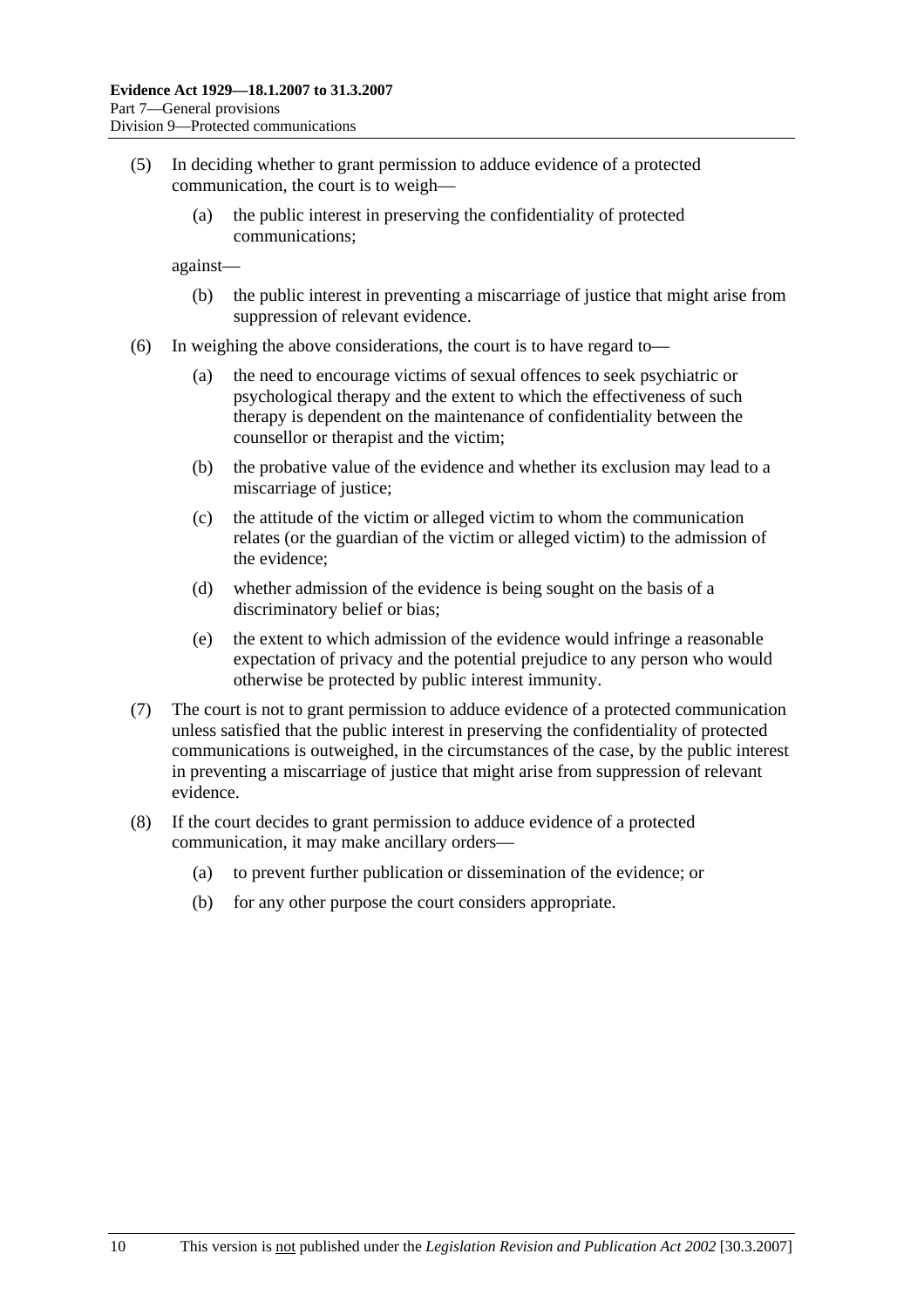# **Part 8—Publication of evidence**

# **Division 1—Preliminary**

## **68—Interpretation**

In this Part—

*court* includes any person acting judicially;

*evidence* includes any statement made before a court whether or not the statement constitutes evidence for the purposes of the proceedings before the court;

*interim suppression order* means a suppression order under section 69A(3);

*news media* means those who carry on the business of publishing;

*newspaper* means a newspaper, journal, magazine or other publication that is published at periodic intervals;

*primary court*, in relation to an appeal, means the court by which the decision or order subject to appeal was made;

*publish* means publish by newspaper, radio or television, or on the internet, or by other similar means of communication to the public;

*suppression order* means an order—

- (a) forbidding the publication of specified evidence or of any account or report of specified evidence; or
- (b) forbidding the publication of the name of—
	- (i) a party or witness; or
	- (ii) a person alluded to in the course of proceedings before the court,

and of any other material tending to identify any such person.

# **Division 2—Orders for clearing court or suppressing publication of evidence etc**

#### **69—Order for clearing the court**

- (1) Where a court considers it desirable in the interests of the administration of justice, or in order to prevent hardship or embarrassment to any person, to exercise the powers conferred by this section, it may order specified persons, or all persons except those specified, to absent themselves from the place in which the court is being held during the whole or any part of the proceedings before the court.
- (1a) Where the alleged victim of a sexual offence is a child and is to give evidence in proceedings related to the offence, an order must be made under subsection (1) requiring all persons except—
	- (a) those whose presence is required for the purposes of the proceedings; and
	- (b) a person who is present at the request or with the consent of the child to provide emotional support for the child; and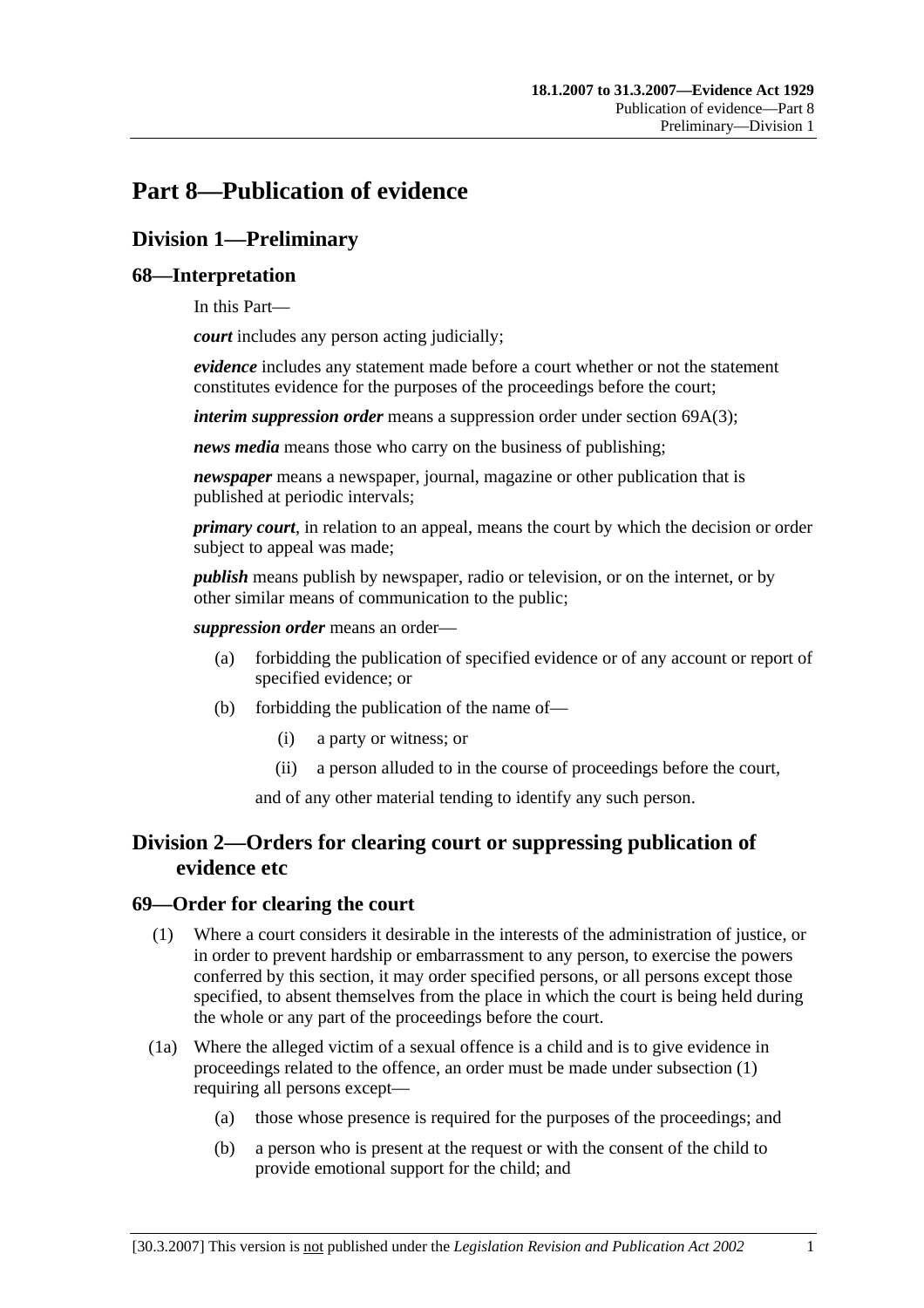(c) any other person who, in the opinion of the court, should be allowed to be present,

to absent themselves from the place in which the court is being held while the child is giving evidence.

- (2) The court may, on the application of a person against whom an order under subsection (1) operates, make available to him a transcript of evidence, and a record of proceedings, taken before the court during the operation of the order.
- (3) Where a court refuses an application under subsection (2), the applicant may appeal against the refusal.

#### **69A—Suppression orders**

- (1) Where a court is satisfied that a suppression order should be made—
	- (a) to prevent prejudice to the proper administration of justice; or
	- (b) to prevent undue hardship—
		- (i) to an alleged victim of crime; or
		- (ii) to a witness or potential witness in civil or criminal proceedings who is not a party to those proceedings; or
		- (iii) to a child,

the court may, subject to this section, make such an order.

- (2) Where the question of making a suppression order (other than an interim suppression order) is under consideration by a court—
	- (a) the public interest in publication of information related to court proceedings, and the consequential right of the news media to publish such information, must be recognised as considerations of substantial weight; and
	- (b) the court may only make the order if satisfied that the prejudice to the proper administration of justice, or the undue hardship, that would occur if the order were not made should be accorded greater weight than the considerations referred to above.
- (3) Where an application is made to a court for a suppression order, the court may, without inquiring into the merits of the application, make such an order (an *interim suppression order*) to have effect, subject to revocation by the court, until the application is determined; but if such an order is made the court must determine the application as a matter of urgency and, wherever practicable, within 72 hours after making the interim suppression order.
- (4) A suppression order may be made subject to such exceptions and conditions as the court thinks fit and specifies in the order.
- (5) Where an application is made to a court for a suppression order—
	- (a) any of the following persons, namely:
		- (i) the applicant for the suppression order;
		- (ii) a party to the proceedings in which the suppression order is sought;
		- (iii) a representative of a newspaper or a radio or television station;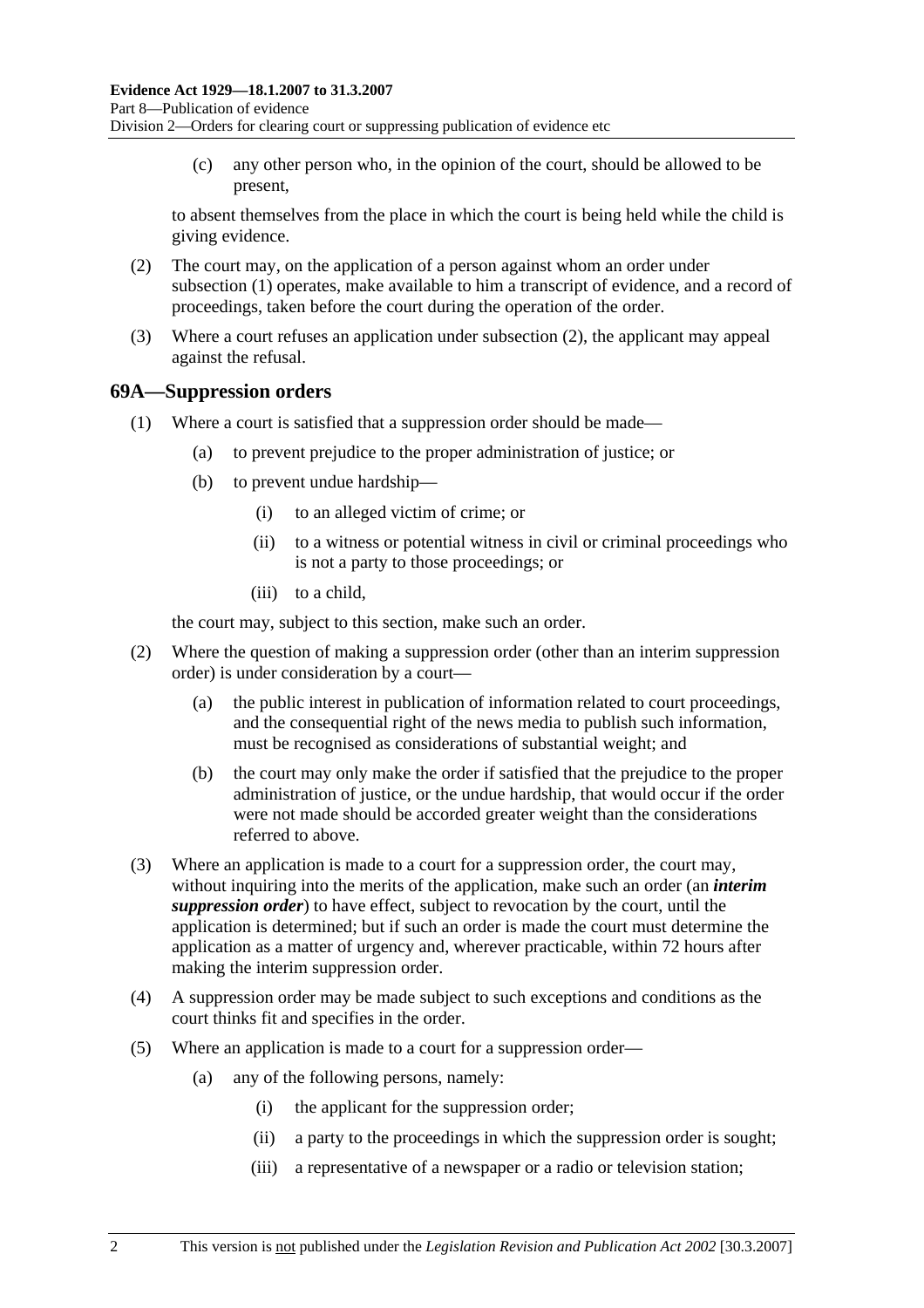(iv) any person who has, in the opinion of the court, a proper interest in the question of whether a suppression order should be made,

is entitled to make submissions to the court on the application and may, with the permission of the court, call or give evidence in support of those submissions;

- (b) the court may (but is not obliged to) delay determining the application to make possible or facilitate non-party intervention in the proceedings under paragraph (a)(iii) or (iv).
- (6) A suppression order may be varied or revoked by the court by which it was made, on the application of any of the persons entitled to make submissions by virtue of subsection  $(5)(a)$ .
- (7) On an application for the making, variation or revocation of a suppression order—
	- (a) a matter of fact is sufficiently proved if proved on the balance of probabilities;
	- (b) if there appears to be no serious dispute as to a particular matter of fact, the court (having regard to the desirability of dealing expeditiously with the application) may—
		- (i) dispense with the taking of evidence on that matter; and
		- (ii) accept the relevant fact as proved.
- (8) An appeal lies against—
	- (a) a suppression order or a decision by a court not to make a suppression order;
	- (b) the variation or revocation of a suppression order or a decision by a court not to vary or revoke a suppression order.
- (9) Any of the following persons is entitled to institute, or to be heard on, an appeal:
	- (a) where an application for a suppression order was made to the primary court the applicant; or
	- (b) a party to the proceedings in which the order or decision subject to appeal was made; or
	- (c) a representative of a newspaper or a radio or television station; or
	- (d) a person who had, in the opinion of the primary court, a proper interest in the question of whether a suppression order should be made; or
	- (e) a person who did not appear before the primary court but has, in the opinion of the appellate court, a proper interest in the subject matter of the appeal or proposed appeal,

but a person who did not appear before the primary court may only bring an appeal, or be heard on an appeal, with the permission of the appellate court (which will be granted if the appellate court is satisfied that that person's failure to appear before the primary court is not attributable to a lack of proper diligence).

- (10) Where a court makes a suppression order (other than an interim suppression order), the court must—
	- (a) immediately forward to the Registrar a copy of the order; and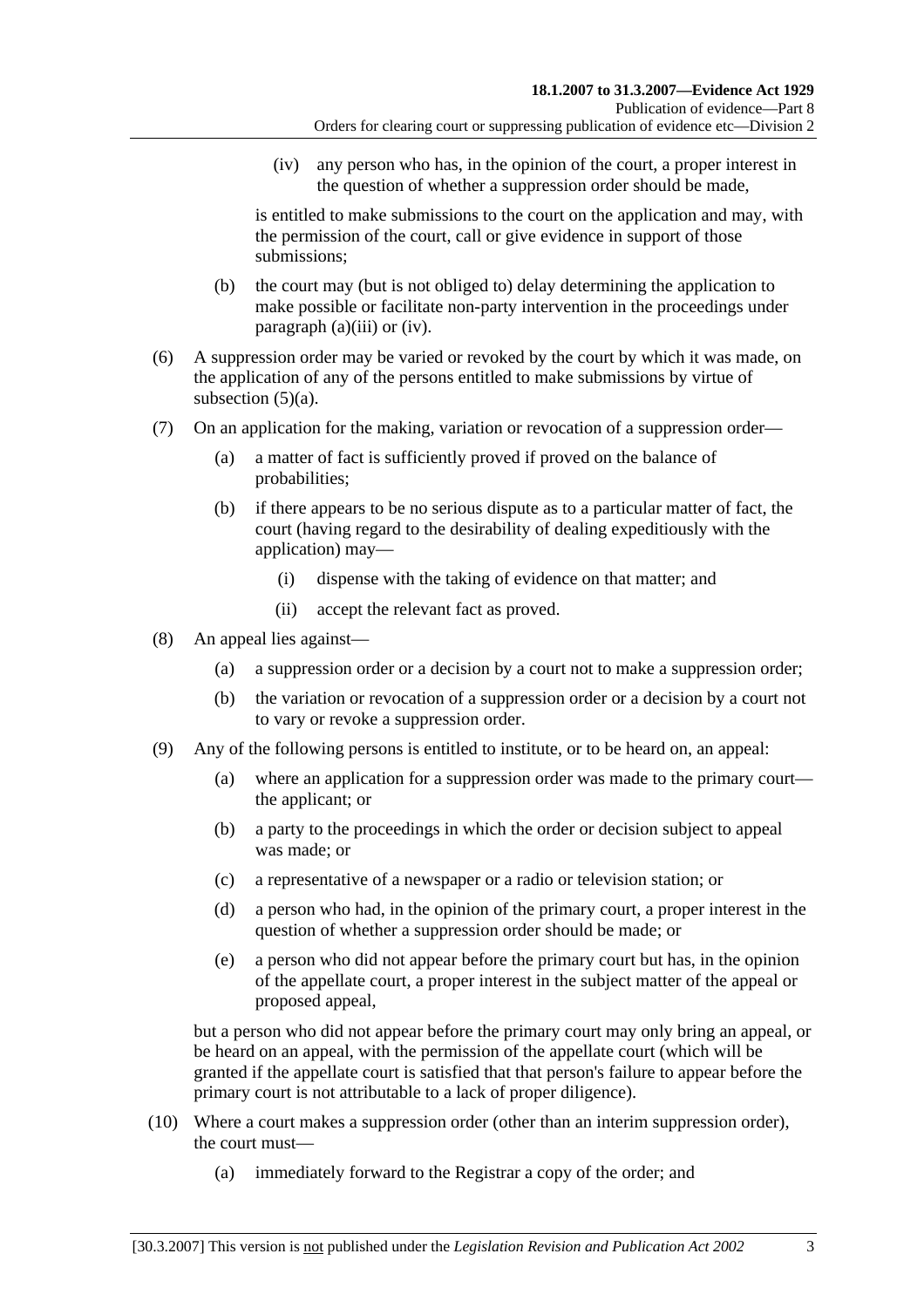- (b) within 30 days forward to the Attorney-General a report setting out—
	- (i) the terms of the order; and
	- (ii) the name of any person whose name is suppressed from publication; and
	- (iii) a transcript or other record of any evidence suppressed from publication; and
	- (iv) full particulars of the reasons for which the order was made.
- (11) Where a court varies or revokes a suppression order (other than an interim suppression order), the court must forward to the Registrar a written notification of the variation or revocation.
- (12) The Registrar will establish and maintain a register of all suppression orders (other than interim suppression orders).
- (13) The register will be made available for inspection by members of the public free of charge during ordinary office hours.
- (14) In this section—

*the Registrar* means a person to whom the functions of the Registrar under this section are assigned by the Attorney-General.

#### **69B—Appeals**

- (1) An appeal under this Division lies to—
	- (a) the court to which appeals lie against final judgments or orders of the primary court; and
	- (b) where there is no such court—the Supreme Court constituted of a single judge.

and where the appeal lies in accordance with the above principles to some court other than the Full Court, a further appeal lies to the Full Court from a judgment or order of the primary appellate court.

- (2) An appeal under this Division shall be heard and determined as expeditiously as possible.
- (3) Upon an appeal under this Division, the appellate court—
	- (a) may confirm, vary or revoke the order or decision subject to the appeal; and
	- (b) may make any order or decision under this Division that could have been made in the first instance; and
	- (c) may make orders for costs and orders dealing with any other incidental or ancillary matters.
- (4) Except as provided in this Division, no appeal lies against a decision or order of a court made under this Division.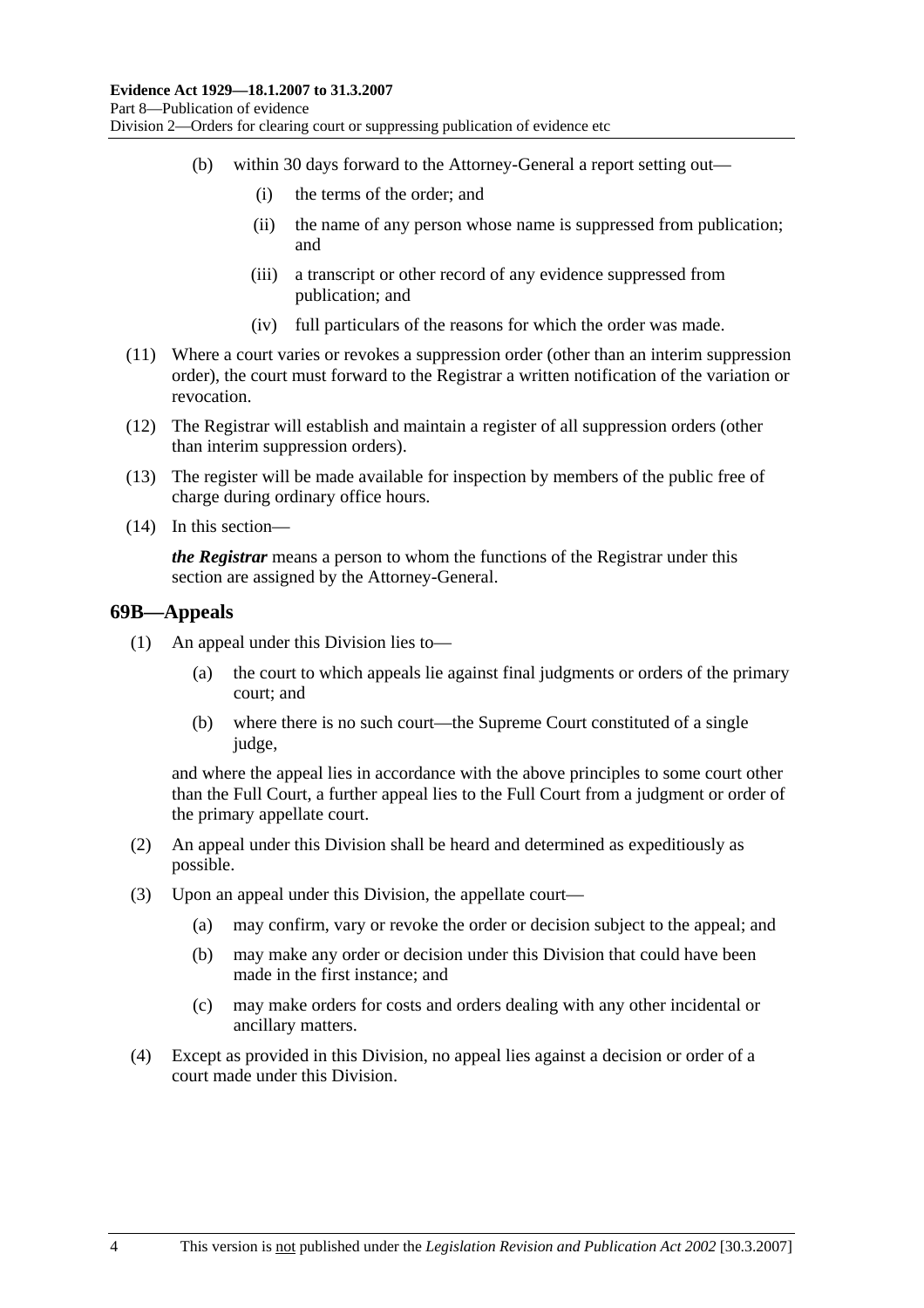#### **70—Disobedience to orders under this Division**

- (1) Where a person disobeys an order under this Division, he shall—
	- (a) if the court by which the order was made has power to punish for contempt be guilty of a contempt of that court and punishable accordingly; and
	- (b) whether or not that court has power to punish for contempt—be guilty of a summary offence punishable by a fine not exceeding two thousand dollars or imprisonment for a term not exceeding six months.
- (2) A person shall not, in respect of the same act or default, be proceeded against under this section both for a contempt of court and a summary offence.

## **71—Attorney-General to provide annual report**

- (1) The Attorney-General shall, on or before the thirty-first day of October in each year, prepare a report relating to the preceding financial year specifying—
	- (a) the total number of orders made under this Division or a corresponding previous enactment; and
	- (b) the number of such orders made by each of the various courts; and
	- (c) a summary of the reasons assigned by the courts for making such orders.
- (2) The Attorney-General shall, as soon as practicable after the report is prepared, cause a copy of the report to be laid before each House of Parliament.

#### **Division 3—Sexual cases**

#### **71A—Restriction on reporting proceedings relating to sexual offences**

- (1) A person shall not, before the relevant date, publish—
	- (a) any evidence given before a Magistrate or Justice in proceedings against a person charged with a sexual offence (whether the evidence is given in the course of proceedings for a summary or minor indictable offence or in a preliminary examination of an indictable offence); or
	- (b) any report on such proceedings; or
	- (c) any evidence given in, or report of, related proceedings in which the accused person is involved after the accused person is charged but before the relevant date,

unless the accused person consents to the publication.

Penalty: Two thousand dollars.

- (2) A person shall not, before the relevant date, publish any statement or representation—
	- (a) by which the identity of a person who has been, or is about to be, charged with a sexual offence is revealed; or
	- (b) from which the identity of a person who has been, or is about to be, charged with a sexual offence, might reasonably be inferred,

unless the accused person consents to the publication.

Penalty: Two thousand dollars.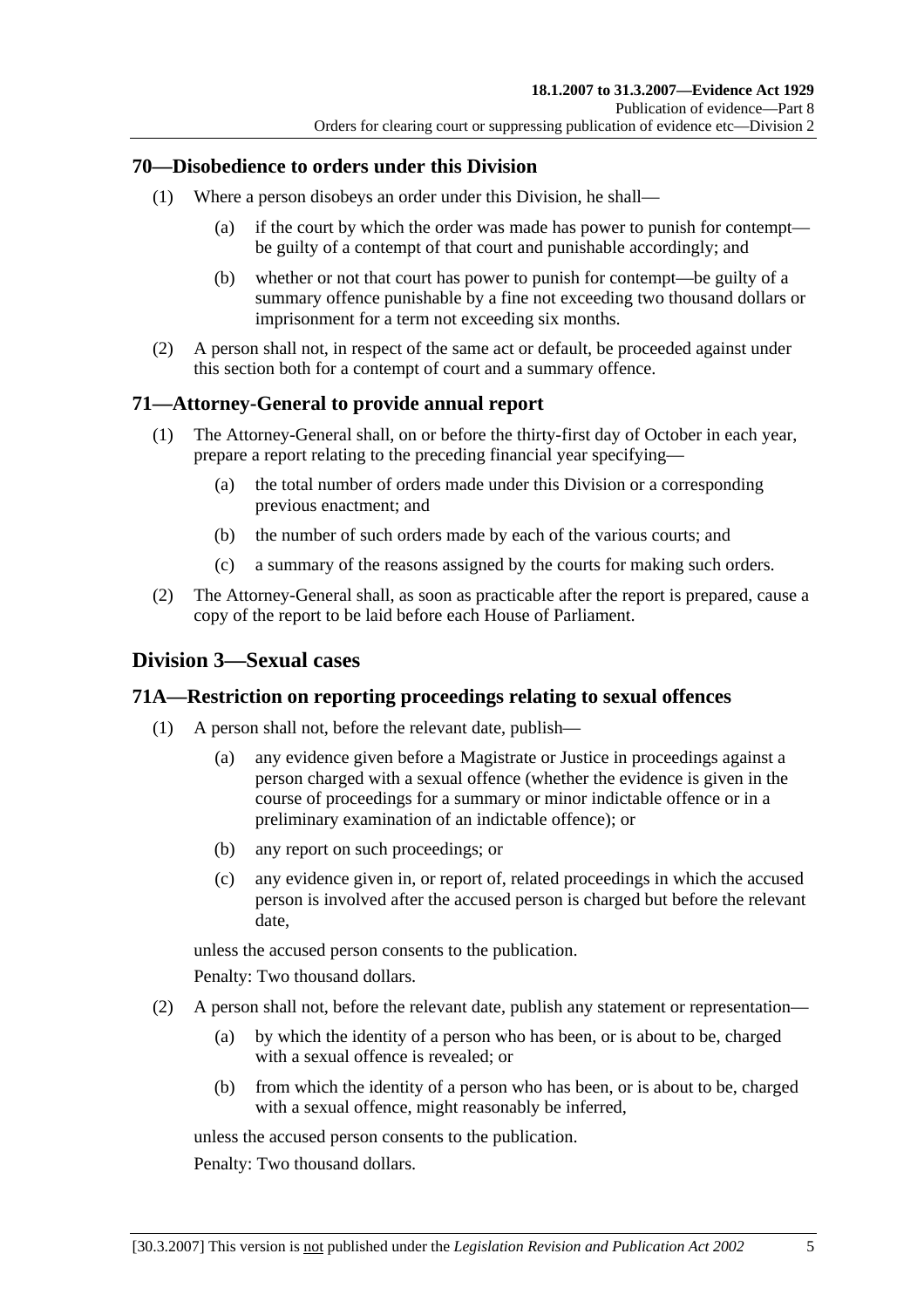- (4) A person shall not publish any statement or representation—
	- (a) by which the identity of a person alleged in any legal proceedings to be the victim of a sexual offence is revealed; or
	- (b) from which the identity of a person alleged in any legal proceedings to be the victim of a sexual offence might reasonably be inferred,

unless the judge authorises, or the alleged victim consents to, the publication (but no such authorisation or consent can be given where the alleged victim is a child).

Penalty: Two thousand dollars.

(5) In this section—

*relevant date* means—

- (a) in relation to a charge of a major indictable offence or a charge of a minor indictable offence for which the accused person has elected to be tried by a superior court—the date on which the accused person is committed for trial or sentence; or
- (b) in relation to a charge of any other minor indictable offence or a charge of a summary offence—the date on which a plea of guilty is entered by the accused person or the date on which the accused person is found guilty following a trial; or
- (c) in any case—the date on which the charge is dismissed or the proceedings lapse by reason of the death of the accused person, for want of prosecution, or for any other reason.

## **Division 4—Cases generally**

#### **71B—Publishers required to report result of certain proceedings**

- (1) Where—
	- (a) a report of proceedings taken against a person for an offence is published;
	- (b) the report identifies the person against whom the proceedings have been taken or contains information tending to identify that person;
	- (c) the report is published before the result of the proceedings is known;
	- (d) those proceedings do not result in conviction of the person to whom the report relates of the offence with which he was charged,

the person by whom the publication is made shall, as soon as practicable after the determination of the proceedings, publish a fair and accurate report of the result of the proceedings with reasonable prominence having regard to the prominence given to the earlier report.

 (2) A person required under subsection (1) to publish a report of the result of proceedings may apply to the Supreme Court for directions in relation to the manner in which he should comply with that subsection.

Penalty: Two thousand dollars.

- (3) Where—
	- (a) a report of proceedings taken against a person for an offence is published;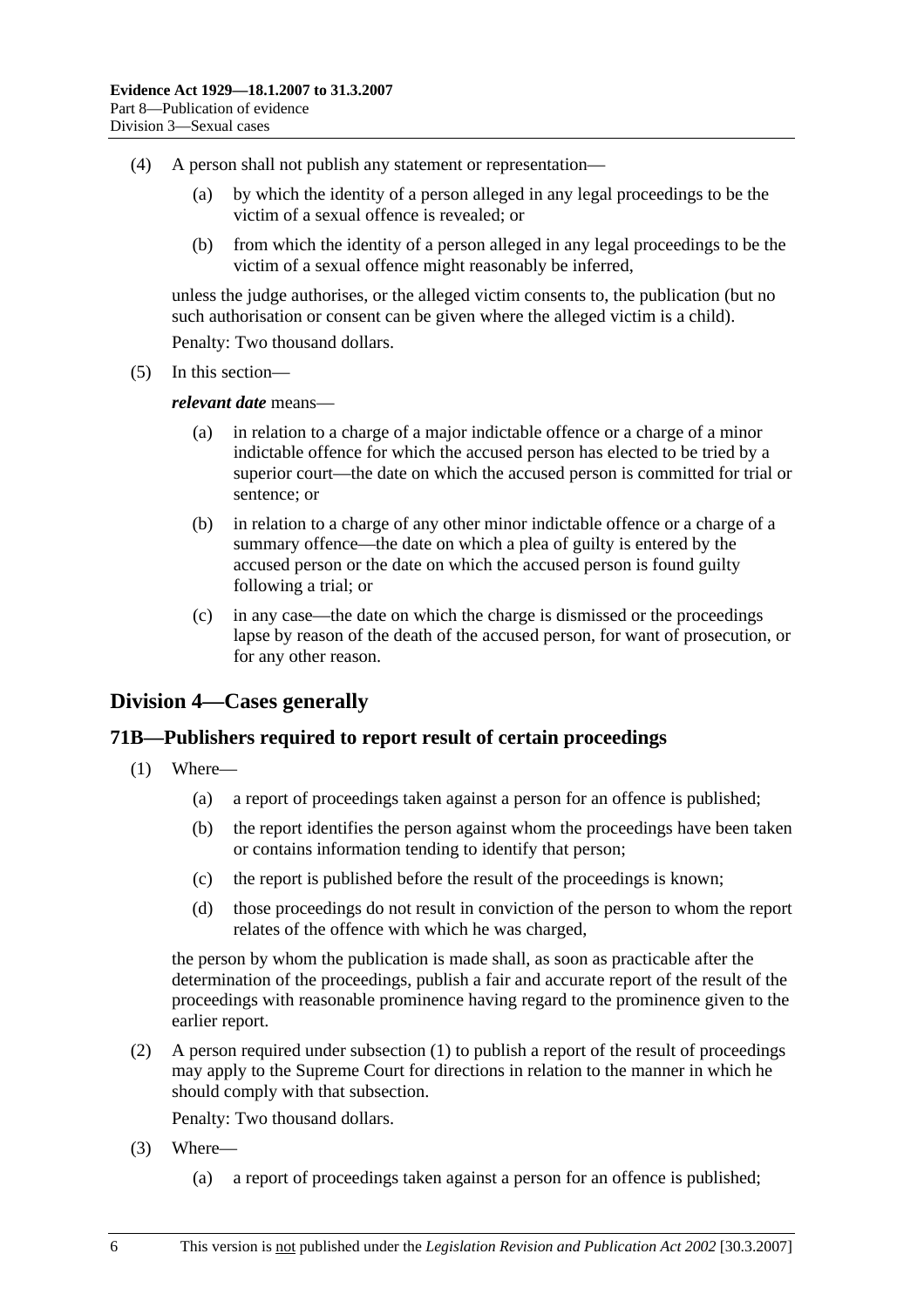- (b) the report identifies the person against whom the proceedings have been taken or contains information tending to identify that person;
- (c) the report is published after the result of the proceedings is known;
- (d) those proceedings did not result in conviction of the person to whom the report relates of the offence with which he was charged,

the person by whom the publication is made shall include prominently in the report a statement of the result of the proceedings.

Penalty: Two thousand dollars.

(4) In this section—

*proceedings* includes, in relation to an offence, the laying of a charge of the offence.

#### **71C—Restriction on reporting of proceedings following acquittals**

- (1) Where an application has been made for the reservation of a question of law arising at the trial of a person who was tried on information and acquitted, a person must not publish any report, statement or representation in relation to the application or any consequent proceedings—
	- (a) by which the identity of the acquitted person is revealed; or
	- (b) from which the identity of the acquitted person might reasonably be inferred,

unless the acquitted person consents to the publication.

Penalty: Two thousand dollars.

- (2) This section does not apply to the publication in printed or electronic form of material that—
	- (a) consists solely or primarily of the reported judgements or decisions of a court or courts; or
	- (b) is of a technical nature designed primarily for use by legal practitioners.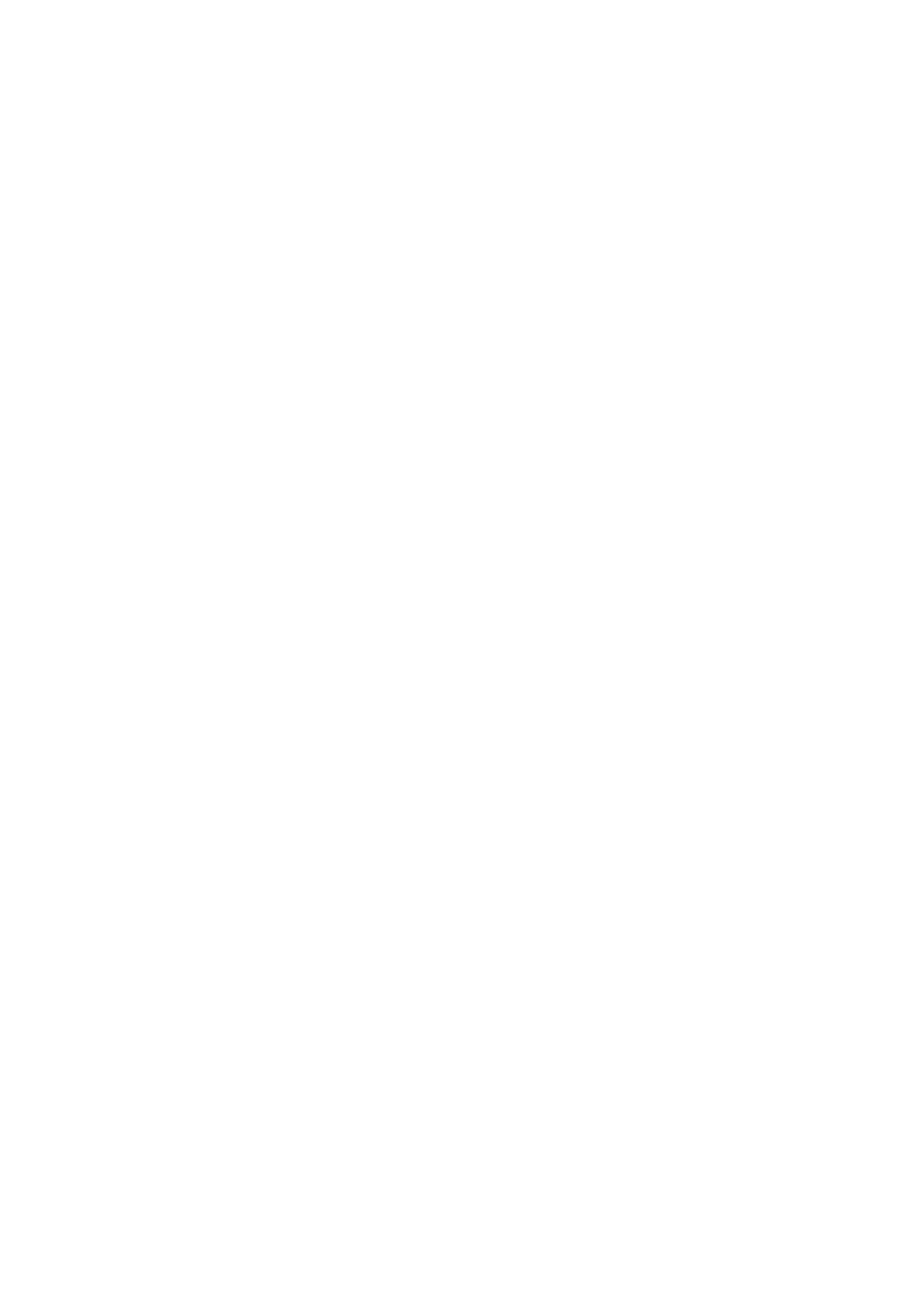# **Part 9—Miscellaneous**

## **73—Regulations**

The Governor may make such regulations as are necessary or expedient for the purposes of, or as are contemplated by, this Act.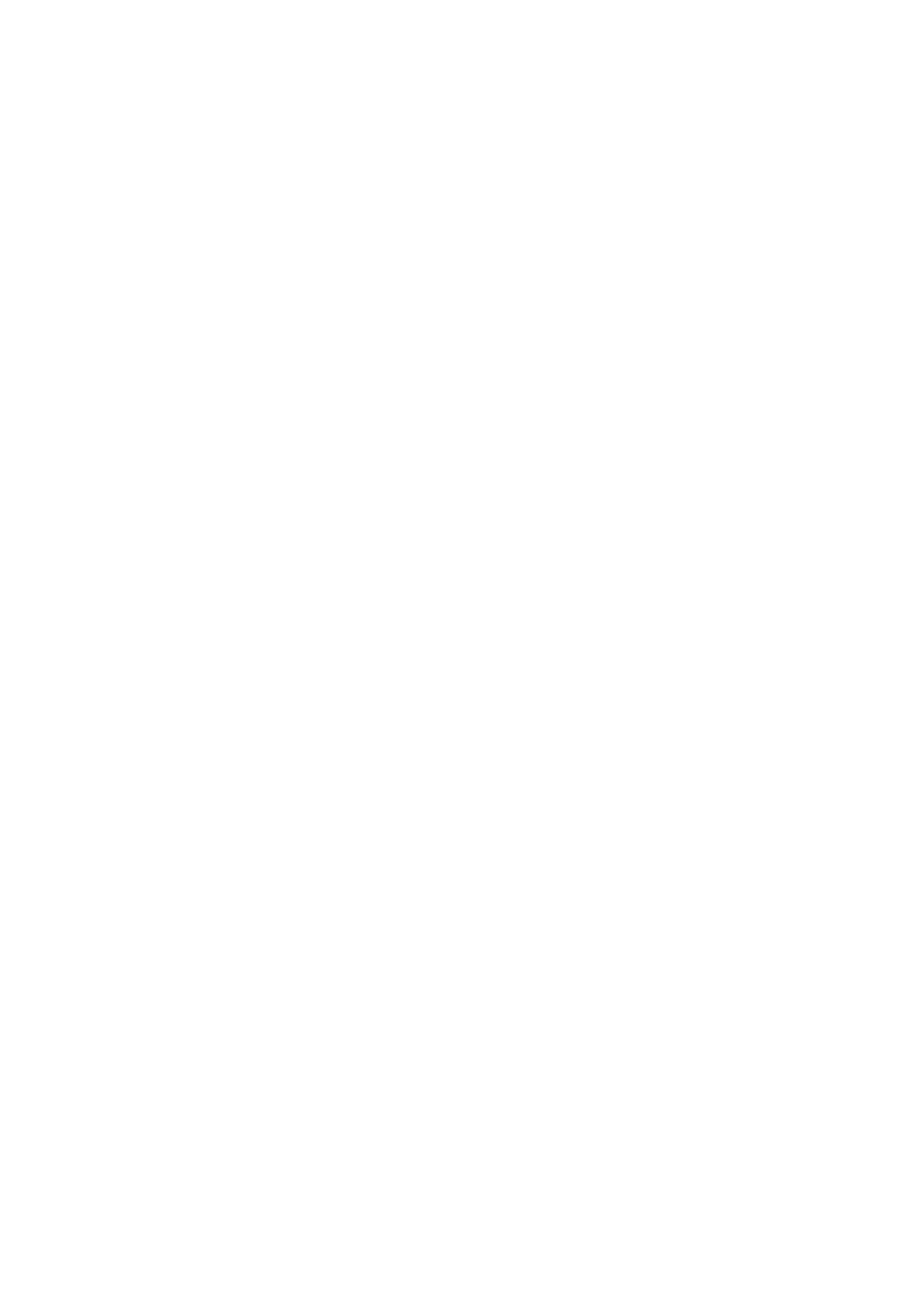| Number and year                                                   | <b>Title of Act</b>                                                                                                                          | <b>Extent of repeal</b>                                                                    |
|-------------------------------------------------------------------|----------------------------------------------------------------------------------------------------------------------------------------------|--------------------------------------------------------------------------------------------|
| Imperial 6 & 7 Vic.<br>c. 85 (adopted by<br>Ordinance 17 of 1846) | An Act for Improving the Law of Evidence                                                                                                     | The whole as the same<br>is adopted and<br>subsisting pursuant to<br>Ordinance 17 of 1846. |
| 3 of 1848                                                         | Ordinance to Facilitate the Admission of the unsworn<br>Testimony of the Aboriginal Inhabitants of South<br>Australia and the parts adjacent | The whole.                                                                                 |
| 4 of 1849                                                         | Ordinance to amend Ordinance 3 of 1848                                                                                                       | The whole.                                                                                 |
| 2 of 1852                                                         | An Act to amend the Law of Evidence                                                                                                          | The whole.                                                                                 |
| 24 of 1855–6                                                      | The Supreme Court Procedure Act 1855                                                                                                         | Sections 16 to 21<br>inclusive.                                                            |
| 13 of 1866-7                                                      | An Act for amending the Law of Evidence and<br>Practice on Criminal trials                                                                   | Sections 3 to 8<br>inclusive.                                                              |
| 3 of 1867                                                         | <b>Matrimonial Causes Act 1867</b>                                                                                                           | Section 57.                                                                                |
| 10 of 1869–70                                                     | Evidence Further Amendment Act 1869                                                                                                          | The whole.                                                                                 |
| 9 of 1872                                                         | An Act for Shortening and Explaining the Language<br>used in Acts of Parliament, and for other purposes                                      | The whole as unrepealed<br>by 1215 of 1915.                                                |
| 3 of 1873                                                         | The Telegraphic Messages Act 1873                                                                                                            | The whole.                                                                                 |
| 38 of 1876                                                        | The Criminal Law Consolidation Act 1876                                                                                                      | Sections 377 and 378.                                                                      |
| 162 of 1879                                                       | The Bankers Books Evidence Act 1879                                                                                                          | The whole.                                                                                 |
| 435 of 1888                                                       | <b>Evidence Further Amendment Act 1888</b>                                                                                                   | The whole.                                                                                 |
| 1056 of 1911                                                      | The Oaths and Affirmations Act 1911                                                                                                          | The whole.                                                                                 |
| 1287 of 1917                                                      | <b>Evidence Publication Act 1917</b>                                                                                                         | The whole.                                                                                 |
| 1669 of 1925                                                      | Evidence Amendment Act 1925                                                                                                                  | The whole.                                                                                 |

# **Schedule 1—Acts repealed or amended**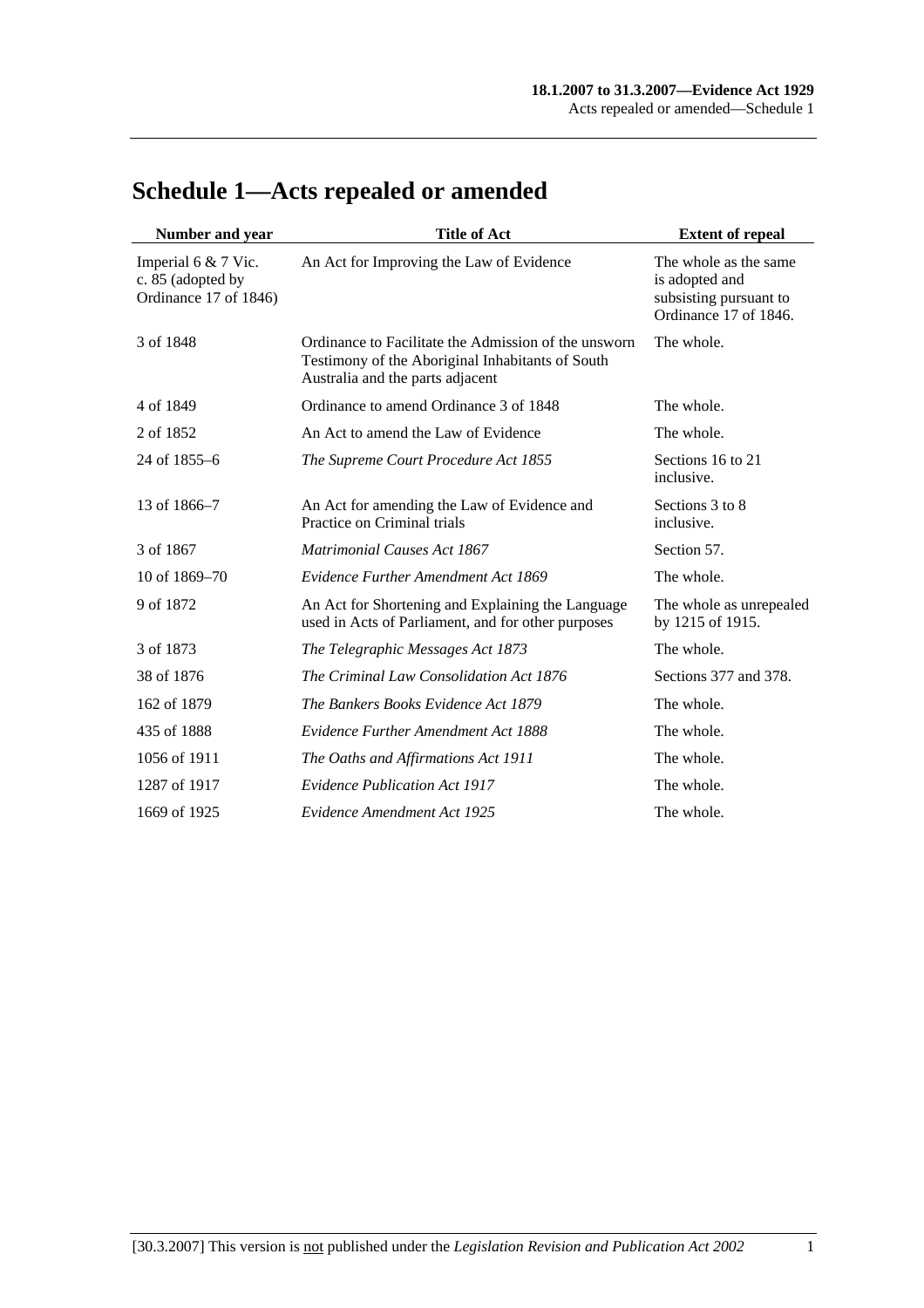# **Schedule 4—Affidavit about proof of identity of person convicted in another State or Territory**

South Australia

|              | [In the                                                                                                                                                                          | Court]                                                                                                                                                                                                                                                                        |
|--------------|----------------------------------------------------------------------------------------------------------------------------------------------------------------------------------|-------------------------------------------------------------------------------------------------------------------------------------------------------------------------------------------------------------------------------------------------------------------------------|
|              |                                                                                                                                                                                  | or as the case may be]                                                                                                                                                                                                                                                        |
|              |                                                                                                                                                                                  |                                                                                                                                                                                                                                                                               |
|              |                                                                                                                                                                                  | a fingerprint expert attached to the Police Department of the State [or Territory] of                                                                                                                                                                                         |
|              | I have examined the fingerprint card now produced and shown to me marked "A". The<br>fingerprints on the said card are identical with those on a fingerprint card portion of the |                                                                                                                                                                                                                                                                               |
| $\mathbf{2}$ |                                                                                                                                                                                  | of the offences set out below, namely:                                                                                                                                                                                                                                        |
|              |                                                                                                                                                                                  | [Here insert description of offences, the Courts in which the convictions took place and<br>the dates of the convictions]                                                                                                                                                     |
| 3            |                                                                                                                                                                                  | From an examination of the said records I believe that the person referred to as having<br>been convicted, in the document(s) now shown to me and marked respectively "B" ["C",<br>"D" etc], is identical with the person whose fingerprints are on the said card marked "A". |
|              |                                                                                                                                                                                  |                                                                                                                                                                                                                                                                               |
|              |                                                                                                                                                                                  |                                                                                                                                                                                                                                                                               |
|              |                                                                                                                                                                                  |                                                                                                                                                                                                                                                                               |
|              | Before me                                                                                                                                                                        |                                                                                                                                                                                                                                                                               |

 $\begin{minipage}{0.9\linewidth} \begin{minipage}{0.9\linewidth} \begin{minipage}{0.9\linewidth} \end{minipage} \begin{minipage}{0.9\linewidth} \begin{minipage}{0.9\linewidth} \end{minipage} \begin{minipage}{0.9\linewidth} \end{minipage} \begin{minipage}{0.9\linewidth} \end{minipage} \begin{minipage}{0.9\linewidth} \end{minipage} \begin{minipage}{0.9\linewidth} \end{minipage} \begin{minipage}{0.9\linewidth} \end{minipage} \begin{minipage}{0.9\linewidth} \end{minipage} \begin{minipage}{0.9\linewidth} \end{minipage} \$ A person having authority to take affidavits in the State [or Territory] in which the affidavit is sworn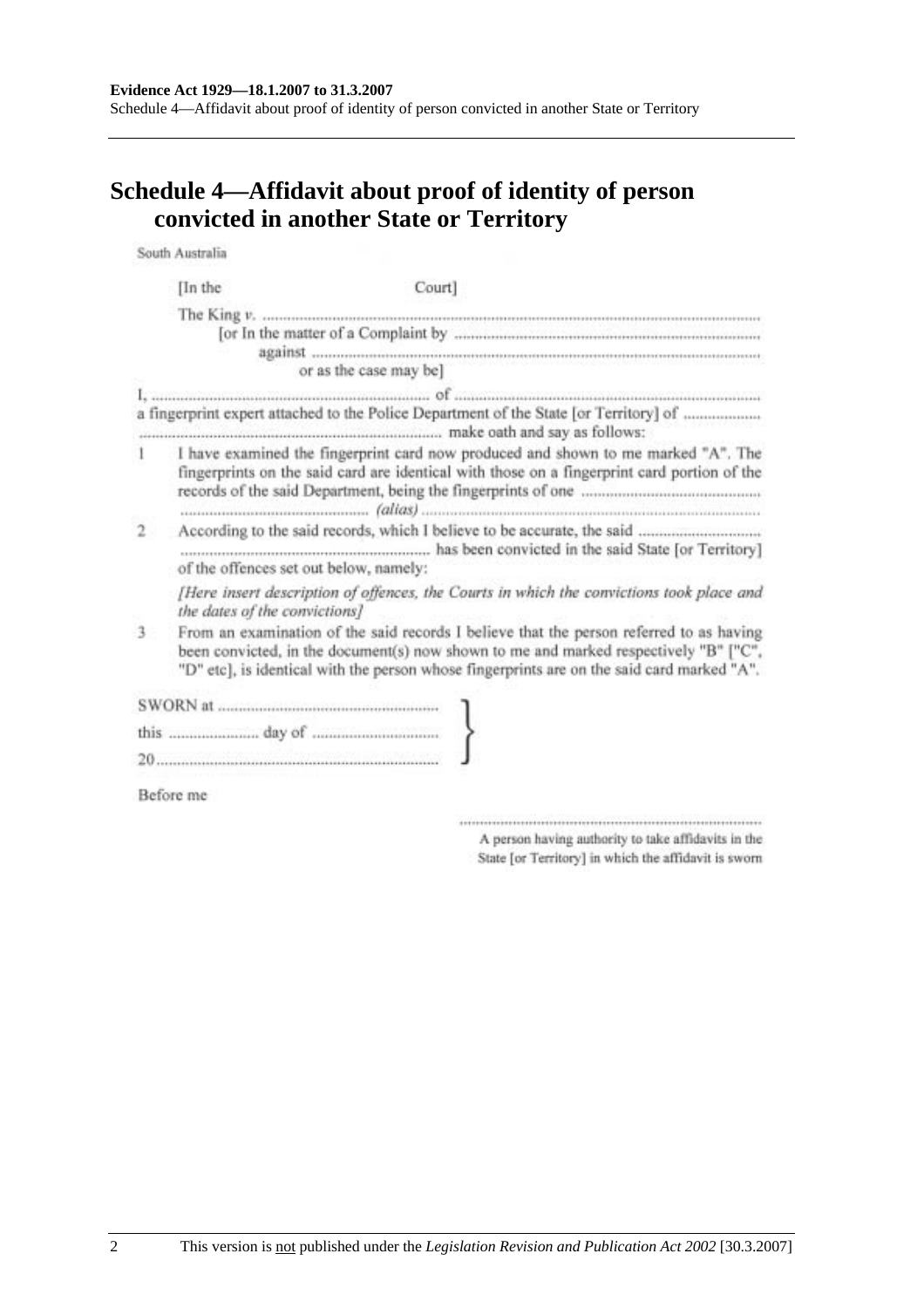# **Legislative history**

### **Notes**

• This version is comprised of the following:

| Part 1    | 1.1.2003 (Reprint No 13)   |
|-----------|----------------------------|
| Part 2    | 4.9.2006                   |
| Part 3    | 4.9.2006                   |
| Part 4    | 18.1.2007                  |
| Part 5    | 1.1.2003 (Reprint No 13)   |
| Part 6    | 24.11.2003 (Reprint No 15) |
| Part 6A   | 1.1.2003 (Reprint No 13)   |
| Part 6B   | 1.1.2003 (Reprint No 13)   |
| Part 6C   | 1.7.2005                   |
| Part 7    | 4.9.2006                   |
| Part 8    | 4.9.2006                   |
| Part 9    | 1.1.2003 (Reprint No 13)   |
| Schedules | 24.11.2003 (Reprint No 15) |
|           |                            |

- Amendments of this version that are uncommenced are not incorporated into the text.
- Please note—References in the legislation to other legislation or instruments or to titles of bodies or offices are not automatically updated as part of the program for the revision and publication of legislation and therefore may be obsolete.
- Earlier versions of this Act (historical versions) are listed at the end of the legislative history.
- For further information relating to the Act and subordinate legislation made under the Act see the Index of South Australian Statutes or www.legislation.sa.gov.au.

## **Principal Act and amendments**

New entries appear in bold.

| Year No |      | Title                                | Assent     | Commencement |
|---------|------|--------------------------------------|------------|--------------|
| 1929    | 1907 | Evidence Act 1929                    | 30.10.1929 | 30.10.1929   |
| 1933    | 2110 | Evidence Act Amendment Act 1933      | 31.8.1933  | 31.8.1933    |
| 1940    | -40  | Evidence Act Amendment Act 1940      | 28.11.1940 | 28.11.1940   |
| 1941 27 |      | Evidence Act Amendment Act 1941      | 13.11.1941 | 13.11.1941   |
| 1945 29 |      | Evidence Act Amendment Act 1945      | 3.1.1946   | 3.1.1946     |
| 1947 5  |      | Evidence Act Amendment Act 1947      | 2.10.1947  | 2.10.1947    |
| 1949    | 36   | Evidence Act Amendment Act 1949      | 24.11.1949 | 24.11.1949   |
| 1952 42 |      | <i>Statute Law Revision Act 1952</i> | 4.12.1952  | 4.12.1952    |
| 1955    | 26   | Evidence Act Amendment Act 1955      | 1.12.1955  | 1.12.1955    |
| 1957    | 36   | Evidence Act Amendment Act 1957      | 14.11.1957 | 14.11.1957   |
| 1960    | 25   | Evidence Act Amendment Act 1960      | 27.10.1960 | 27.10.1960   |
| 1968    | 46   | Evidence Act Amendment Act 1968      | 19.12.1968 | 19.12.1968   |
|         |      |                                      |            |              |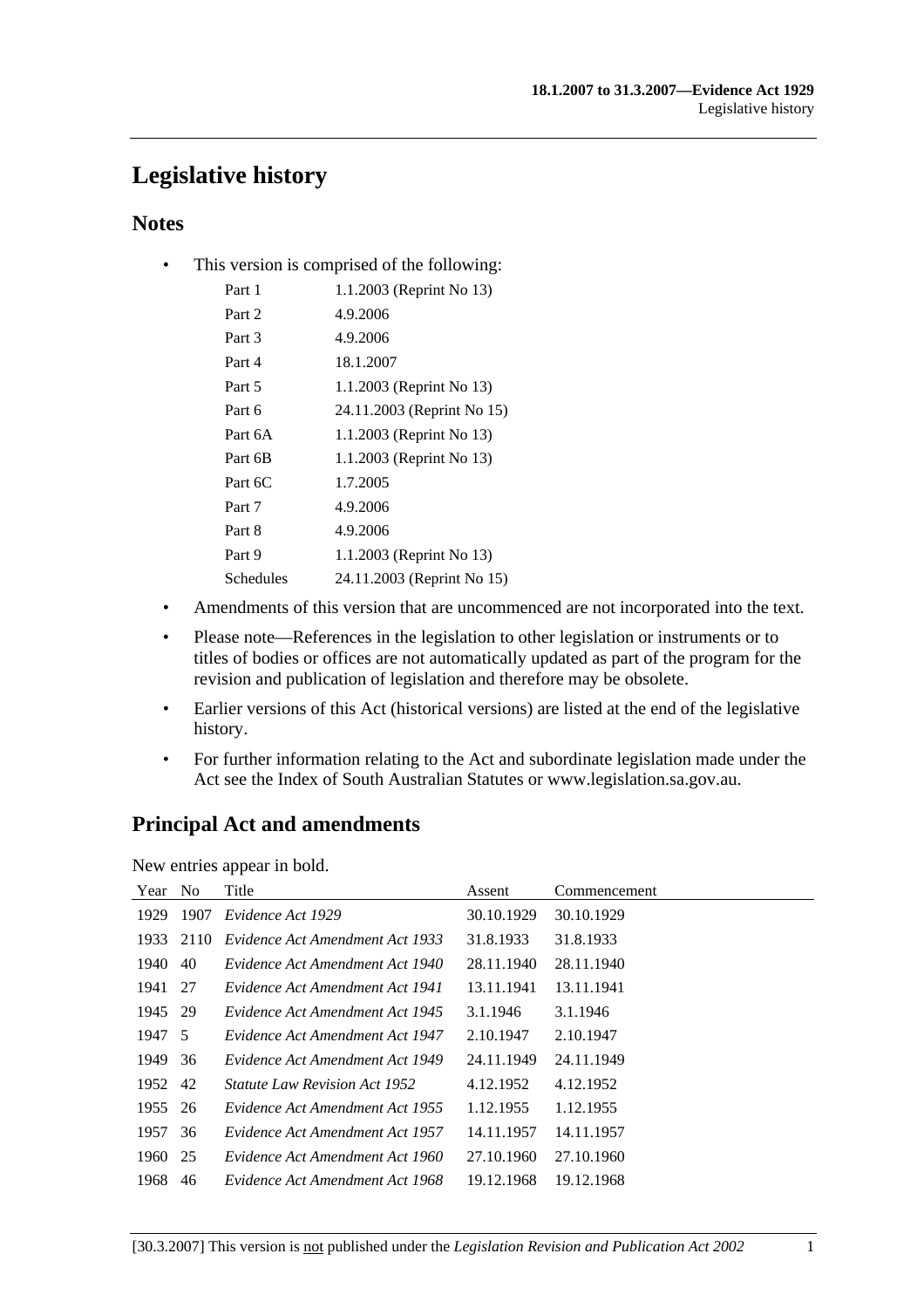| 1969    | 72  | Evidence Act Amendment Act 1969                                                  | 11.12.1969 | 31.8.1970 (Gazette 20.8.1970 p701)               |
|---------|-----|----------------------------------------------------------------------------------|------------|--------------------------------------------------|
| 1972    | 53  | Evidence Act Amendment Act 1972                                                  | 27.4.1972  | 1.2.1973 (Gazette 1.2.1973 p377)                 |
| 1972    | 54  | <b>Local and District Criminal Courts</b><br><b>Act Amendment Act 1972</b>       | 27.4.1972  | 9.11.1972 (Gazette 9.11.1972 p2252)              |
| 1974    | 71  | Evidence Act Amendment Act 1974                                                  | 17.10.1974 | 28.11.1974 (Gazette 28.11.1974 p3372)            |
| 1976    | 84  | Evidence Act Amendment Act 1976                                                  | 9.12.1976  | 9.12.1976                                        |
| 1978    | 65  | Evidence Act Amendment Act 1978                                                  | 28.9.1978  | 28.9.1978                                        |
| 1979    | 9   | Evidence Act Amendment Act 1979                                                  | 1.3.1979   | 1.3.1979                                         |
| 1982    | 40  | Evidence Act Amendment Act 1982                                                  | 22.4.1982  | 6.5.1982 (Gazette 6.5.1982 p1438)                |
| 1983    | 47  | Evidence Act Amendment Act 1983                                                  | 16.6.1983  | 16.6.1983                                        |
| 1983    | 55  | Evidence Act Amendment Act<br>$(No. 2)$ 1983                                     | 16.6.1983  | 1.8.1983 (Gazette 7.7.1983 p5)                   |
| 1984    | 24  | Evidence Act Amendment Act 1984                                                  | 10.5.1984  | 10.5.1984                                        |
| 1984    | 56  | Statutes Amendment (Oaths and<br>Affirmations) Act 1984                          | 24.5.1984  | 1.7.1984 (Gazette 28.6.1984 p1897)               |
| 1984    | 90  | Evidence Act Amendment Act<br>$(No. 2)$ 1984                                     | 29.11.1984 | 1.1.1985 (Gazette 13.12.1984 p1811)              |
| 1984    | 107 | Evidence Act Amendment Act<br>$(No. 3)$ 1984                                     | 20.12.1984 | 20.12.1984                                       |
| 1985    | 96  | Evidence Act Amendment Act 1985                                                  | 1.11.1985  | 1.12.1985 (Gazette 7.11.1985 p1361)              |
| 1986    | 107 | Evidence Act Amendment Act 1986                                                  | 18.12.1986 | 5.4.1987 (Gazette 26.2.1987 p434)                |
| 1988    | 32  | Evidence Act Amendment Act 1988                                                  | 21.4.1988  | 1.5.1988 (Gazette 28.4.1988 p1066)               |
| 1988    | 45  | Evidence Act Amendment Act<br>$(No. 2)$ 1988                                     | 5.5.1988   | 5.5.1988                                         |
| 1989    | 43  | Evidence Act Amendment Act 1989                                                  | 4.5.1989   | 15.5.1989 (Gazette 11.5.1989 p1250)              |
| 1990    | 72  | Evidence Act Amendment Act 1990                                                  | 20.12.1990 | 20.12.1990                                       |
| 1991    | 41  | Evidence Amendment Act 1991                                                      | 31.10.1991 | 16.7.1992 (Gazette 16.7.1992 p622)               |
| 1991    | 49  | Director of Public Prosecutions<br>Act 1991                                      | 21.11.1991 | 6.7.1992 (Gazette 25.6.1992 p1869)               |
| 1992    | 26  | <b>Statutes Amendment (Attorney-</b><br>General's Portfolio) Act 1992            | 14.5.1992  | 6.7.1992 (Gazette 2.7.1992 p209)                 |
| 1992 76 |     | Statutes Amendment (Right of Reply)<br>Act 1992                                  | 26.11.1992 | s 5-1.1.1993 (Gazette 10.12.1992<br>p1752)       |
| 1993    | 37  | Evidence (Miscellaneous)<br>Amendment Act 1993                                   | 13.5.1993  | 15.7.1993 (Gazette 15.7.1993 p520)               |
| 1993    | 53  | Evidence (Vulnerable Witnesses)<br>Amendment Act 1993                            | 27.5.1993  | 1.9.1993 (Gazette 15.7.1993 p520)                |
| 1994    | 59  | Criminal Law Consolidation<br>(Felonies and Misdemeanours)<br>Amendment Act 1994 | 27.10.1994 | 1.1.1995 (Gazette 8.12.1994 p1942)               |
| 1995    | 27  | <b>Statutes Amendment (Attorney-</b><br>General's Portfolio) Act 1995            | 27.4.1995  | s 13-10.7.1995 (Gazette 29.6.1995)<br>p2973)     |
| 1996    | 26  | <b>Evidence</b> (Settlement Negotiations)<br>Amendment Act 1996                  | 2.5.1996   | 2.5.1996                                         |
| 1997    | 59  | <b>Statutes Amendment (Attorney-</b><br>General's Portfolio) Act 1997            | 31.7.1997  | Pt 4 (s 6)-14.9.1997 (Gazette<br>11.9.1997 p704) |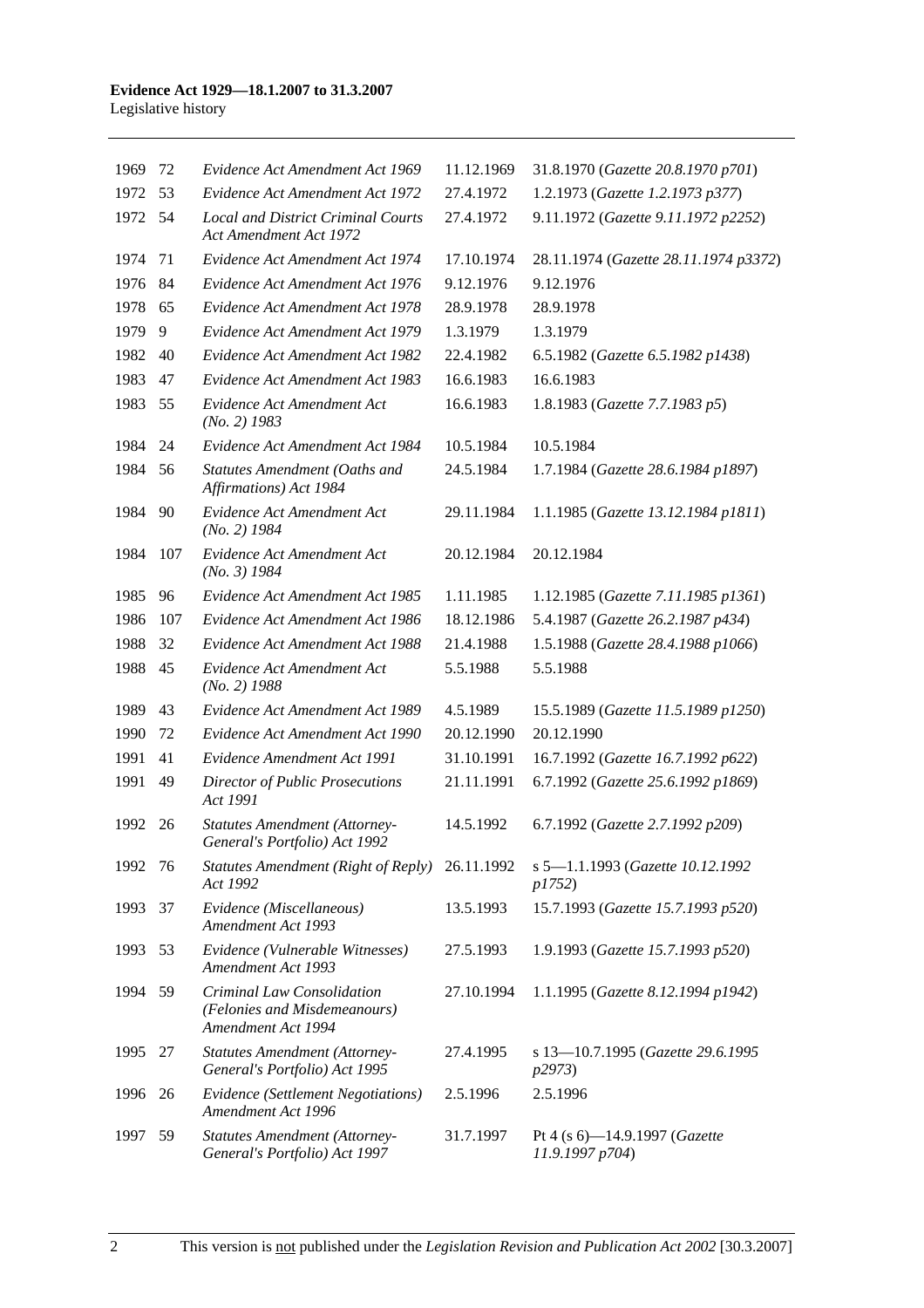| 2006    | 44  | <b>Statutes Amendment (Justice</b><br>Portfolio) Act 2006                          | 14.12.2006 | Pt 13 (s 21)-18.1.2007 (Gazette<br>18.1.2007 p234)                                                                                                                                                                                                        |
|---------|-----|------------------------------------------------------------------------------------|------------|-----------------------------------------------------------------------------------------------------------------------------------------------------------------------------------------------------------------------------------------------------------|
| 2006    | 43  | <b>Statutes Amendment (Domestic</b><br>Partners) Act 2006                          | 14.12.2006 | Pt 33 (s 97)—uncommenced                                                                                                                                                                                                                                  |
| 2006    | 33  | Evidence (Use of Audio and Audio<br>Visual Links) Amendment Act 2006               | 30.11.2006 | 1.4.2007 (Gazette 22.3.2007 p864)                                                                                                                                                                                                                         |
| 2006    | 30  | Evidence (Suppression Orders)<br>Amendment Act 2006                                | 23.11.2006 | 1.4.2007 (Gazette 29.3.2007 p929)                                                                                                                                                                                                                         |
| 2006    | 17  | <b>Statutes Amendment (New Rules of</b><br>Civil Procedure) Act 2006               | 6.7.2006   | Pt 31 (ss 113-118)-4.9.2006 (Gazette<br>17.8.2006 p2831)                                                                                                                                                                                                  |
| 2005    | 50  | Defamation Act 2005                                                                | 27.10.2005 | Sch 1 (cl 5)-1.1.2006: s 2                                                                                                                                                                                                                                |
| 2003    | 44  | <b>Statute Law Revision Act 2003</b>                                               | 23.10.2003 | Sch 1-24.11.2003 (Gazette 13.11.2003<br>p4048)                                                                                                                                                                                                            |
| 2003    | 33  | Coroners Act 2003                                                                  | 31.7.2003  | Sch (cll 10-12)-1.7.2005 (Gazette<br>23.6.2005 p1899)                                                                                                                                                                                                     |
| 2002    | 33  | <b>Statutes Amendment (Attorney-</b><br>General's Portfolio) Act 2002              | 28.11.2002 | Pt 6 (ss 8 & 9)-3.3.2003 (Gazette<br>27.2.2003 p807)                                                                                                                                                                                                      |
| 2002    | -32 | Legislation Revision and Publication 28.11.2002<br>Act 2002                        |            | Sch (cl 2)-1.1.2003 (Gazette<br>19.12.2002 p4735)                                                                                                                                                                                                         |
| 2000 57 |     | <b>Statutes Amendment and Repeal</b><br>(Attorney-General's Portfolio)<br>Act 2000 | 20.7.2000  | Pt 11 (s 25)-14.8.2000 (Gazette<br>10.8.2000 p444)                                                                                                                                                                                                        |
| 1999    | 33  | Financial Sector Reform (South<br>Australia) Act 1999                              | 17.6.1999  | Sch (item $21$ )-1.7.1999 being the date<br>specified under s 3(16) of the Financial<br>Sector Reform (Amendments and<br>Transitional Provisions) Act (No. 1)<br>1999 of the Commonwealth as the<br>transfer date for the purposes of that<br>Act: $s(2)$ |
| 1999    | 18  | Evidence (Miscellaneous)<br>Amendment Act 1999                                     | 1.4.1999   | 27.6.1999 (Gazette 17.6.1999 p3090)                                                                                                                                                                                                                       |
| 1999    | 17  | Evidence (Confidential<br>Communications) Amendment<br>Act 1999                    | 1.4.1999   | 27.6.1999 (Gazette 17.6.1999 p3090)                                                                                                                                                                                                                       |
| 1998    | 9   | Evidence (Use of Audio and Audio<br>Visual Links) Amendment Act 1998               | 2.4.1998   | 27.6.1999 (Gazette 17.6.1999 p3090)                                                                                                                                                                                                                       |
|         |     |                                                                                    |            |                                                                                                                                                                                                                                                           |

## **Provisions amended since 3 February 1976**

 • Legislative history prior to 3 February 1976 appears in marginal notes and footnotes included in the consolidation of this Act contained in Volume 3 of The Public General Acts of South Australia 1837-1975 at page 790.

New entries appear in bold.

Entries that relate to provisions that have been deleted appear in italics.

| Provision       | How varied                                                            | Commencement |
|-----------------|-----------------------------------------------------------------------|--------------|
| Pt <sub>1</sub> |                                                                       |              |
| s 2             | amended by $40/1982$ s 3                                              | 6.5.1982     |
|                 | omitted under Legislation Revision and<br><b>Publication Act 2002</b> | 1.1.2003     |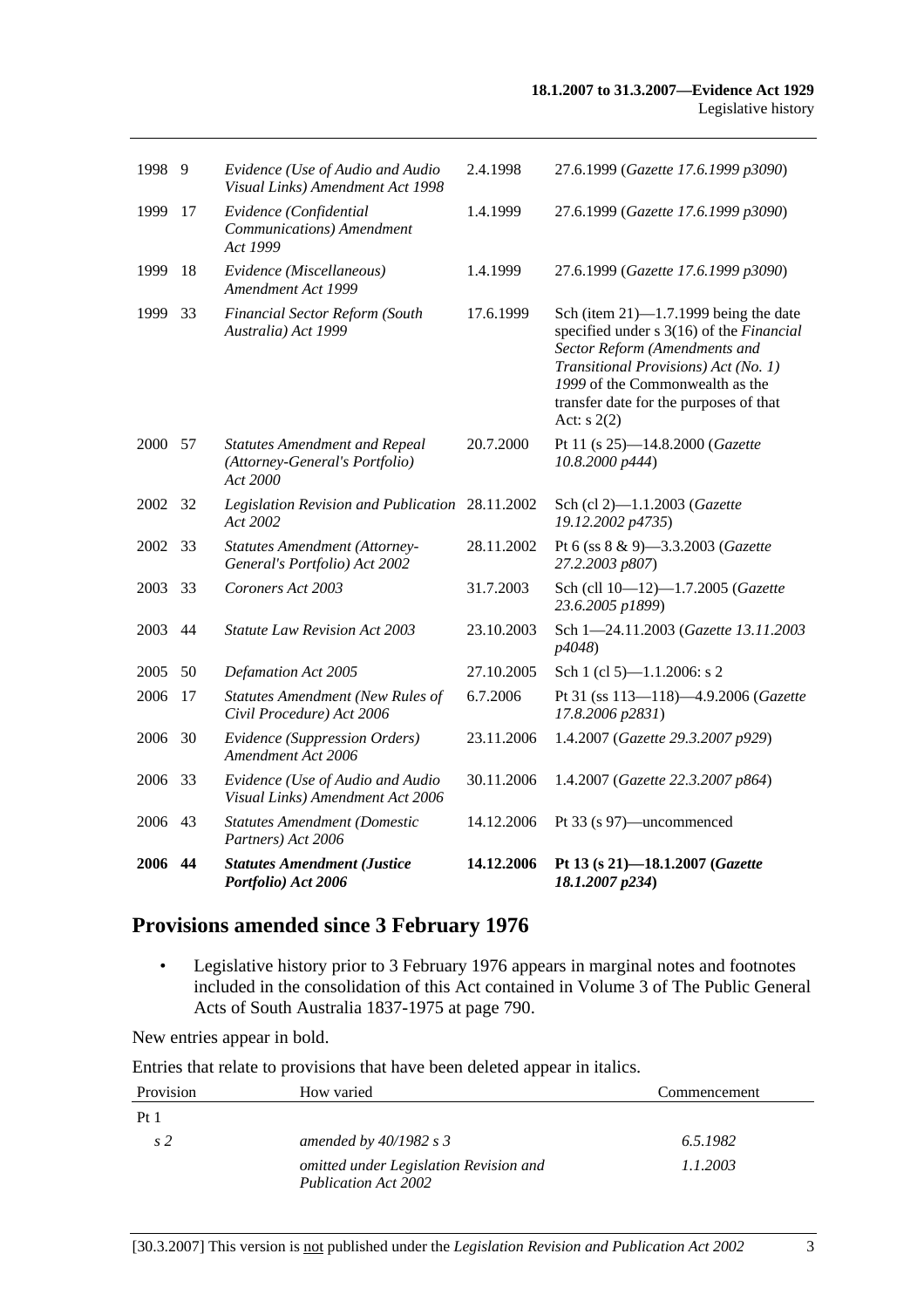#### s 4

| bank                | deleted by $40/1982$ s 4                             | 6.5.1982   |
|---------------------|------------------------------------------------------|------------|
| banker              | deleted by $40/1982 s 4$                             | 6.5.1982   |
| banker's book       | deleted by $40/1982 s 4$                             | 6.5.1982   |
| child               | inserted by $32/1988$ s $3(a)$                       | 1.5.1988   |
| court               | substituted by $56/1984$ s $3(a)$                    | 1.7.1984   |
| electric telegraph  | amended by 9/1979 s 2                                | 1.3.1979   |
| sexual offence      | inserted by 84/1976 s 2                              | 9.12.1976  |
|                     | amended by 26/1992 s 7                               | 6.7.1992   |
| sworn evidence      | inserted by 18/1999 s 3                              | 27.6.1999  |
| telegraph station   | amended by 9/1979 s 2                                | 1.3.1979   |
| young child         | inserted by $32/1988$ s $3(b)$                       | 1.5.1988   |
| Pt 2                |                                                      |            |
| s <sub>6</sub>      | substituted by $56/1984$ s $3(b)$                    | 1.7.1984   |
| s(6(3))             | substituted by 18/1999 s 4                           | 27.6.1999  |
| s 6(4)              | substituted by 33/2002 s 8                           | 3.3.2003   |
| s 7                 | substituted by $56/1984$ s $3(b)$                    | 1.7.1984   |
| $s\,\delta$         | deleted by $56/1984 s 3(b)$                          | 1.7.1984   |
| s 9                 | amended by 32/1988 s 4                               | 1.5.1988   |
|                     | substituted by 18/1999 s 5                           | 27.6.1999  |
| s 12                | substituted by 32/1988 s 5                           | 1.5.1988   |
| s $12(1)$ —(3)      | deleted by $18/1999 s 6$                             | 27.6.1999  |
| s 12A               | inserted by 37/1993 s 3                              | 15.7.1993  |
|                     | substituted by 18/1999 s 7                           | 27.6.1999  |
| s <sub>13</sub>     | deleted by 32/1988 s 5                               | 1.5.1988   |
|                     | inserted by 53/1993 s 3                              | 1.9.1993   |
| s 13(4)             | amended by 18/1999 s 8                               | 27.6.1999  |
| s 14                | inserted by 107/1986 s 3                             | 5.4.1987   |
| s 14(1a)            | inserted by 18/1999 s 9                              | 27.6.1999  |
| s 18                |                                                      |            |
| s 18(1)             | s 18 amended by 47/1983 s 2(a)–(d)                   | 16.6.1983  |
|                     | s 18 redesignated as s $18(1)$ by $47/1983$ s $2(e)$ | 16.6.1983  |
|                     | amended by $55/1983$ s $3(a)$ , (b)                  | 1.8.1983   |
|                     | III and IV deleted by $55/1983$ s $3(c)$             | 1.8.1983   |
|                     | amended by 44/2003 s 3(1) (Sch 1)                    | 24.11.2003 |
| s $18(2)$ and $(3)$ | inserted by $47/1983$ s $2(e)$                       | 16.6.1983  |
|                     | amended by 44/2003 s 3(1) (Sch 1)                    | 24.11.2003 |
| s 18A               | inserted by 47/1983 s 3                              | 16.6.1983  |
|                     | substituted by 96/1985 s 3                           | 1.12.1985  |
|                     | substituted by 18/1999 s 10                          | 27.6.1999  |
| ss 19 and 20        | deleted by 76/1992 s 5                               | 1.1.1993   |
| s 21                | substituted by 55/1983 s 4                           | 1.8.1983   |
| $s \, 21(3a)$       | inserted by 37/1993 s 4                              | 15.7.1993  |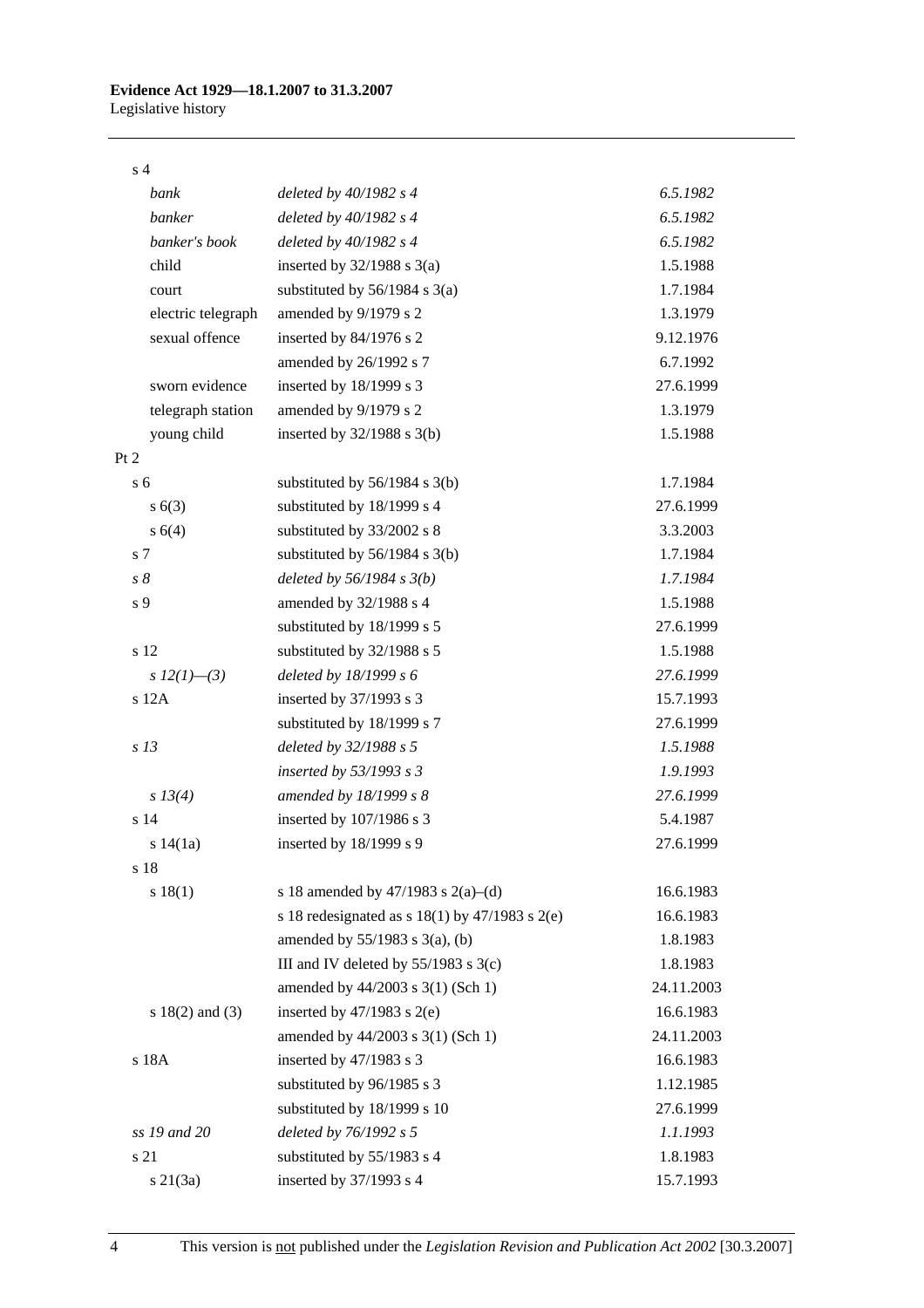| $s\,21(5)$<br>$s\,21(7)$  | substituted by 27/1995 s 13                                                                                                                   | 10.7.1995                       |
|---------------------------|-----------------------------------------------------------------------------------------------------------------------------------------------|---------------------------------|
| close relative            | amended by 43/2006 s 97(1)                                                                                                                    | uncommenced—not<br>incorporated |
| domestic partner          | inserted by 43/2006 s 97(2)                                                                                                                   | uncommenced-not<br>incorporated |
| spouse                    | substituted by $43/2006$ s $97(2)$                                                                                                            | uncommenced-not<br>incorporated |
| s 23                      | amended by 44/2003 s 3(1) (Sch 1)                                                                                                             | 24.11.2003                      |
| s 26                      | amended by 59/1994 Sch 2                                                                                                                      | 1.1.1995                        |
| Pt <sub>3</sub>           |                                                                                                                                               |                                 |
| s 27                      | amended by 17/2006 s 113                                                                                                                      | 4.9.2006                        |
| s <sub>32</sub>           | deleted by $9/1979 s 3$                                                                                                                       | 1.3.1979                        |
| s 33                      | substituted by 50/2005 Sch 1 cl 5                                                                                                             | 1.1.2006                        |
| s34A                      | substituted by 33/2002 s 9                                                                                                                    | 3.3.2003                        |
| $s\,34B$                  | deleted by 18/1999 s 11                                                                                                                       | 27.6.1999                       |
| s 34C                     |                                                                                                                                               |                                 |
| s $34C(1)$                | amended by 44/2003 s 3(1) (Sch 1)                                                                                                             | 24.11.2003                      |
| s $34C(1a)$               | contents commencing "Provided that" amended<br>and designated as $s \frac{34C(1a)}{y}$ by $\frac{44}{2003} \frac{s \cdot 3(1)}{y}$<br>(Sch 1) | 24.11.2003                      |
| $s\,34CA$                 | inserted by $32/1988$ s 6                                                                                                                     | 1.5.1988                        |
| s 34I                     | inserted by 84/1976 s 3                                                                                                                       | 9.12.1976                       |
|                           | amended by 47/1983 s 4                                                                                                                        | 16.6.1983                       |
|                           | substituted by 90/1984 s 3                                                                                                                    | 1.1.1985                        |
| s $34I(1)$                | amended by 17/2006 s 114(1)                                                                                                                   | 4.9.2006                        |
| s $34I(2)$                | amended by 17/2006 s 114(2)                                                                                                                   | 4.9.2006                        |
| $s \; 34I(3)$             | amended by 17/2006 s 114(3)                                                                                                                   | 4.9.2006                        |
| $s \; 34I(4)$             | amended by 17/2006 s 114(4)                                                                                                                   | 4.9.2006                        |
| s $34I(6a)$               | inserted by 18/1999 s 12                                                                                                                      | 27.6.1999                       |
| s 34J                     | inserted by 41/1991 s 3                                                                                                                       | 16.7.1992                       |
| s $34J(2)$                | substituted by 18/1999 s 13                                                                                                                   | 27.6.1999                       |
| s 34K                     | inserted by 41/1991 s 3                                                                                                                       | 16.7.1992                       |
| $s \, 34K(1)$             | amended by 17/2006 s 115(1)                                                                                                                   | 4.9.2006                        |
| $s \, 34K(2)$             | amended by 17/2006 s 115(2)                                                                                                                   | 4.9.2006                        |
| Pt 4                      |                                                                                                                                               |                                 |
| s 35                      | substituted by 72/1990 s 2                                                                                                                    | 20.12.1990                      |
| $s \, 35(2)$              |                                                                                                                                               |                                 |
| legislative<br>instrument | amended by 32/2002 Sch cl 2                                                                                                                   | 1.1.2003                        |
| s 37                      | amended by 9/1979 s 4                                                                                                                         | 1.3.1979                        |
|                           | substituted by 72/1990 s 3                                                                                                                    | 20.12.1990                      |
| s 37C                     | inserted by 9/1979 s 5                                                                                                                        | 1.3.1979                        |
| s 41                      | amended by 59/1994 Sch 2                                                                                                                      | 1.1.1995                        |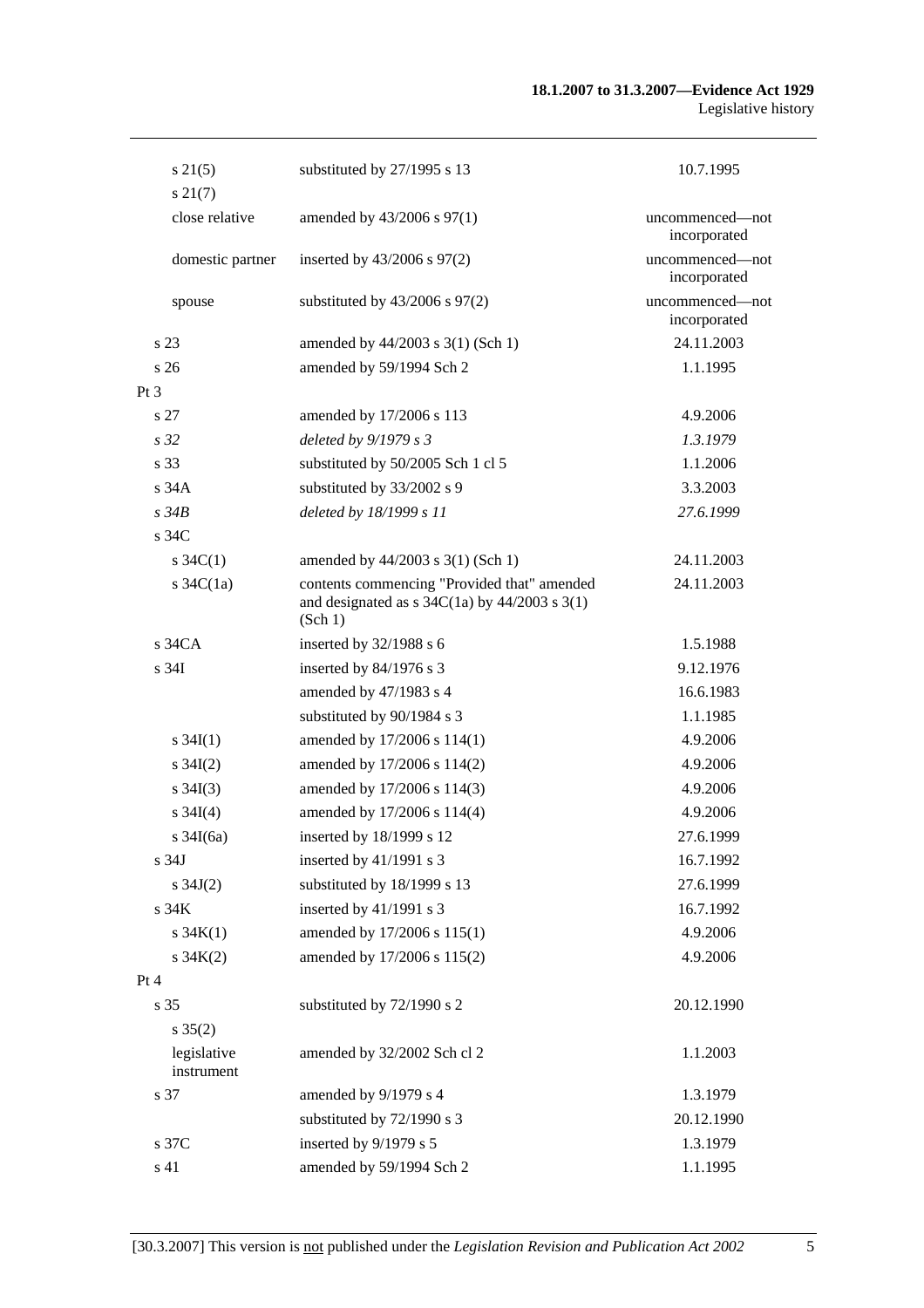#### **Evidence Act 1929—18.1.2007 to 31.3.2007**  Legislative history

|                                      | amended by 44/2006 s 21                        | 18.1.2007  |
|--------------------------------------|------------------------------------------------|------------|
| s 42                                 |                                                |            |
| $s\ 42(1)$                           | amended by 33/2002 s 10                        | 3.3.2003   |
| s 45A                                |                                                |            |
| $s\,45A(2)$                          | amended by 9/1979 s 6                          | 1.3.1979   |
| s 45B                                |                                                |            |
| $s\,45B(3)$                          | amended by 9/1979 s 7                          | 1.3.1979   |
| s 45C                                | inserted by 24/1984 s 2                        | 10.5.1984  |
|                                      | substituted by 72/1990 s 4                     | 20.12.1990 |
| $Pt\,5$                              | heading amended by 40/1982 s 5                 | 6.5.1982   |
| s 46                                 | substituted by 40/1982 s 6                     | 6.5.1982   |
| bank                                 | (b) and (c) deleted by $33/1999$ Sch (item 21) | 1.7.1999   |
| ss 47 and 48                         | substituted by 40/1982 s 6                     | 6.5.1982   |
| ss 48A and 48B                       | deleted by 40/1982 s 6                         | 6.5.1982   |
| s 49                                 |                                                |            |
| $s\,49(1)$                           | amended by $40/1982$ s $7(a)$                  | 6.5.1982   |
| $s\ 49(1a)$                          | inserted by $40/1982$ s $7(b)$                 | 6.5.1982   |
|                                      | amended by 37/1993 s 5                         | 15.7.1993  |
| $s\,49(2)$                           | amended by $40/1982$ s $7(c)$                  | 6.5.1982   |
| $s\ 49(3)$ (9)                       | inserted by $40/1982$ s $7(d)$                 | 6.5.1982   |
| s 50                                 | amended by 40/1982 s 8                         | 6.5.1982   |
| s <sub>51</sub>                      |                                                |            |
| s 51(1)                              | substituted by 40/1982 s 9                     | 6.5.1982   |
| s 52                                 | deleted by 40/1982 s 10                        | 6.5.1982   |
| Pt $6$                               |                                                |            |
| s <sub>55</sub>                      | amended by 18/1999 s 14                        | 27.6.1999  |
| s 56                                 |                                                |            |
| s 56(1)                              | amended by 44/2003 s 3(1) (Sch 1)              | 24.11.2003 |
| $s\,56(2)$                           | amended by 49/1991 Sch 2                       | 6.7.1992   |
| s 59                                 | amended by 59/1994 Sch 2                       | 1.1.1995   |
| Pt 6A                                |                                                |            |
| s 59B                                |                                                |            |
| s 59B(1)                             | amended by 9/1979 s 8                          | 1.3.1979   |
| Pt 6B                                | heading substituted by 45/1988 s 2             | 5.5.1988   |
| s 59D                                | substituted by 45/1988 s 3                     | 5.5.1988   |
| s 59D(1)                             |                                                |            |
| authorised South<br>Australian court | amended by $37/1993$ s $6(a)$                  | 15.7.1993  |
|                                      | (d) deleted by $37/1993$ s $6(a)$              | 15.7.1993  |
| foreign court                        | amended by 37/1993 s 6(b)                      | 15.7.1993  |
| s 59D(2)                             | substituted by 72/1990 s 5                     | 20.12.1990 |
| s 59E                                | substituted by 45/1988 s 4                     | 5.5.1988   |
| s 59E(4)                             | inserted by 37/1993 s 7                        | 15.7.1993  |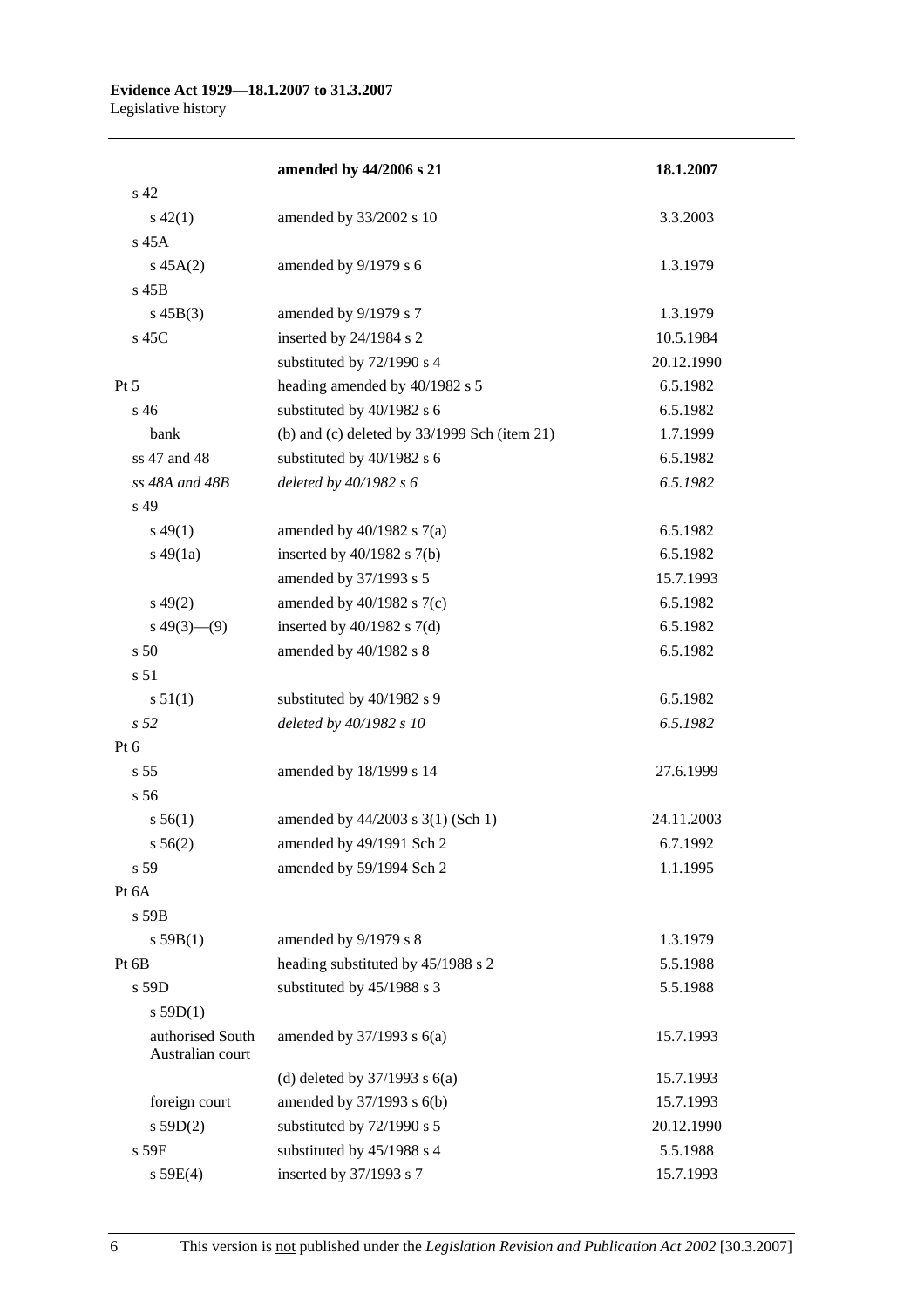| s 59F                     |                                                                           |                 |
|---------------------------|---------------------------------------------------------------------------|-----------------|
| s 59F(1)                  | amended by $45/1988$ s 5                                                  | 5.5.1988        |
| s 59F(5)                  | amended by 45/1988 s 5                                                    | 5.5.1988        |
|                           | amended by $72/1990$ s $6(a)$                                             | 20.12.1990      |
| s 59F(7)                  | inserted by $72/1990$ s $6(b)$                                            | 20.12.1990      |
| s 59H                     | amended by 45/1988 s 6                                                    | 5.5.1988        |
| Pt 6C                     | inserted by 9/1998 s 3                                                    | 27.6.1999       |
| Pt 6C Div 1               |                                                                           |                 |
| $s$ 59IA                  |                                                                           |                 |
| South Australian<br>court | amended by 33/2003 Sch (cl 10)                                            | 1.7.2005        |
| Pt 6C Div 4               | inserted by 33/2006 s 4                                                   | uncommenced—not |
|                           |                                                                           | incorporated    |
| Pt 7                      |                                                                           |                 |
| Pt 7 Div 1                | heading inserted by $17/1999$ s $3(a)$                                    | 27.6.1999       |
| $s$ 59J                   | inserted by 26/1992 s 8                                                   | 6.7.1992        |
| Pt 7 Div 2                | heading inserted by 17/1999 s 3(b)                                        | 27.6.1999       |
| $\mathrm{s}$ 60           | amended by 17/2006 s 116                                                  | 4.9.2006        |
| $s \, \delta l$           | deleted by 9/1979 s 9                                                     | 1.3.1979        |
| Pt 7 Div 3                | heading inserted by $17/1999$ s $3(c)$                                    | 27.6.1999       |
| s <sub>65</sub>           |                                                                           |                 |
| s 65(1)                   | s 65 amended by 9/1979 s 10                                               | 1.3.1979        |
|                           | s 65 amended and redesignated as $s$ 65(1) by<br>$44/2003$ s 3(1) (Sch 1) | 24.11.2003      |
| s 65(2)                   | s 65 amended and redesignated as s 65(2) by<br>$44/2003$ s 3(1) (Sch 1)   | 24.11.2003      |
| $s$ 65A                   | inserted by 32/1988 s 7                                                   | 1.5.1988        |
| Pt 7 Div 4                | heading inserted by $17/1999$ s $3(d)$                                    | 27.6.1999       |
| s 66                      |                                                                           |                 |
| s 66(1)                   | amended by 57/2000 s 25                                                   | 14.8.2000       |
|                           | amended by 44/2003 s 3(1) (Sch 1)                                         | 24.11.2003      |
| $s\,66(3)$                | amended by 44/2003 s 3(1) (Sch 1)                                         | 24.11.2003      |
| s 67                      |                                                                           |                 |
| s 67(1)                   | amended by 18/1999 s 15                                                   | 27.6.1999       |
| Pt 7 Div 5                | heading inserted by $17/1999$ s $3(e)$                                    | 27.6.1999       |
| Pt 7 Div 6                | heading inserted by 17/1999 s 3(f)                                        | 27.6.1999       |
| s 67AB                    | inserted by 9/1979 s 11                                                   | 1.3.1979        |
| $s$ 67AB $(1)$            | amended by 18/1999 s 16(a)                                                | 27.6.1999       |
| $s$ 67AB $(2)$            | amended by 18/1999 s 16(b)                                                | 27.6.1999       |
| Pt 7 Div 7                | heading inserted by $17/1999$ s $3(g)$                                    | 27.6.1999       |
| s 67B                     | inserted by 65/1978 s 2                                                   | 28.9.1978       |
| Pt 7 Div 8                | heading inserted by 17/1999 s 3(h)                                        | 27.6.1999       |
| s 67C                     | inserted by 37/1993 s 8                                                   | 15.7.1993       |
| s 67C(2)                  | amended by 26/1996 s 2                                                    | 2.5.1996        |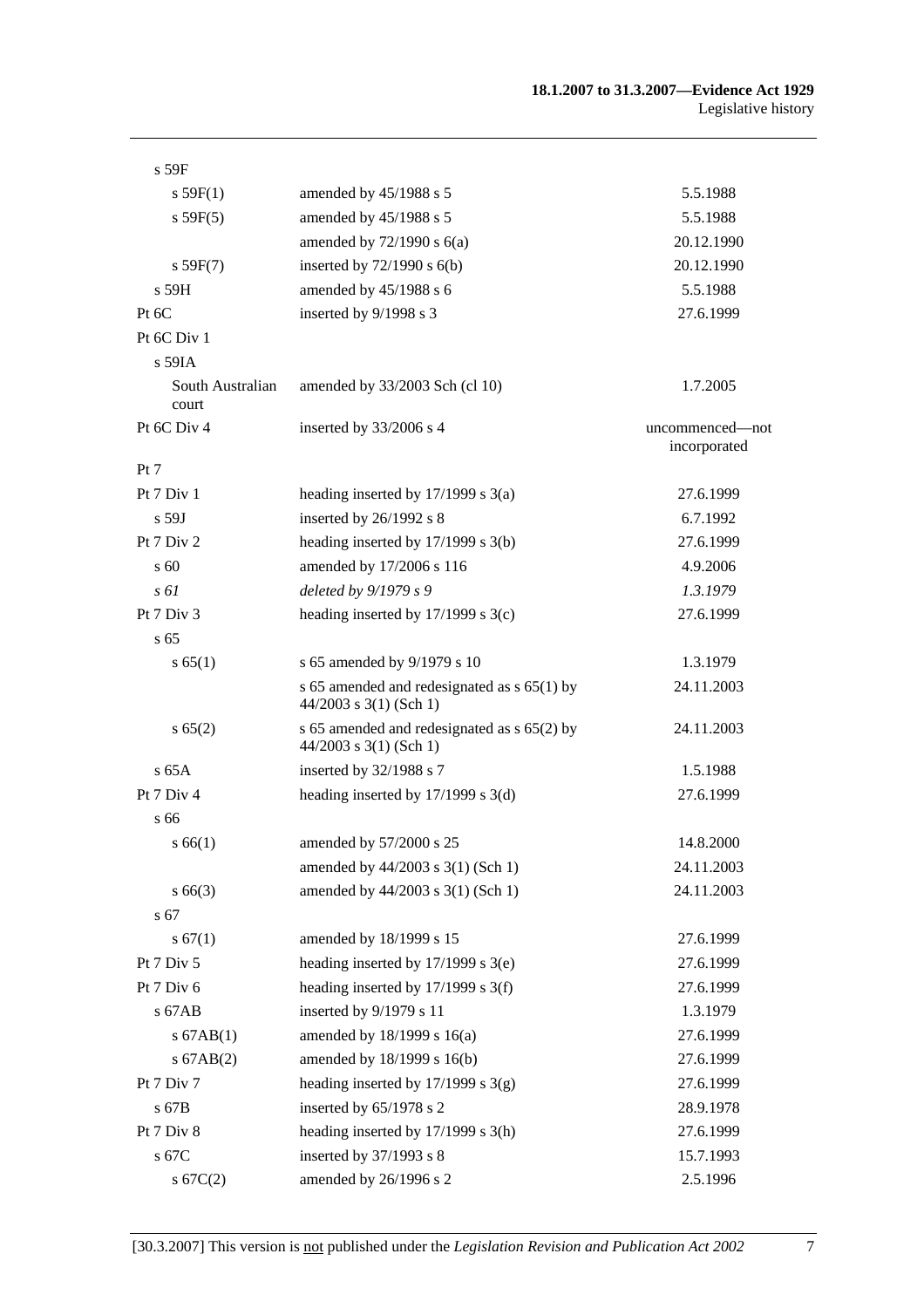# **Evidence Act 1929—18.1.2007 to 31.3.2007**

Legislative history

| Pt 7 Div 9                       | inserted by $17/1999$ s 4          | 27.6.1999                       |
|----------------------------------|------------------------------------|---------------------------------|
| $s$ 67 $F$                       |                                    |                                 |
| s 67F(1)                         | amended by 17/2006 s 117(1)        | 4.9.2006                        |
| s 67F(2)                         | amended by 17/2006 s 117(2)        | 4.9.2006                        |
| $s$ 67 $F(5)$                    | amended by 17/2006 s 117(3)        | 4.9.2006                        |
| s 67F(7)                         | amended by 17/2006 s 117(4)        | 4.9.2006                        |
| $s$ 67 $F(8)$                    | amended by 17/2006 s 117(5)        | 4.9.2006                        |
| Pt 8                             |                                    |                                 |
| Pt 8 Div 1                       | heading inserted by 107/1984 s 2   | 20.12.1984                      |
| s 68                             | substituted by 47/1983 s 5         | 16.6.1983                       |
| court                            | substituted by 33/2003 Sch (cl 11) | 1.7.2005                        |
| court of summary<br>jurisdiction | inserted by $107/1984$ s $3(a)$    | 20.12.1984                      |
|                                  | deleted by 33/2003 Sch (cl 11)     | 1.7.2005                        |
| interim<br>suppression order     | inserted by $107/1984$ s $3(b)$    | 20.12.1984                      |
| news media                       | inserted by $43/1989$ s $3(a)$     | 15.5.1989                       |
|                                  | substituted by $18/1999$ s $17(a)$ | 27.6.1999                       |
| newspaper                        | inserted by $18/1999$ s $17(a)$    | 27.6.1999                       |
| primary court                    | inserted by $107/1984$ s $3(b)$    | 20.12.1984                      |
| publish                          | inserted by 18/1999 s 17(b)        | 27.6.1999                       |
| suppression order                | inserted by $107/1984$ s $3(b)$    | 20.12.1984                      |
|                                  | substituted by $43/1989$ s $3(b)$  | 15.5.1989                       |
| Pt 8 Div 2                       | heading inserted by 107/1984 s 4   | 20.12.1984                      |
| s 69                             | substituted by 9/1979 s 12         | 1.3.1979                        |
|                                  | substituted by 107/1984 s 4        | 20.12.1984                      |
| s 69(1a)                         | inserted by 32/1988 s 8            | 1.5.1988                        |
| s 69A                            | inserted by 107/1984 s 4           | 20.12.1984                      |
|                                  | substituted by 43/1989 s 4         | 15.5.1989                       |
| s 69A(1)                         | amended by 72/1990 s 7             | 20.12.1990                      |
|                                  | amended by 18/1999 s 18            | 27.6.1999                       |
| s 69A(2)                         | substituted by $30/2006$ s 4(1)    | uncommenced-not<br>incorporated |
| s 69A(5)                         | amended by 17/2006 s 118(1)        | 4.9.2006                        |
| s 69A(8)                         | substituted by $30/2006$ s $4(2)$  | uncommenced-not<br>incorporated |
| s 69A(9)                         | amended by 17/2006 s 118(2)        | 4.9.2006                        |
|                                  | substituted by $30/2006$ s $4(2)$  | uncommenced—not<br>incorporated |
| s $69A(10)$ (13)                 | substituted by $30/2006$ s $4(2)$  | uncommenced-not<br>incorporated |
| $s$ 69A $(14)$                   | deleted by $30/2006$ s $4(2)$      | uncommenced-not<br>incorporated |
| ss 69AB and 69AC                 | inserted by 30/2006 s 5            | uncommenced-not<br>incorporated |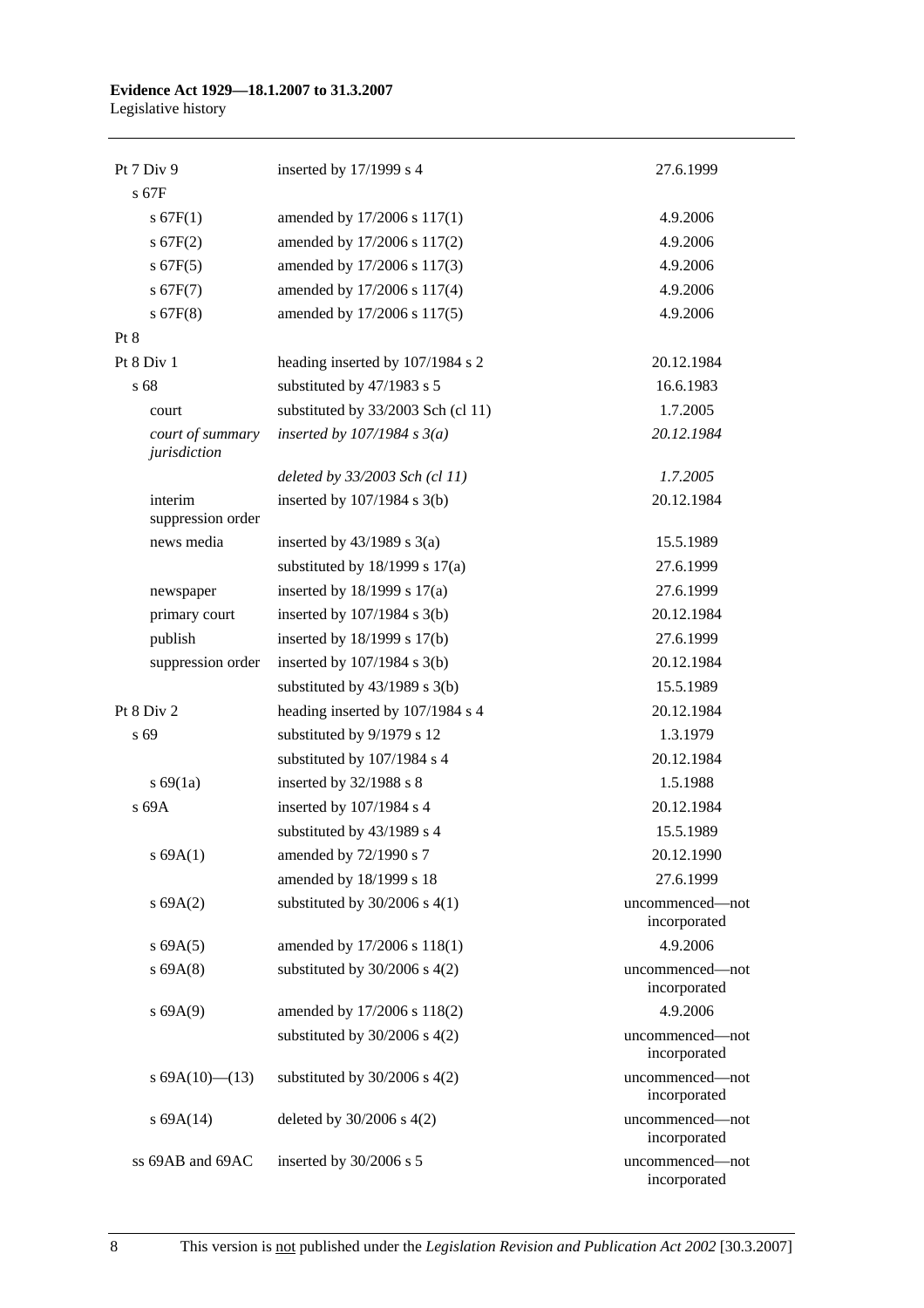#### **18.1.2007 to 31.3.2007—Evidence Act 1929**  Legislative history

| $s$ 69B       | inserted by 107/1984 s 4            | 20.12.1984                      |
|---------------|-------------------------------------|---------------------------------|
| s 69B(1)      | amended by $43/1989$ s $5(a)$       | 15.5.1989                       |
| $s$ 69B(3)    | amended by $43/1989$ s $5(b)$ , (c) | 15.5.1989                       |
| s 70          | substituted by 107/1984 s 4         | 20.12.1984                      |
| 570(1)        | substituted by 30/2006 s 6          | uncommenced—not<br>incorporated |
| $s \, 70(1a)$ | inserted by 30/2006 s 6             | uncommenced-not<br>incorporated |
| $s \, 70(3)$  | deleted by 33/2003 Sch (cl 12)      | 1.7.2005                        |
| s 71          | amended by 9/1979 s 13              | 1.3.1979                        |
|               | amended by 40/1982 s 11             | 6.5.1982                        |
|               | substituted by 107/1984 s 4         | 20.12.1984                      |
| Pt 8 Div 3    | heading inserted by 107/1984 s 5    | 20.12.1984                      |
| $s$ 71 $A$    | inserted by 84/1976 s 4             | 9.12.1976                       |
| s 71A(1)      | amended by 40/1982 s 12             | 6.5.1982                        |
|               | amended by 37/1993 s 9              | 15.7.1993                       |
|               | amended by $59/1997$ s $6(a)$       | 14.9.1997                       |
|               | amended by 18/1999 s 19(a)          | 27.6.1999                       |
|               | amended by 30/2006 s 7(1)           | uncommenced—not<br>incorporated |
| s 71A(2)      | amended by 40/1982 s 12             | 6.5.1982                        |
|               | amended by 18/1999 s 19(b)          | 27.6.1999                       |
|               | amended by 30/2006 s 7(2)           | uncommenced-not<br>incorporated |
| $s$ 71A(3)    | amended by 40/1982 s 12             | 6.5.1982                        |
|               | deleted by $107/1984 s 6(a)$        | 20.12.1984                      |
| s 71A(4)      | amended by 40/1982 s 12             | 6.5.1982                        |
|               | amended by 32/1988 s 9              | 1.5.1988                        |
|               | amended by 18/1999 s 19(c)          | 27.6.1999                       |
|               | amended by 30/2006 s 7(3)           | uncommenced-not<br>incorporated |
| s 71A(5)      |                                     |                                 |
| acquittal     | deleted by $107/1984 s 6(b)$        | 20.12.1984                      |
| newspaper     | deleted by $18/1999 s 19(d)$        | 27.6.1999                       |
| relevant date | substituted by $59/1997$ s $6(b)$   | 14.9.1997                       |
| Pt 8 Div 4    | heading inserted by 107/1984 s 7    | 20.12.1984                      |
| s 71B         | inserted by 107/1984 s 7            | 20.12.1984                      |
| s 71B(1)      | amended by 18/1999 s 20(a)          | 27.6.1999                       |
| $s$ 71B(2)    | amended by 30/2006 s 8(1)           | uncommenced-not<br>incorporated |
| $s$ 71B(3)    | amended by 18/1999 s 20(b)          | 27.6.1999                       |
|               | amended by 30/2006 s 8(2)           | uncommenced-not<br>incorporated |
| s 71C         | inserted by 37/1993 s 10            | 15.7.1993                       |
| $s \, 71C(1)$ | amended by $18/1999$ s $21(a)$      | 27.6.1999                       |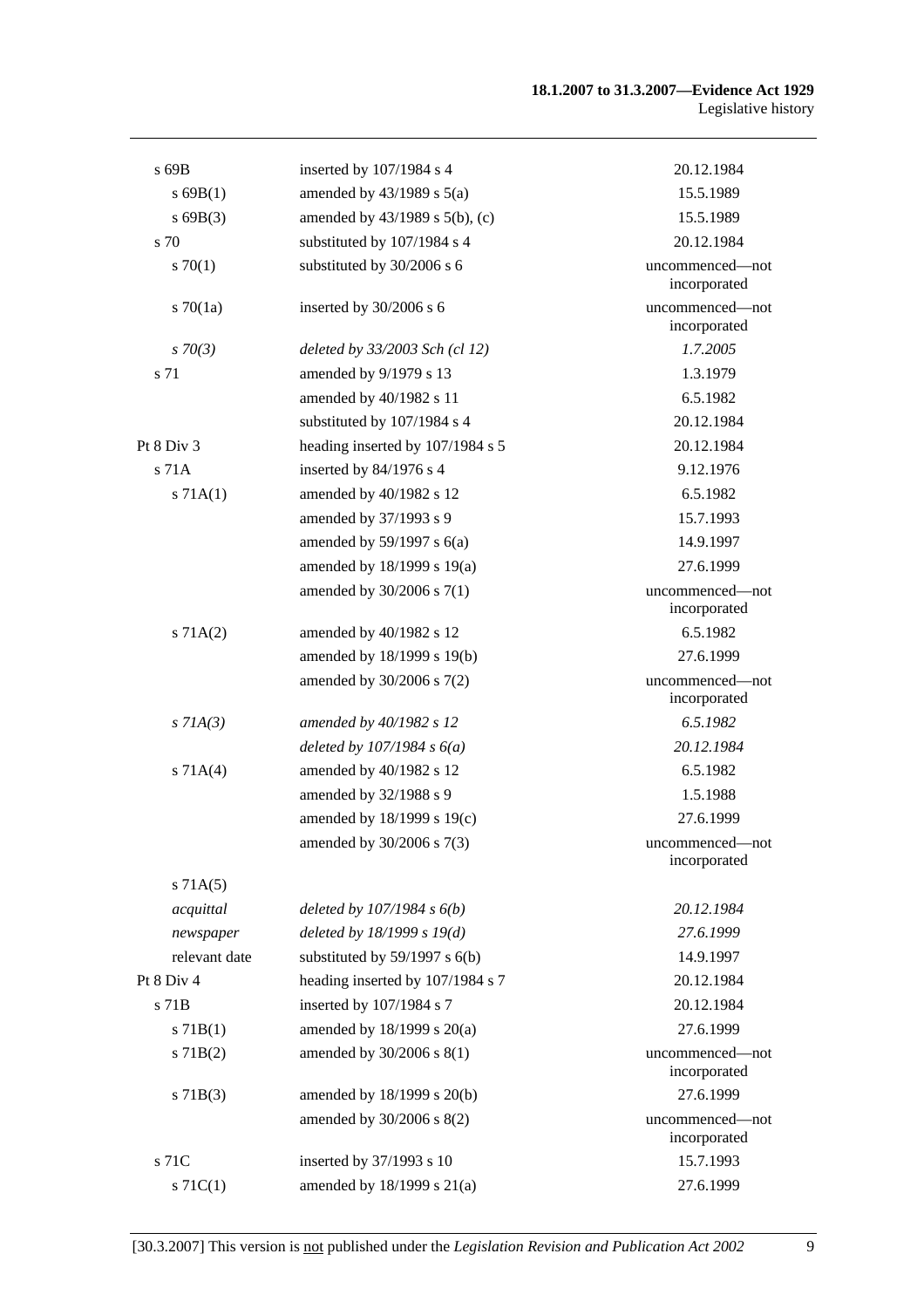|                  | amended by 30/2006 s 9                          | uncommenced—not<br>incorporated |
|------------------|-------------------------------------------------|---------------------------------|
| s $71C(2)$       | substituted by $18/1999$ s $21(b)$              | 27.6.1999                       |
| Pt 8 Div 5       | amended by 107/1984 s 8                         | 20.12.1984                      |
|                  | deleted by $44/2003$ s $3(1)$ (Sch 1)           | 24.11.2003                      |
| Pt <sub>9</sub>  | inserted by $72/1990$ s 8                       | 20.12.1990                      |
| Sch 1            | heading substituted by $44/2003$ s 3(1) (Sch 1) | 24.11.2003                      |
| Sch 4            | heading substituted by $44/2003$ s 3(1) (Sch 1) | 24.11.2003                      |
| Sch <sub>3</sub> | deleted by 55/1983 s 5                          | 1.8.1983                        |

## **Transitional etc provisions associated with Act or amendments**

### *Evidence (Settlement Negotiations) Amendment Act 1996*

### **3—Application of amendment**

The amendment made by this Act applies to proceedings commenced before or after the commencement of this Act, but does not affect any order made before the commencement of this Act.

### **Historical versions**

Reprint No 1—1.7.1991 Reprint No 2—16.7.1992 Reprint No 3—1.1.1993 Reprint No 4—15.7.1993 Reprint No 5—1.9.1993 Reprint No 6—1.1.1995 Reprint No 7—10.7.1995 Reprint No 8—2.5.1996 Reprint No 9—14.9.1997 Reprint No 10—27.6.1999 Reprint No 11—1.7.1999 Reprint No 12—14.8.2000 Reprint No 13—1.1.2003 Reprint No 14—3.3.2003 Reprint No 15—24.11.2003 1.7.2005 1.1.2006 4.9.2006